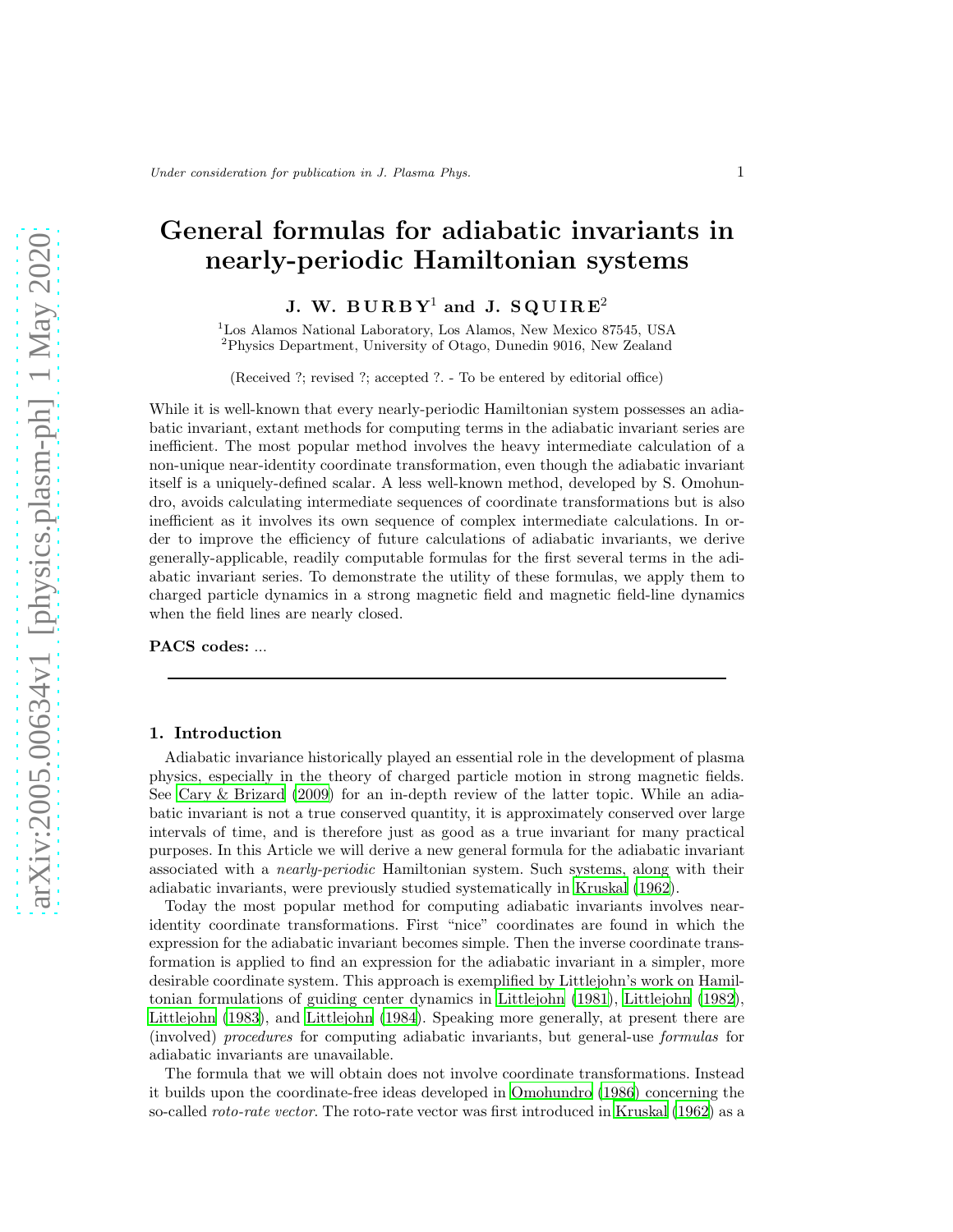vector field  $\bf{R}$  that generates an approximate  $U(1)$  symmetry for nearly-periodic systems. Kruskal recognized the physical and conceptual significance of the roto-rate vector, but did not know how to compute  $\bm{R}$  without first introducing an infinite sequence of nearidentity coordinate transformations. Over twenty years later, [Omohundro \(1986\)](#page-31-6) showed that, in principle,  $\bm{R}$  can be computed in any coordinate system without introducing near-identity coordinate transformations, and even gave an algorithm for carrying out the calculation order-by-order in perturbation theory. However, Omohundro's results stop short of providing general formulas for  $R$ , presumably as a result of the cumbersome nature of his algorithm.

Our approach to deriving a general formula for a nearly-periodic Hamiltonian system's adiabatic invariant starts by improving Omohundro's algorithm for computing the roto-rate. The key to the improvement is recognizing that the messiest element of Omohundro's algorithm, namely enforcing that the integral curves of the roto-rate vector are 2π-periodic, may be reimagined as a straightforward application of the famous Baker-Campbell-Hausdorff formula for the logarithm of composed exponentials. Using this improved algorithm we will push past Omohundro's results by deriving general-use, coordinate-independent formulas for the roto-rate. We will then feed these formulas into Noether's theorem for presymplectic Hamiltonian systems (see, e.g. [Munteanu \(2014\)](#page-31-7)) in order to identify coordinate-independent formulas for the adiabatic invariant.

Our principal motivation for deriving this new formula is a desire for computing adiabatic invariants in infinite-dimensional Hamiltonian systems. While coordinate transform methods (e.g. perturbative changes of dependent variables) can be applied to such systems, the complexity of the required calculations easily gets out of hand. Coordinateindependent formulas for a system's adiabatic invariant would bypass much of this tedium, and therefore comprise a more efficient route to the desired result.

That said, we will not present any infinite-dimensional example applications in this Article. Instead we will first use our new formula to reproduce the first two terms in the adiabatic invariant series for non-relativistic strongly magnetized charged particles. Then we will use our formula to calculate a coordinate-free expression for the fieldline adiabatic invariant associated with a magnetic field whose lines of force are nearly closed. This adiabatic invariant defines approximate flux surfaces for this special class of magnetic fields, which includes near-axisymmetric-vacuum fields, and more generally any field that is close to an integrable field with constant rational rotational transform. It is worth remarking from the outset that this approximate flux function is not provided by standard KAM theory, which crucially relies on unperturbed fields with non-vanishing shear.

As we derive the general formula we will make liberal use of the standard machinery for performing calculus on manifolds, which includes Lie derivatives, flows, pullbacks, differential forms, and Stoke's theorem. A complete and rigorous description of this machinery, along with a vast amount of useful information concerning the coordinate-independent approach to Hamiltonian systems, is given in Abraham  $\&$  Marsden (2008). The recent tutorial [MacKay \(2020\)](#page-31-9) on differential forms for plasma physicists is also an invaluable resource. throughout the article we will adopt the notation  $\int Q(\theta) d\theta = (2\pi)^{-1} \int_0^{2\pi} Q(\theta) d\theta$ for averages over an angular variable  $\theta \in U(1)$ .

The systems that exhibit the adiabatic invariants we would like to compute have two essential features: (a) they are nearly-periodic, and (b) they possess a Hamiltonian structure. Property (a) ensures the existence of the roto-rate vector, which may be thought of as an approximate  $U(1)$ -symmetry of the equations of motion. Property (b) enables the application of Noether's theorem to find an approximate conservation law, i.e. an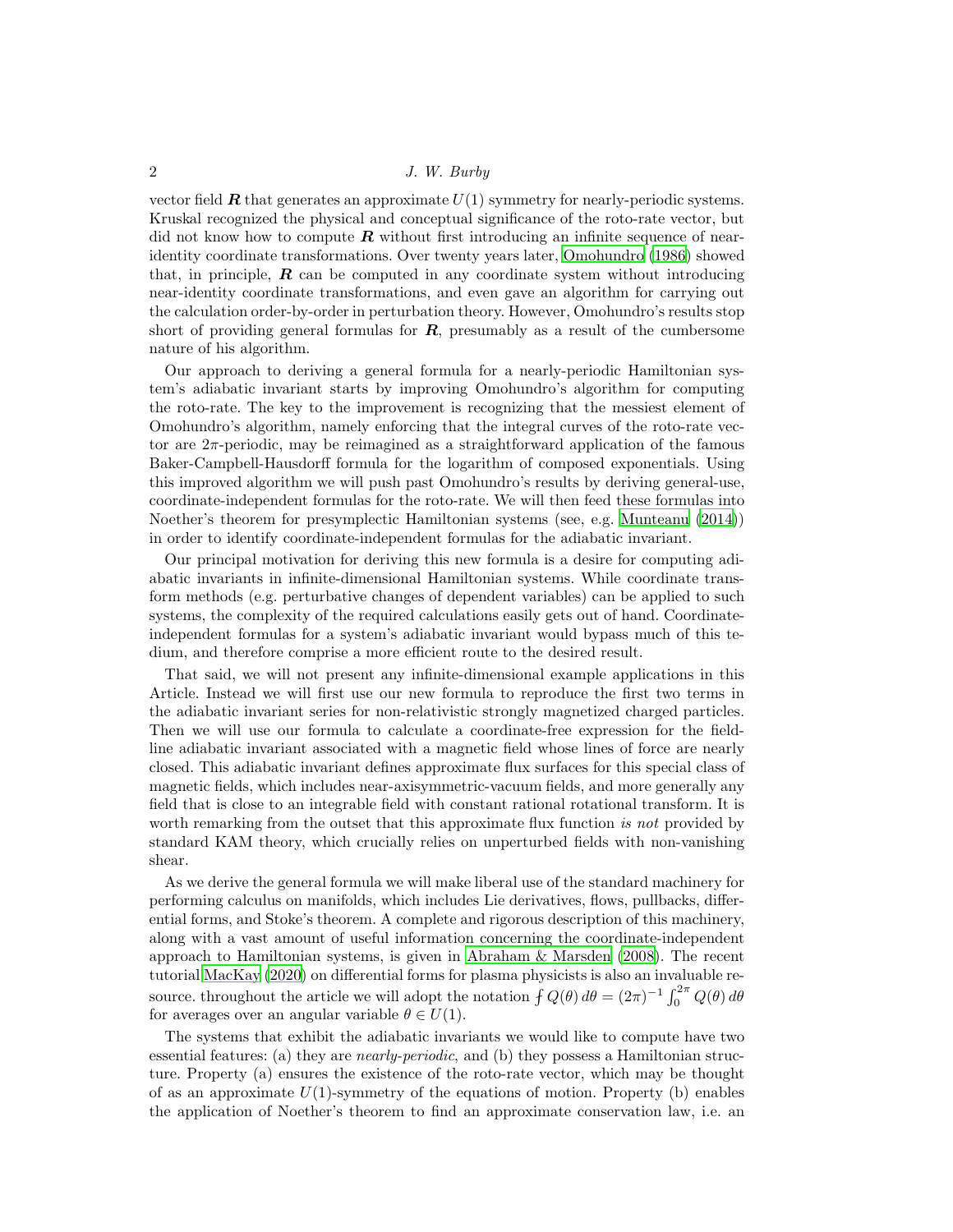adiabatic invariant, associated with this approximate symmetry. In order to explain and expand upon these points we will first discuss nearly-periodic systems that are not necessarily Hamiltonian. In particular we will derive a coordinate-free formula for the roto-rate vector associated with such a system. This discussion will form the content of Section [2.](#page-2-0) Then we will specialize to nearly-periodic systems that happen to possess (presymplectic) Hamiltonian structure. This specialization will ultimately lead to the formulas for the adiabatic invariant series in Section [3.](#page-11-0) As a way of illustrating the application of our formula we will use it in Section [4](#page-22-0) to compute the charged-particle adiabatic invariant, and again in Section [5](#page-24-0) to derive a field-line adiabatic invariant for magnetic fields with field lines that are nearly closed.

Readers who are interested in expressions for adiabatic invariants, but who are not interested in the derivation of such expressions may skip directly to Theorem [4.](#page-15-0) The relevant formulas are Eqs.  $(3.14)-(3.17)$  $(3.14)-(3.17)$ . [A](#page-26-0)ppendix A provides the details of how to work with these formulas using index notation.

#### <span id="page-2-0"></span>2. Nearly-periodic systems and the roto-rate vector

A nearly-periodic system is a two-timescale dynamical system whose short timescale dynamics is characterized by strictly periodic motion. Examples include masses conjoined by a stiff spring hung on the free end of a pendulum, and a charged particle in a strong magnetic field. For the sake of clarity the following definition of nearly-periodic systems will be useful.

DEFINITION 1 (NEARLY-PERIODIC SYSTEM). A nearly-periodic system is a (possiblyinfinite-dimensional) ordinary differential equation of the form  $\dot{z} = \epsilon^{-1} V_{\epsilon}(z)$  with the following properties.

• The vector field  $V_{\epsilon}$  depends smoothly on  $\epsilon$  in a neighborhood of  $0 \in \mathbb{R}$ .

• The limiting vector field  $V_0 = \omega_0 \xi_0$ . Here  $\xi_0$  is a vector field with integral curves that are strictly periodic with period  $2\pi$ , and the frequency function  $\omega_0$  is a smooth, positive function that is constant along  $\xi_0$ 's integral curves.

REMARK 1. While the frequency function is not allowed to pass through zero, the vector field  $\xi_0$  may do so. Therefore the limiting short timescale dynamics described by  $V_0$  may have fixed points. In contrast, Kruskal  $(1962)$  requires that  $V_0$  is nowhere vanishing. We have chosen to relax Kruskal's stronger assumption because his theory really only requires a non-vanishing frequency function. Moreover zeros of  $V_0$  do occur in practice, and indicate the presence of a so-called slow manifold. (C.f. [\(MacKay 2004\)](#page-31-10).)

Away from the zeros of  $\xi_0$ , nearly-periodic systems exhibit a timescale separation that increases as  $\epsilon$  tends to 0. This suggests that averaging over the fast periodic motion described by  $V_0$  ought to be permissible for small  $\epsilon$ . In more geometric terms, it is reasonable to expect that the equations of motion  $\dot{z} = \epsilon^{-1} V_{\epsilon}(z)$  defining a nearly-periodic system possess an approximate  $U(1)$ -symmetry whose infinitesimal generator is given by  $\xi_0$  to leading order in  $\epsilon$ .

If the equations of motion possessed a *true*  $U(1)$ -symmetry then there would be a vector field  $\xi_{\epsilon}$  on z-space, which we will call Z, with the following properties.

(a) The integrals curves of  $\xi_{\epsilon}$ , i.e. the solutions of the ODE  $\dot{z} = \xi_{\epsilon}(z)$ , must each be periodic with period  $2\pi$ .

(b) The flows of  $\xi_{\epsilon}$  and  $V_{\epsilon}$  must commute. Equivalently,  $[\xi_{\epsilon}, V_{\epsilon}] = 0$ , where  $[\cdot, \cdot]$  denotes the vector field commutator.

Such a  $\xi_{\epsilon}$  is referred to as the infinitesimal generator of a  $U(1)$ -symmetry.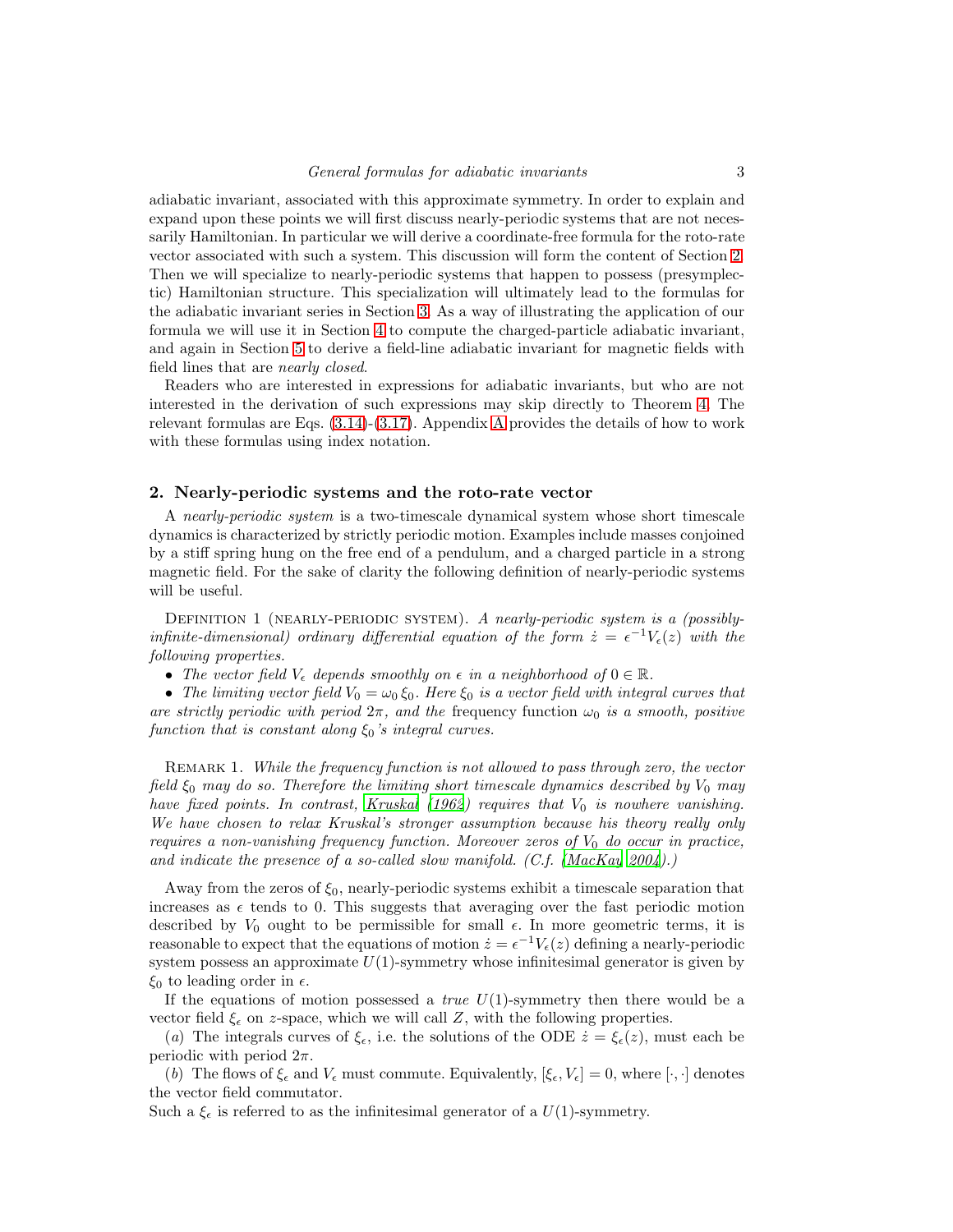Given a nearly-periodic system the existence of such a  $\xi_{\epsilon}$  is typically too much to hope for. On the other hand it is always possible to find a formal power series,

$$
\xi_{\epsilon} = \xi_0 + \epsilon \, \xi_1 + \epsilon^2 \, \xi_2 + \ldots,
$$

whose coefficients  $\xi_k$  are vector fields on Z, and that satisfies the properties (a) and (b) to all-orders in  $\epsilon$ . Such a formal power series is known as a *roto-rate vector*. Existence of a roto-rate vector is one way to precisely define the notion of approximate  $U(1)$ -symmetry.

<span id="page-3-0"></span>DEFINITION 2 (ROTO-RATE VECTOR). Given a nearly-periodic system  $\dot{z} = \epsilon^{-1} V_{\epsilon}(z)$ , a roto-rate vector is a formal power series  $\xi_{\epsilon} = \xi_0 + \epsilon \xi_1 + \epsilon^2 \xi_2 + \dots$  with vector field coefficients such that  $\xi_0 = V_0/\omega_0$  and

$$
\bullet\ [\xi_\epsilon,V_\epsilon]=0
$$

•  $\ln (\exp(-2\pi \xi_0) \circ \exp(2\pi \xi_\epsilon)) = 0,$ 

where the previous two equalities are understood in the sense of formal power series.

REMARK 2. The integral curves of a vector field  $\xi_{\epsilon}$  will be  $2\pi$ -periodic if and only if the exponential  $\exp(2\pi\xi_{\epsilon})$  is equal to the identity map on z-space. If  $\xi_0$  happens to already have this property then it must be the case that  $id_Z = \exp(2\pi \xi_0) \circ \exp(-2\pi \xi_0) \circ$  $\exp(2\pi\xi_{\epsilon}) = \exp(-2\pi\xi_0) \circ \exp(2\pi\xi_{\epsilon})$ . By the Baker-Campbell-Hausdorff formula there is a formal power series vector field  $Z_{\epsilon}$  such that

$$
\exp(Z_{\epsilon}) = \exp(-2\pi \xi_0) \circ \exp(2\pi \xi_{\epsilon}),
$$

i.e.  $Z_{\epsilon} = \ln(\exp(-2\pi \xi_0) \circ \exp(2\pi \xi_{\epsilon}))$ . Because  $\xi_0$  is  $\epsilon$ -close to  $\xi_{\epsilon}$   $Z_{\epsilon}$  must be  $\epsilon$ -small. The only formal power series  $Z_{\epsilon} = Z_0 + \epsilon Z_1 + \ldots$  that is  $\epsilon$ -small and that formally exponentiates to the identity is  $Z_{\epsilon} = 0$ . This explains the second property in the definition.

<span id="page-3-1"></span>Roto-rate vectors are remarkable due to the following.

THEOREM 1 (EXISTENCE AND UNIQUENESS OF THE ROTO-RATE VECTOR). Given a nearly-periodic system  $\dot{z} = \epsilon^{-1} V_{\epsilon}(z)$  with  $V_0 = \omega_0 \xi_0$  there is a unique roto-rate vector  $\xi_{\epsilon}$ .

Proof. This result follows from minor modifications of the arguments in [Kruskal](#page-31-1) [\(1962\)](#page-31-1), which does not allow  $\xi_0$  to have fixed points. Therefore we will only outline the main steps in the proof.

The first step is show that there is a (non-unique) formally-defined near-identity diffeomorphism  $T_{\epsilon}: Z \to Z$  such that  $\overline{V}_{\epsilon} = (T_{\epsilon})_{*}V_{\epsilon}$  takes the form  $\overline{V}_{\epsilon} = \overline{\omega}_{\epsilon} \xi_0 + \epsilon \delta \overline{V}_{\epsilon}$ , where  $\mathcal{L}_{\xi_0}\overline{\omega}_{\epsilon}=0$  and  $[\xi_0, \delta\overline{V}_{\epsilon}]=0$ . Note that (formally) pulling back this expression for  $\overline{V}_{\epsilon}$  along  $T_{\epsilon}$  implies  $V_{\epsilon} = \omega_{\epsilon} \xi_{\epsilon} + \epsilon \delta V_{\epsilon}$ , where  $\omega_{\epsilon} = T_{\epsilon}^* \overline{\omega}_{\epsilon}$ ,  $\xi_{\epsilon} = T_{\epsilon}^* \xi_0$ , and  $\delta V_{\epsilon} = T_{\epsilon}^* \overline{V}_{\epsilon}$ . This establishes the existence of at least one roto-rate vector because  $\xi_{\epsilon}$  apparently has  $2\pi$ -periodic integral curves, satisfies  $\xi_0 = \xi_0$ , and

$$
[\xi_{\epsilon}, V_{\epsilon}] = \mathcal{L}_{\xi_{\epsilon}}(\omega_{\epsilon} \xi_{\epsilon}) + \epsilon \mathcal{L}_{\xi_{\epsilon}} \delta V_{\epsilon} = 0.
$$

A procedure for finding the diffeomorphism  $T_{\epsilon}$  is the most commonly quoted result from [Kruskal \(1962\)](#page-31-1). The reason the procedure still works when  $\xi_0$  has fixed points is that solvability of the differential equations defining  $T_{\epsilon}$  only requires periodicity of the  $\xi_0$ -flow and  $\omega_0$  to be nowhere vanishing.

The second step is to show that if  $\xi'_{\epsilon}$  is any other roto-rate vector field then  $\xi'_{\epsilon} = \xi_{\epsilon}$ . While it is less well-known, this argument is also contained in [Kruskal \(1962\)](#page-31-1). It proceeds along the following lines. Let  $\overline{\xi}'_{\epsilon} = T_{\epsilon \ast} \xi'_{\epsilon}$ . Introduce the decomposition  $\overline{\xi}'_{\epsilon} = \overline{\xi}'_{\epsilon}$  $\langle \rangle + (\overline{\xi}'_{\epsilon})$  $(\epsilon)^{\rm osc},$ where  $\langle \overline{\xi}'_e \rangle$  $\langle \xi \rangle = (2\pi)^{-1} \int_0^{2\pi} \exp(\theta \, \xi_0)^* \overline{\xi}_{\epsilon} \, d\theta$ . Because  $[\overline{\xi}'_{\epsilon}]$  $[t_{\epsilon}, V_{\epsilon}] = 0$  it must also be the case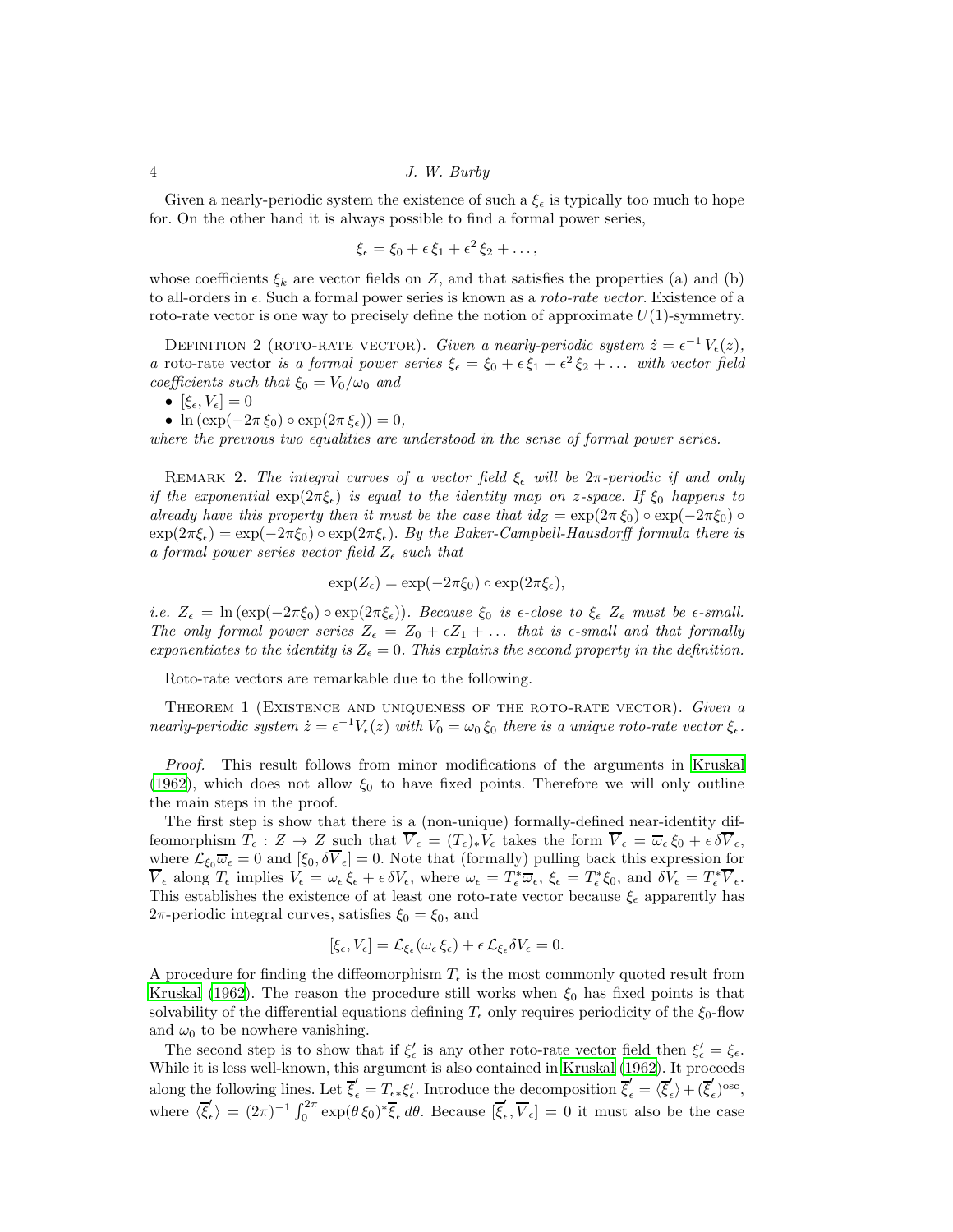that  $\overline{(\xi)}$  $(\mathbf{v}_{\epsilon})^{\text{osc}}, \overline{V}_{\epsilon}$  = 0, which in turn is equivalent to the sequence of conditions

<span id="page-4-1"></span><span id="page-4-0"></span>
$$
[(\overline{\xi}'_0)^{\text{osc}}, \omega_0 \xi_0] = 0 \tag{2.1}
$$

$$
[(\overline{\xi}'_1)^{\text{osc}}, \omega_0 \xi_0] + [(\overline{\xi}'_0)^{\text{osc}}, \overline{V}_1] = 0
$$
\n
$$
\dots \tag{2.2}
$$

The first condition [\(2.1\)](#page-4-0) is satisfied if and only if  $(\bar{\xi}'_0)$  $\eta_0^{'}$ <sup>osc</sup> = 0. Substituting this in the second condition [\(2.2\)](#page-4-1) therefore implies  $[(\overline{\xi}_1^{\prime})]$  $\int_{1}^{\prime} \text{cos} \theta, \omega_0 \, \xi_0$  = 0, which requires  $(\overline{\xi}_1^{\prime})$  $j^{'}_{1})^{\rm osc}=0.$ This pattern continues to all orders in  $\epsilon$  and shows that  $(\bar{\xi}'_{\epsilon})$  $\epsilon^{'}$ ,  $e^{i\omega}$  = 0. Now the argument may be completed as follows. Because  $\overline{\xi}'_{\epsilon} = \langle \overline{\xi}'_{\epsilon} \rangle$  $\overline{\xi}'_{\epsilon}$  is  $S^1$ -invariant the difference  $\overline{\xi}'_{\epsilon} - \xi_0$  must also be  $S^1$ -invariant. Moreover because  $\overline{\xi}'_e$  $\zeta_{\epsilon}$  and  $\xi_0$  agree when  $\epsilon = 0$  there must be an  $S^1$ invariant  $O(1)$  vector field  $w_{\epsilon}$  such that  $\overline{\xi}'_{\epsilon} - \xi_0 = \epsilon w_{\epsilon}$ . Therefore  $\exp(2\pi \overline{\xi}'_{\epsilon})$  $\zeta_{\epsilon}$ ) = exp(2 $\pi \xi_0 +$  $2\pi \epsilon w_{\epsilon}$  = exp $(2\pi \xi_0)$  $\exp(2\pi \epsilon w_{\epsilon})$  = exp $(2\pi \epsilon w_{\epsilon})$  = id<sub>Z</sub> in order for the integral curves of ξ ′  $\mathcal{L}_{\epsilon}$  to each be  $2\pi$ -periodic. (Note that we have made use of the commutativity  $[\xi_0, w_{\epsilon}] = 0$ .) This identity may only be satisfied if  $w_{\epsilon} = 0$ .  $\Box$ 

The preceding Theorem establishes the useful fact that by expanding the pair of conditions from Definition [2](#page-3-0) in power series it should be possible to find the coefficients of the expansion  $\xi_{\epsilon} = \xi_0 + \epsilon \xi_1 + \ldots$  order-by-order. We will now follow this line of reasoning to derive explicit formulas for  $\xi_0, \xi_1, \xi_2$ , and  $\xi_3$  in terms of Fourier harmonics of  $V_{\epsilon}$  relative to  $\xi_0$ .

<span id="page-4-6"></span>As a preparatory step we will establish the following variant of the BCH formula that is well-suited to perturbation theory in  $\epsilon$ .

LEMMA 1 (PERTURBATIVE BCH FORMULA). Let  $A$  and  $B$  be vector fields on the manifold Z and  $\epsilon$  a small real parameter. The logarithm  $Z_{\epsilon} = \ln(\exp(-A) \circ \exp(A + \epsilon B))$ exists as a formal power series in  $\epsilon$ ,  $Z_{\epsilon} = Z_0 + \epsilon Z_1 + \epsilon^2 Z_2 + \ldots$ . The formulas

$$
Z_0 = 0 \tag{2.3}
$$

$$
Z_1 = \int_0^1 B_{\tau_1} d\tau_1 \tag{2.4}
$$

$$
Z_2 = \frac{1}{2} \int_0^1 \int_0^{\tau_1} [B_{\tau_2}, B_{\tau_1}] d\tau_2 d\tau_1
$$
\n(2.5)

$$
Z_3 = \frac{1}{6} \int_0^1 \int_0^{\tau_1} \int_0^{\tau_2} \left( [B_{\tau_3}, [B_{\tau_2}, B_{\tau_1}]] + [[B_{\tau_3}, B_{\tau_2}], B_{\tau_1}] \right) d\tau_3 d\tau_2 d\tau_1, \qquad (2.6)
$$

with  $B_{\tau} = \exp(\tau A)^* B$ , give the first few coefficients  $Z_k$ . More generally

<span id="page-4-5"></span><span id="page-4-4"></span><span id="page-4-3"></span><span id="page-4-2"></span>
$$
Z_{\epsilon} = \epsilon \int_0^1 \psi \left( \exp(\lambda \mathcal{L}_{A+\epsilon B}) \exp(-\lambda \mathcal{L}_A) \right) \exp(\lambda A)^* B \, d\lambda \tag{2.7}
$$

with  $\psi(z) = \frac{z \ln z}{z - 1}$ , gives  $Z_{\epsilon}$  to all orders in  $\epsilon$ .

Proof. The proof proceeds by first solving a seemingly more-difficult problem, namely finding an asymptotic series representation for  $Z_{\epsilon,\lambda} = \ln(\exp(-\lambda A) \circ \exp(\lambda [A + \epsilon B]))$ . To that end, first consider the  $\lambda$ -derivative of  $\exp(Z_{\epsilon,\lambda}) = \exp(-\lambda A) \circ \exp(\lambda[A + \epsilon B]),$ 

$$
\partial_{\lambda} \exp(Z_{\epsilon,\lambda}) = -A \circ \exp(Z_{\epsilon,\lambda}) + T \exp(-\lambda A) \circ [A + \epsilon B] \circ \exp(\lambda[A + \epsilon B])
$$
  
=  $(-A + \exp(\lambda A)^{*}[A + \epsilon B]) \circ \exp(Z_{\epsilon,\lambda}).$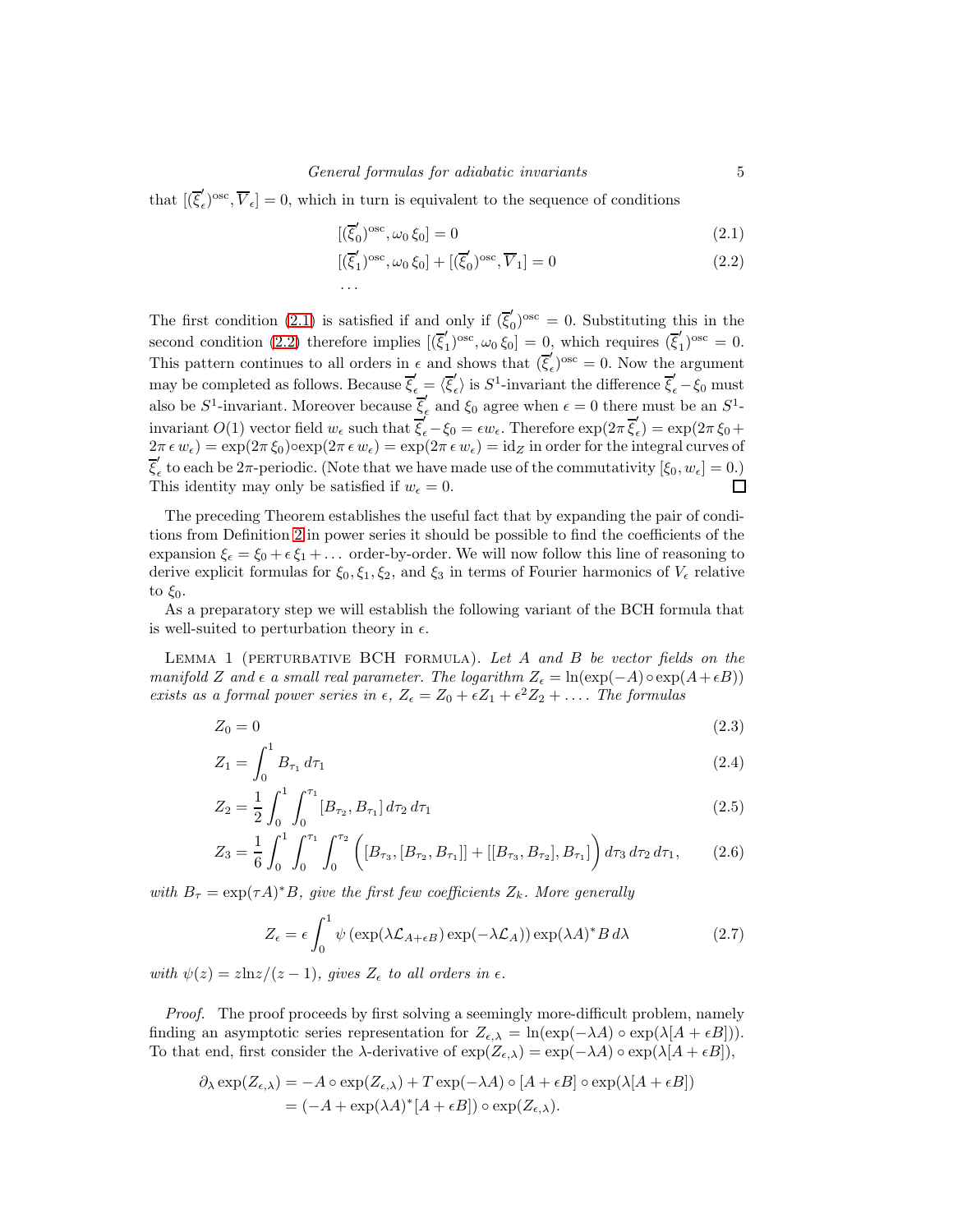In other words

$$
\partial_{\lambda} \exp(Z_{\epsilon,\lambda}) \circ \exp(-Z_{\epsilon,\lambda}) = \epsilon \exp(\lambda A)^{*} B. \tag{2.8}
$$

We will eventually obtain [\(2.7\)](#page-4-2) by integrating [\(2.8\)](#page-5-0) in  $\lambda$ , but first we need an expression for  $\partial_{\lambda} \exp(Z_{\epsilon,\lambda}) \circ \exp(-Z_{\epsilon,\lambda})$  in terms of  $\partial_{\lambda} Z_{\epsilon,\lambda}$ . One way to find such an expression is the following. Let  $C_{\lambda}$  be any  $\lambda$ -dependent vector field and set  $\psi_{s,\lambda} = \exp(sC_{\lambda})$ . By the equality of mixed partials the vector fields  $V_{s,\lambda} = \partial_{\lambda} \psi_{s,\lambda} \circ \psi_{s,\lambda}^{-1}$  and  $\xi_{s,\lambda} = \partial_s \psi_{s,\lambda} \circ \psi_{s,\lambda}^{-1} =$  $C_{\lambda}$  must be related by the condition

<span id="page-5-4"></span><span id="page-5-1"></span><span id="page-5-0"></span>
$$
\partial_s V_{s,\lambda} + \mathcal{L}_{C_{\lambda}} V_{s,\lambda} = \partial_{\lambda} C_{\lambda}.
$$
\n(2.9)

Thinking of the last condition as a differential equation for  $V_{s,\lambda}$ , it can be solved using the method of variation of parameters. The solution for  $V_{s,\lambda}$  is given by

$$
V_{s,\lambda} = \exp(-sC_{\lambda})^* \int_0^s \exp(\overline{s}C_{\lambda})^* \partial_{\lambda} C_{\lambda} d\overline{s}.
$$
 (2.10)

Because  $V_{1,\lambda} = \partial_{\lambda} \psi_{1,\lambda} \circ \psi_{1,\lambda}^{-1} = \partial_{\lambda} \exp(C_{\lambda}) \circ \exp(-C_{\lambda})$  Eq. [\(2.10\)](#page-5-1) implies the general formula

$$
\partial_{\lambda} \exp(C_{\lambda}) \circ \exp(-C_{\lambda}) = \exp(-C_{\lambda})^* \int_0^1 \exp(\overline{s}C_{\lambda})^* \partial_{\lambda} C_{\lambda} d\overline{s}
$$

$$
= \phi(-\mathcal{L}_{C_{\lambda}}) \partial_{\lambda} C_{\lambda}, \tag{2.11}
$$

where  $\phi(z) = [\exp(z) - 1]/z$ . Applying this formula to [\(2.8\)](#page-5-0) then gives

<span id="page-5-2"></span>
$$
\phi(-\mathcal{L}_{Z_{\epsilon,\lambda}})\partial_{\lambda}Z_{\epsilon,\lambda} = \epsilon \exp(\lambda A)^* B
$$
  
\n
$$
\Rightarrow \partial_{\lambda}Z_{\epsilon,\lambda} = \epsilon \frac{1}{\phi(-\mathcal{L}_{Z_{\epsilon,\lambda}})} \exp(\lambda A)^* B
$$
  
\n
$$
\Rightarrow Z_{\epsilon,\lambda} = \int_0^{\lambda} \epsilon \frac{1}{\phi(-\mathcal{L}_{Z_{\epsilon,\overline{\lambda}}})} \exp(\overline{\lambda}A)^* B \,d\overline{\lambda}.
$$
\n(2.12)

While [\(2.12\)](#page-5-2) may not seem helpful because  $Z_{\epsilon,\lambda}$  appears under the integral sign, in fact it implies [\(2.7\)](#page-4-2) for the following reason. Because

$$
\exp(\mathcal{L}_{Z_{\epsilon,\lambda}}) = (\exp(-\lambda A) \circ \exp(\lambda[A + \epsilon B]))^* = \exp(\lambda \mathcal{L}_{A + \epsilon B}) \exp(-\lambda \mathcal{L}_A),
$$

the Lie derivative  $\mathcal{L}_{Z_{\epsilon,\lambda}}$  may be written

$$
\mathcal{L}_{Z_{\epsilon,\lambda}} = \ln \left( \exp(\lambda \mathcal{L}_{A+\epsilon B}) \exp(-\lambda \mathcal{L}_A) \right).
$$

If  $a \equiv \exp(\lambda \mathcal{L}_{A+\epsilon B}) \exp(-\lambda \mathcal{L}_A)$  it therefore follows that

<span id="page-5-3"></span>
$$
\frac{1}{\phi(-\mathcal{L}_{Z_{\epsilon,\lambda}})} = \frac{1}{\phi(-\ln a)}
$$

$$
= -\frac{\ln a}{\exp(-\ln a) - 1}
$$

$$
= \psi(a). \tag{2.13}
$$

Substituting  $(2.13)$  in  $(2.12)$  gives  $(2.7)$ , as desired.

In order to obtain the formulas  $(2.3)-(2.6)$  $(2.3)-(2.6)$  it is sufficient to expand the formal expres-sion [\(2.7\)](#page-4-2) as a power series in  $\epsilon$ . This rather tedious calculation proceeds as follows. First it is useful to find the power series expansion of the operator  $a_{\epsilon,\lambda} = \exp(\lambda \mathcal{L}_{A+\epsilon B}) \exp(-\lambda \mathcal{L}_A)$ . Let  $f: Z \to \mathbb{R}$  be any scalar on Z and introduce  $f_{\lambda} = \exp(\lambda \mathcal{L}_{A+\epsilon B})f$ . The scalar  $f_{\lambda}$ obeys the differential equation  $\partial_{\lambda} f_{\lambda} = \mathcal{L}_{A+\epsilon B} f_{\lambda}$ . Introducing the variation-of-parameters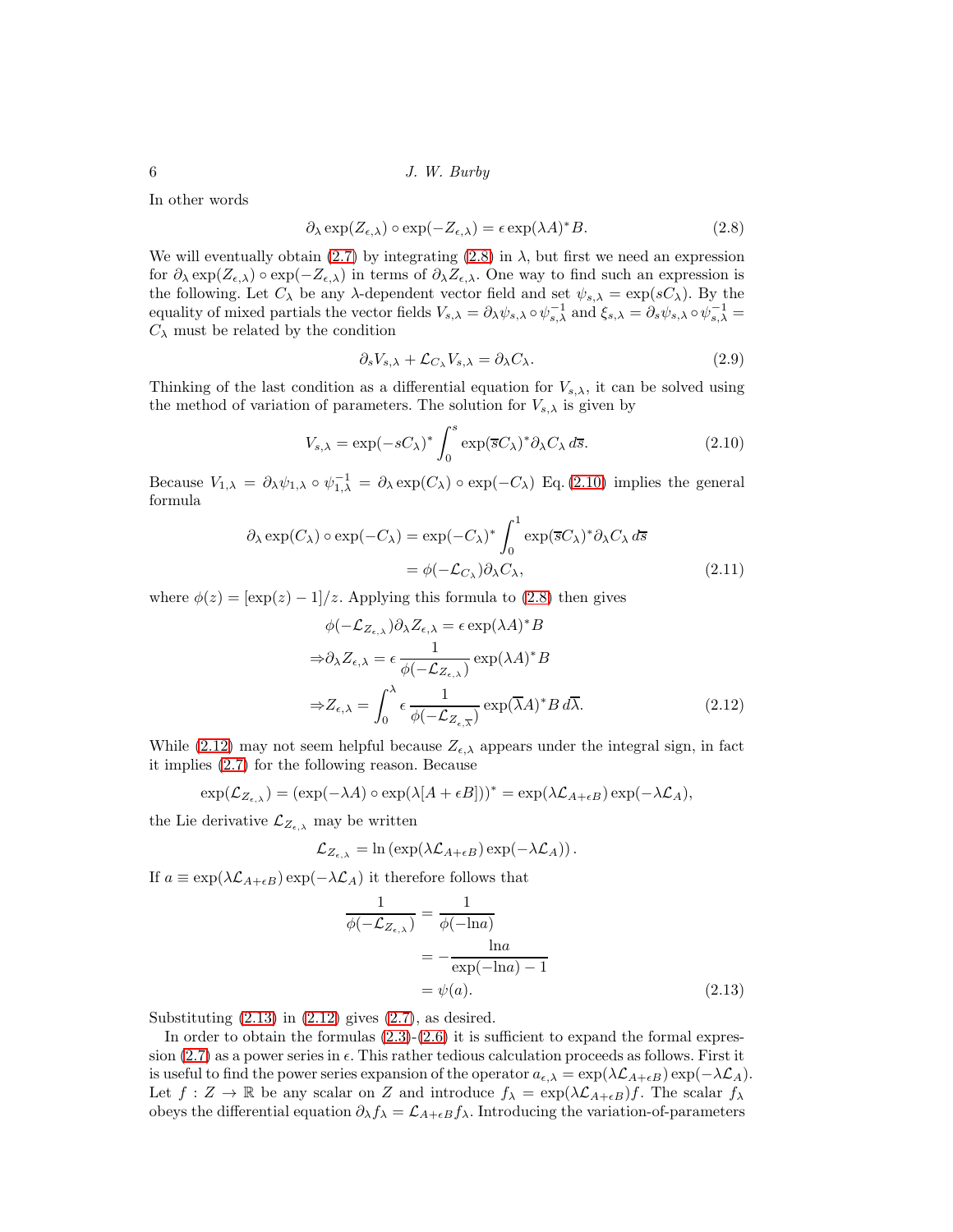ansatz  $f_{\lambda} = \exp(\lambda \mathcal{L}_A) f_{\lambda}$ , the scalar  $f_{\lambda}$  therefore satisfies  $\partial_{\lambda} f_{\lambda} = \epsilon \mathcal{L}_{\exp(-\lambda A)^* B} f_{\lambda}$ , or in integral form

$$
\overline{f}_{\lambda} = f + \epsilon \int_0^{\lambda} \mathcal{L}_{B_{-s_1}} \overline{f}_{s_1} ds_1
$$
  
=  $f + \epsilon \int_0^{\lambda} \mathcal{L}_{B_{-s_1}} f ds_1 + \epsilon^2 \int_0^{\lambda} \int_0^{s_1} \mathcal{L}_{B_{-s_1}} \mathcal{L}_{B_{-s_2}} f ds_2 ds_1 + O(\epsilon^3),$  (2.14)

where we have introduced the shorthand notation  $B_s = \exp(sA)^*B$ . This shows that  $a_{\epsilon,\lambda}$ has the asymptotic expansion

$$
a_{\epsilon,\lambda} = \exp(\lambda \mathcal{L}_A) \left( 1 + \epsilon \overline{a}_{1,\lambda} + \epsilon^2 \overline{a}_{2,\lambda} + \dots \right) \exp(-\lambda \mathcal{L}_A),
$$

where

$$
\overline{a}_{1,\lambda} = \int_0^\lambda \mathcal{L}_{B_{-s_1}} ds_1 \tag{2.15}
$$

$$
\overline{a}_{2,\lambda} = \int_0^{\lambda} \int_0^{s_1} \mathcal{L}_{B_{-s_1}} \mathcal{L}_{B_{-s_2}} ds_2 ds_1.
$$
 (2.16)

Combining this observation with the series representation of  $\psi(1+x) = 1 + \frac{1}{2}x - \frac{1}{6}x^2 + \frac{1}{12}x^3 + \dots$  therefore implies

$$
Z_0 = 0\tag{2.17}
$$

$$
Z_1 = \int_0^1 \exp(\lambda A)^* B \, d\lambda
$$
  
= 
$$
\int_0^1 \exp(\tau_1 A)^* B \, d\tau_1
$$
 (2.18)

$$
Z_2 = \frac{1}{2} \int_0^1 \exp(\lambda A)^* \overline{a}_{1,\lambda} B \, d\lambda
$$
  
=  $\frac{1}{2} \int_0^1 \int_0^{\lambda} \exp(\lambda A)^* [B_{-s_1}, B] \, ds_1 \, d\lambda$   
=  $\frac{1}{2} \int_0^1 \int_0^{\tau_1} [B_{\tau_2}, B_{\tau_1}] \, d\tau_2 \, d\tau_1$  (2.19)

<span id="page-6-0"></span>
$$
Z_3 = -\frac{1}{6} \int_0^1 \exp(\lambda A)^* \overline{a}_{1,\lambda}^2 B \, d\lambda
$$

$$
+ \frac{1}{2} \int_0^1 \exp(\lambda A)^* \overline{a}_{2,\lambda} B \, d\lambda. \tag{2.20}
$$

These expressions for  $Z_0, Z_1, Z_2$  clearly reproduce  $(2.3)-(2.5)$  $(2.3)-(2.5)$ . To see that  $(2.20)$  reproduces [\(2.6\)](#page-4-4) notice first that

$$
Z_3 = -\frac{1}{6} \int_0^1 \exp(\lambda A)^* \int_0^{\lambda} \int_0^{\lambda} [B_{-s_1}, [B_{-s_2}, B]] ds_2 ds_1 d\lambda + \frac{1}{2} \int_0^1 \exp(\lambda A)^* \int_0^{\lambda} \int_0^{s_1} [B_{-s_1}[B_{-s_2}, B]] ds_2 ds_1 d\lambda.
$$
 (2.21)

Next observe that if  $g(s_1, s_2) = [B_{-s_1}, [B_{-s_2}, B]]$  then by Fubini's theorem

$$
\int_0^\lambda \int_0^\lambda g(s_1, s_2) \, ds_2 \, ds_1 = \int_0^\lambda \int_0^{s_1} g(s_1, s_2) \, ds_2 \, ds_1 + \int_0^\lambda \int_0^{s_1} g(s_2, s_1) \, ds_2 \, ds_1. \tag{2.22}
$$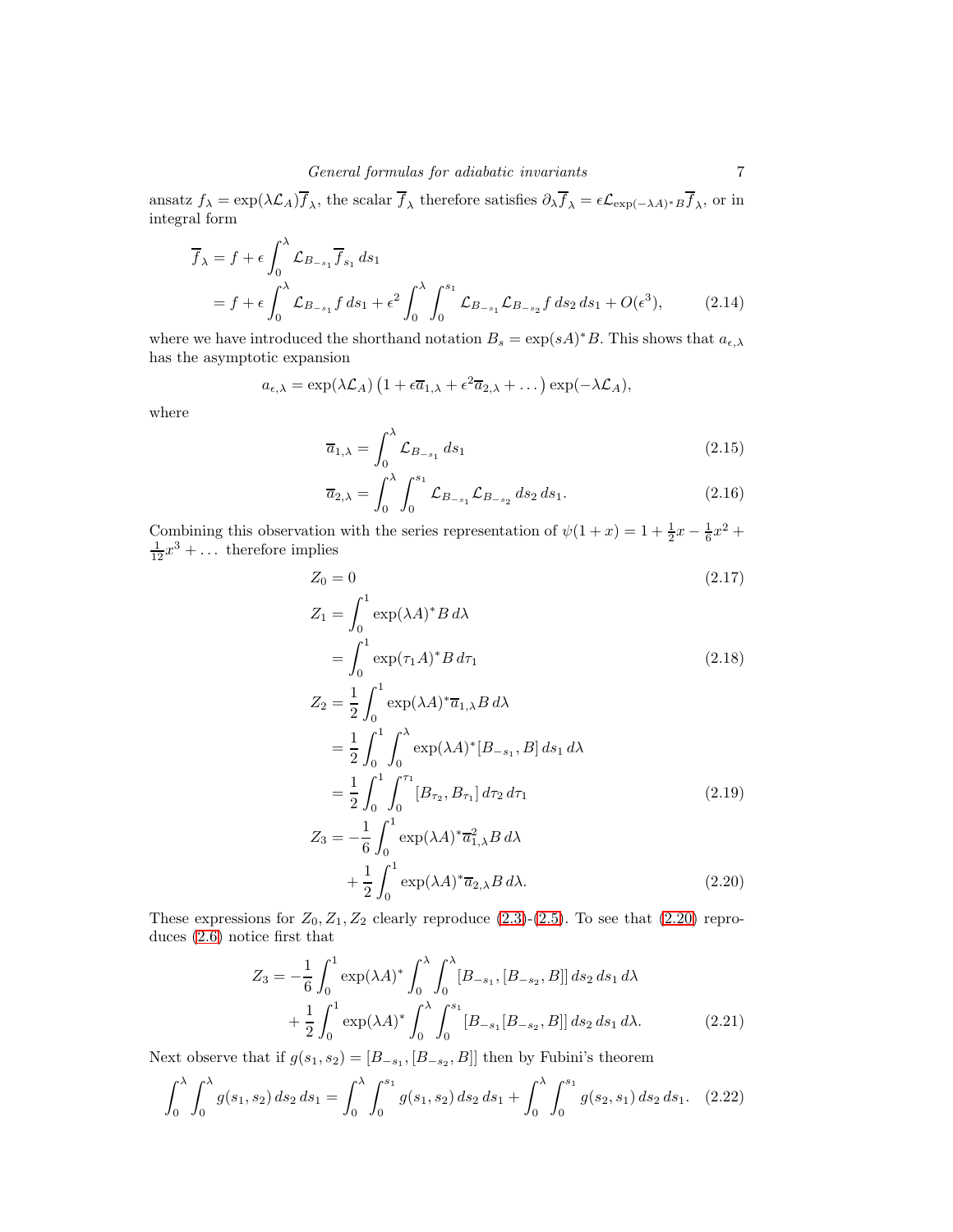It follows that

$$
Z_3 = -\frac{1}{6} \int_0^1 \exp(\lambda A)^* \int_0^{\lambda} \int_0^{s_1} ([B_{-s_1}, [B_{-s_2}, B]] + [B_{-s_2}, [B_{-s_1}, B]]) ds_2 ds_1 d\lambda
$$
  
+  $\frac{1}{2} \int_0^1 \exp(\lambda A)^* \int_0^{\lambda} \int_0^{s_1} [B_{-s_1}[B_{-s_2}, B]] ds_2 ds_1 d\lambda$   
=  $\int_0^1 \int_0^{\lambda} \int_0^{s_1} \exp(\lambda A)^* \left( \frac{1}{3} [B_{-s_1}, [B_{-s_2}, B]] - \frac{1}{6} [B_{-s_2}, [B_{-s_1}, B]] \right) ds_2 ds_1 d\lambda$   
=  $\int_0^1 \int_0^{\lambda} \int_0^{s_1} \exp(\lambda A)^* \left( \frac{1}{6} [B_{-s_1}, [B_{-s_2}, B]] + \frac{1}{6} [[B_{-s_1}, B_{-s_2}], B]] \right) ds_2 ds_1 d\lambda$   
=  $\frac{1}{6} \int_0^1 \int_0^{\tau_1} \int_0^{\tau_2} \left( [B_{\tau_3}, [B_{\tau_2}, B_{\tau_1}]] + [[B_{\tau_3}, B_{\tau_2}], B_{\tau_1}] \right) d\tau_3 d\tau_2 d\tau_1$ 

where we have applied the Jacobi identity  $[B_{-s_2}, [B_{-s_1}, B]] = [[B_{-s_2}, B_{-s_1}], B]+[B_{-s_1}, [B_2, B]]$ on the second-to-last line, and we changed integration variables to  $\tau_1 = \lambda$ ,  $\tau_3 = \lambda - s_1$ , and  $\tau_2 = \lambda - s_2$  on the last line.

With the modified BCH formula from Lemma [1](#page-4-6) in hand it is now straightforward to derive formulas for the coefficients of  $\xi_{\epsilon} = \xi_0 + \epsilon \xi_1 + \epsilon^2 \xi_2 + \dots$  as follows.

DEFINITION 3 (MEAN AND OSCILLATING SUBSPACES). Given a nearly-periodic system with roto-rate vector  $\xi_{\epsilon}$ , the space of limiting mean vector fields  $\langle \mathfrak{X}(Z) \rangle$  or just mean vector fields for short is the subspace of vector fields A on Z that are equal to their U(1)-average along  $\xi_0$ . In symbols  $A \in \langle \mathfrak{X}(Z) \rangle$  means  $A = \langle A \rangle (2\pi)^{-1} \int_0^{2\pi} \exp(\theta \xi_0)^* A \, d\theta$ . The space of limiting oscillating vector fields  $\mathfrak{X}(Z)^{osc}$ , or just oscillating vector fields for short, is the subspace of vector fields on Z that average to zero along  $\xi_0$ . That is,  $A \in \mathfrak{X}(Z)^{osc}$  if  $\langle A \rangle = 0$ .

REMARK 3. Standard results on Fourier series imply that the mean and fluctuating subspaces are complimentary subspaces of  $\mathfrak{X}(Z)$ , the space of vector fields on Z. A projection onto  $\langle \mathfrak{X}(Z) \rangle$  is  $\overline{\pi} : A \mapsto \langle A \rangle$  and a projection onto  $\mathfrak{X}(Z)^{osc}$  is  $\widetilde{\pi} = 1 - \overline{\pi}$ . If A is any vector field on Z then the notations  $A = \langle A \rangle + A^{\text{osc}}$  and  $A = \langle A \rangle + \widetilde{A}$  will be used interchangeably to denote the decomposition of A into its mean,  $\langle A \rangle = \overline{\pi}A$ , and fluctuating parts,  $A^{\rm osc} = \widetilde{A} = \widetilde{\pi}A$ .

<span id="page-7-0"></span>THEOREM 2 (FORMULA FOR THE ROTO-RATE VECTOR). The first four coefficients of the roto-rate vector  $\xi_{\epsilon}$  associated with a nearly-periodic system  $\dot{z} = \epsilon^{-1} V_{\epsilon}(z)$  are given in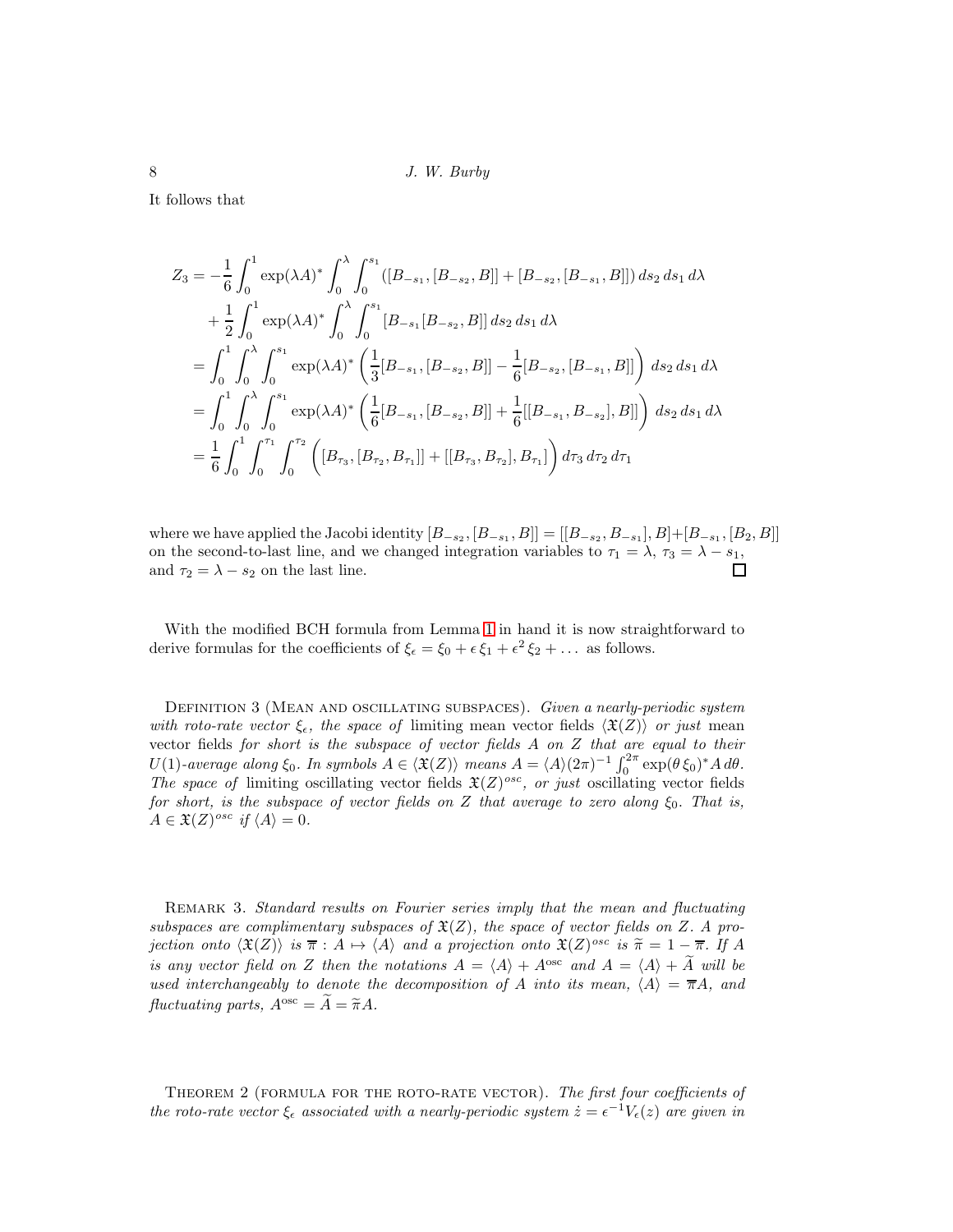terms of the power series expansion of  $V_{\epsilon} = \omega_0 \xi_0 + \epsilon V_1 + \epsilon^2 V_2 + \dots$  as follows.

$$
\xi_0 = V_0/\omega_0 \tag{2.23}
$$

<span id="page-8-2"></span>
$$
\xi_1 = \mathcal{L}_{\xi_0} I_0 V_1 \tag{2.24}
$$

<span id="page-8-3"></span>
$$
\xi_2 = \mathcal{L}_{\xi_0} I_0 \widetilde{V}_2 + \mathcal{L}_{\xi_0} I_0 [I_0 \widetilde{V}_1, \langle V_1 \rangle] + \frac{1}{2} \mathcal{L}_{\xi_0} I_0 [I_0 \widetilde{V}_1, \widetilde{V}_1]^{osc} + \frac{1}{2} [\mathcal{L}_{\xi_0} I_0 \widetilde{V}_1, I_0 \widetilde{V}_1] \tag{2.25}
$$

$$
\xi_3 = \mathcal{L}_{\xi_0} \Big( I_0 \tilde{V}_3 + I_0 [I_0 \tilde{V}_1, \langle V_2 \rangle]^{osc} + I_0 [I_0 \tilde{V}_2, \langle V_1 \rangle]^{osc} \n+ \frac{1}{2} I_0 [I_0 \tilde{V}_2, \tilde{V}_1]^{osc} + \frac{1}{2} I_0 [I_0 \tilde{V}_1, \tilde{V}_2]^{osc} + \frac{1}{3} I_0 [I_0 \tilde{V}_1, [I_0 \tilde{V}_1, \tilde{V}_1]]^{osc} \n+ I_0 [I_0 [I_0 \tilde{V}_1, \langle V_1 \rangle], \langle V_1 \rangle] + \frac{1}{2} I_0 [I_0 [I_0 \tilde{V}_1, \tilde{V}_1]^{osc}, \langle V_1 \rangle] \n+ \frac{1}{2} I_0 [I_0 \tilde{V}_1, [I_0 \tilde{V}_1, \langle V_1 \rangle]]^{osc} \Big) \n+ \frac{1}{2} [\mathcal{L}_{\xi_0} I_0 \tilde{V}_1, I_0 \tilde{V}_2] + \frac{1}{2} [\mathcal{L}_{\xi_0} I_0 \tilde{V}_2, I_0 \tilde{V}_1] \n+ [I_0 [\mathcal{L}_{\xi_0} I_0 \tilde{V}_1, V_1]^{osc}, I_0 \tilde{V}_1] + I_0 [\langle [\mathcal{L}_{\xi_0} I_0 \tilde{V}_1, \tilde{V}_1] \rangle, I_0 \tilde{V}_1] \n+ \frac{1}{3} [I_0 \tilde{V}_1, [\mathcal{L}_{\xi_0} I_0 \tilde{V}_1, I_0 \tilde{V}_1]].
$$
\n(2.26)

Here  $I_0$  is the inverse of  $\mathcal{L}_{V_0}$  restricted to the fluctuating subspace regarded as a linear  $map \ \mathfrak{X}^{\mathrm{osc}}(Z) \to \mathfrak{X}^{\mathrm{osc}}(Z).$ 

Proof. The proof proceeds by directly analyzing the conditions in Definition [2](#page-3-0) orderby-order in  $\epsilon$ . First Lemma [1](#page-4-6) will be applied with  $A = 2\pi \xi_0$  and  $B = 2\pi (\xi_1 + \epsilon \xi_2 + \epsilon^2 \xi_3 + \epsilon^3 \xi_4)$ . . .) in order to identify the coefficients of the formal power series

<span id="page-8-4"></span><span id="page-8-1"></span><span id="page-8-0"></span>
$$
Z_{\epsilon} = \ln \left( \exp(-2\pi \xi_0) \circ \exp(2\pi \xi_{\epsilon}) \right).
$$

Then the power series coefficients of  $[\xi_{\epsilon}, V_{\epsilon}]$  and  $Z_{\epsilon}$  will each be set equal to zero.

After changing integration variables from  $\tau_k$  to  $\theta_k = 2\pi \tau_k$  and accounting for the fact that  $B = 2\pi(\xi_1 + \epsilon \xi_2 + \epsilon^2 \xi_3 + ...)$  is itself a formal power series, the first several coefficients of  $Z_{\epsilon}$  given by Lemma [1](#page-4-6) are

$$
Z_0 = 0 \tag{2.27}
$$

$$
Z_1 = 2\pi \langle \xi_1 \rangle \tag{2.28}
$$

$$
Z_2 = 2\pi \langle \xi_2 \rangle + \frac{1}{2} \int_0^{2\pi} \int_0^{\theta_1} [\xi_1^{\theta_2}, \xi_1^{\theta_1}] d\theta_2 d\theta_1
$$
 (2.29)

$$
Z_3 = 2\pi \langle \xi_3 \rangle + \frac{1}{2} \int_0^{2\pi} \int_0^{\theta_1} [\xi_1^{\theta_2}, \xi_2^{\theta_1}] d\theta_2 d\theta_1 + \frac{1}{2} \int_0^{2\pi} \int_0^{\theta_1} [\xi_2^{\theta_2}, \xi_1^{\theta_1}] d\theta_2 d\theta_1 + \frac{1}{6} \int_0^{2\pi} \int_0^{\theta_1} \int_0^{\theta_2} \left( [\xi_1^{\theta_3}, [\xi_1^{\theta_2}, \xi_1^{\theta_1}]] + [[\xi_1^{\theta_3}, \xi_1^{\theta_2}], \xi_1^{\theta_1}] \right) d\theta_3 d\theta_2 d\theta_1.
$$
 (2.30)

where  $\xi_k^{\theta_j} = \exp(\theta_j \xi_0)^* \xi_k$ . Each of these coefficients must vanish, but we will not examine the consequences of this vanishing now. Instead we will examine the vanishing of the  $Z_k$  and the coefficients of  $[\xi_{\epsilon}, V_{\epsilon}]$  incrementally and simultaneously in the following paragraphs.

The  $O(1)$  coefficients of the series  $Z_{\epsilon}$  and  $[\xi_{\epsilon}, V_{\epsilon}]$  are given by Eq. [\(2.27\)](#page-8-0) and  $[\xi_0, V_0]$ , respectively. The former is obviously zero, while the latter vanishes because  $\mathcal{L}_{\xi_0}\omega_0 = 0$ .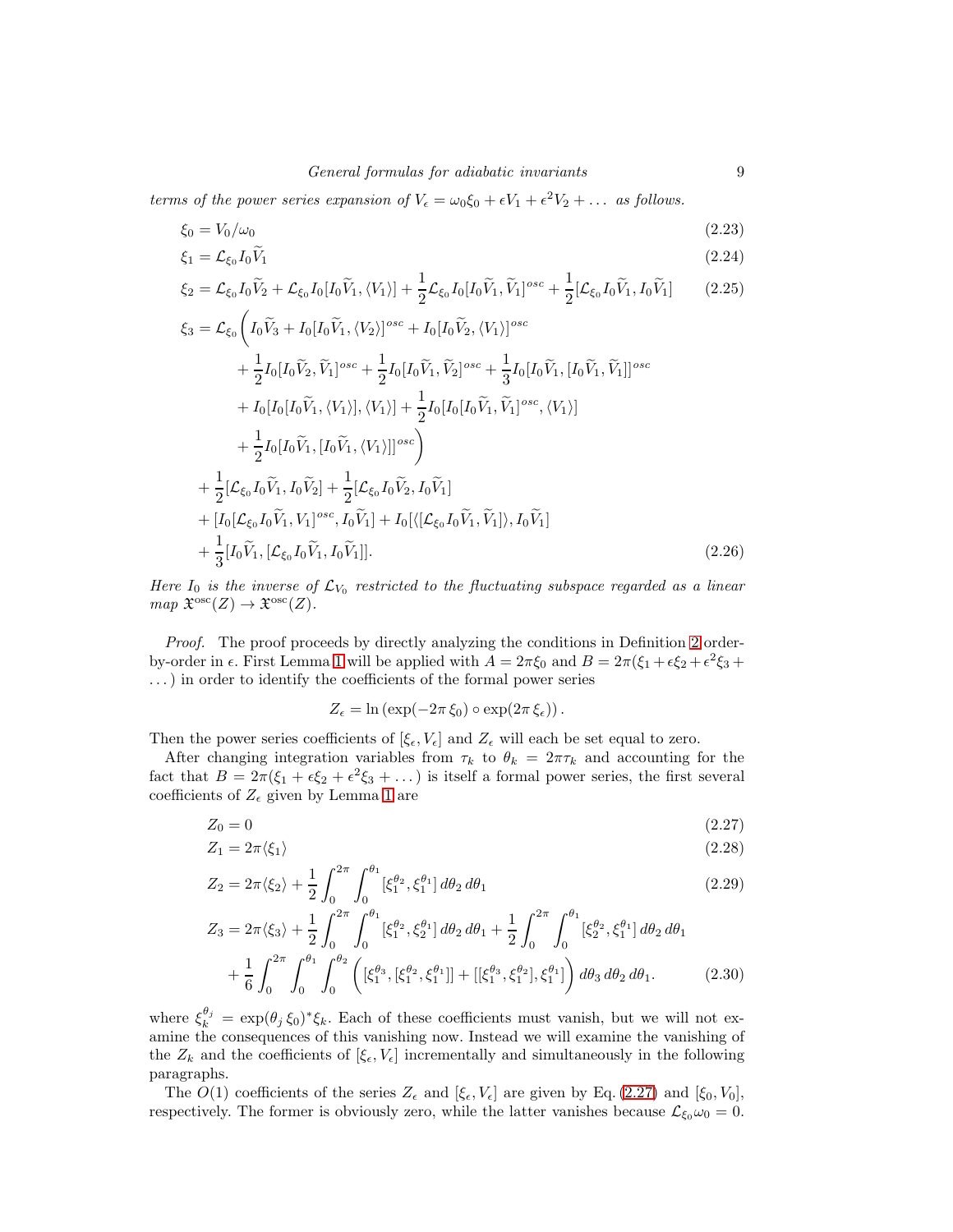Thus no constraints are placed on the  $\xi_k$  at this order. Note that  $\xi_0 = V_0/\omega_0$  by definition of the roto-rate vector.

The  $O(\epsilon)$  coefficients of  $Z_{\epsilon}$  and  $[\xi_{\epsilon}, V_{\epsilon}]$  are given by Eq. [\(2.28\)](#page-8-1) and  $[\xi_0, V_1] + [\xi_1, V_0]$ , respectively. Vanishing of these coefficients is equivalent to the joint satisfaction of the three conditions

$$
0 = \langle \xi_1 \rangle \tag{2.31}
$$

<span id="page-9-1"></span><span id="page-9-0"></span>
$$
0 = [\xi_0, V_1] + [\xi_1, V_0]^{\text{osc}} \tag{2.32}
$$

<span id="page-9-2"></span>
$$
0 = \langle [\xi_1, V_0] \rangle. \tag{2.33}
$$

We claim that the conditions [\(2.31\)](#page-9-0) and [\(2.32\)](#page-9-1) uniquely determine  $\xi_1$ , and that when  $\xi_1$ is so determined the condition [\(2.33\)](#page-9-2) is satisfied automatically. As for the first part of our claim, notice that condition [\(2.32\)](#page-9-1) is equivalent to the linear equation  $\mathcal{L}_{V_0} \xi_1 = \mathcal{L}_{\xi_0} V_1$ , which has the unique solution  $\xi_1 = \mathcal{L}_{\xi_0} I_0 V_1$ . Because condition  $(2.31)$  says that  $\xi_1$  has zero average, the last observation implies that in fact  $\xi_1 = \mathcal{L}_{\xi_0} I_0 V_1$ , which is precisely the desired formula [\(2.24\)](#page-8-2). As for the second part of our claim, it is enough to observe that, because  $\xi_1 = \xi_1$ ,  $\langle [\xi_1, V_0] \rangle = \langle [\xi_1, V_0] \rangle = [\langle \xi_1 \rangle, V_0] = 0.$ 

The  $O(\epsilon^2)$  coefficients of  $Z_{\epsilon}$  and  $[\xi_{\epsilon}, V_{\epsilon}]$  are given by Eq. [\(2.28\)](#page-8-1) and  $[\xi_0, V_2] + [\xi_1, V_1] +$  $[\xi_2, V_0]$ , respectively. Vanishing of these coefficients is equivalent to

<span id="page-9-3"></span>
$$
0 = \langle \xi_2 \rangle + \frac{1}{2} \int \int_0^{\theta_1} [\xi_1^{\theta_2}, \xi_1^{\theta_1}] d\theta_2 d\theta_1
$$
 (2.34)

<span id="page-9-4"></span>
$$
0 = [\xi_0, V_2] + [\xi_1, V_1]^{\text{osc}} + [\xi_2, V_0]^{\text{osc}}
$$
\n(2.35)

<span id="page-9-5"></span>
$$
0 = \langle [\xi_1, V_1] \rangle + \langle [\xi_2, V_0] \rangle. \tag{2.36}
$$

As was the case with the  $O(\epsilon)$  coefficients, we claim that conditions [\(2.34\)](#page-9-3) and [\(2.35\)](#page-9-4) uniquely determine  $\xi_2$ , and that, with  $\xi_2$  so determined, condition [\(2.36\)](#page-9-5) is satisfied automatically. First observe that condition [\(2.34\)](#page-9-3) completely determines  $\langle \xi_2 \rangle$ . Indeed, using Eq. [\(2.24\)](#page-8-2) inside of the integral and recognizing  $\mathcal{L}_{\xi_0}I_0\tilde{V}_1^{\theta_2} = \partial_{\theta_2}I_0\tilde{V}_1^{\theta_2}$  leads to

$$
\langle \xi_2 \rangle = -\frac{1}{2} \int \int_0^{\theta_1} [\mathcal{L}_{\xi_0} I_0 \widetilde{V}_1^{\theta_2}, \mathcal{L}_{\xi_0} I_0 \widetilde{V}_1^{\theta_1}] d\theta_2 d\theta_1
$$
  
\n
$$
= -\frac{1}{2} \int \int_0^{\theta_1} [\partial_{\theta_2} I_0 \widetilde{V}_1^{\theta_2}, \mathcal{L}_{\xi_0} I_0 \widetilde{V}_1^{\theta_1}] d\theta_2 d\theta_1
$$
  
\n
$$
= -\frac{1}{2} \int [I_0 \widetilde{V}_1^{\theta_1}, \mathcal{L}_{\xi_0} I_0 \widetilde{V}_1^{\theta_1}] d\theta_1 + \frac{1}{2} \int [I_0 \widetilde{V}_1, \mathcal{L}_{\xi_0} I_0 \widetilde{V}_1^{\theta_1}] d\theta_2 d\theta_1
$$
  
\n
$$
= \frac{1}{2} \langle [\mathcal{L}_{\xi_0} I_0 \widetilde{V}_1, I_0 \widetilde{V}_1] \rangle.
$$
 (2.37)

Next observe that condition [\(2.35\)](#page-9-4) is equivalent to the linear equation

<span id="page-9-7"></span><span id="page-9-6"></span>
$$
\mathcal{L}_{V_0} \tilde{\xi}_2 = [\xi_0, V_2] + [\xi_1, V_1]^{\text{osc}}
$$
  
=  $\mathcal{L}_{\xi_0} \tilde{V}_2 + \mathcal{L}_{\xi_0} [I_0 \tilde{V}_1, \langle V_1 \rangle] + [\mathcal{L}_{\xi_0} I_0 \tilde{V}_1, \tilde{V}_1]^{\text{osc}},$  (2.38)

which has the unique solution

$$
\widetilde{\xi}_2 = \mathcal{L}_{\xi_0} \left( I_0 \widetilde{V}_2 + I_0 [I_0 \widetilde{V}_1, \langle V_1 \rangle] \right) + I_0 [\mathcal{L}_{\xi_0} I_0 \widetilde{V}_1, \widetilde{V}_1]^{\text{osc}}
$$
\n
$$
= \mathcal{L}_{\xi_0} \left( I_0 \widetilde{V}_2 + I_0 [I_0 \widetilde{V}_1, \langle V_1 \rangle] + \frac{1}{2} I_0 [I_0 \widetilde{V}_1, \widetilde{V}_1]^{\text{osc}} \right) + \frac{1}{2} [\mathcal{L}_{\xi_0} I_0 \widetilde{V}_1, I_0 \widetilde{V}_1]^{\text{osc}}.
$$
\n(2.39)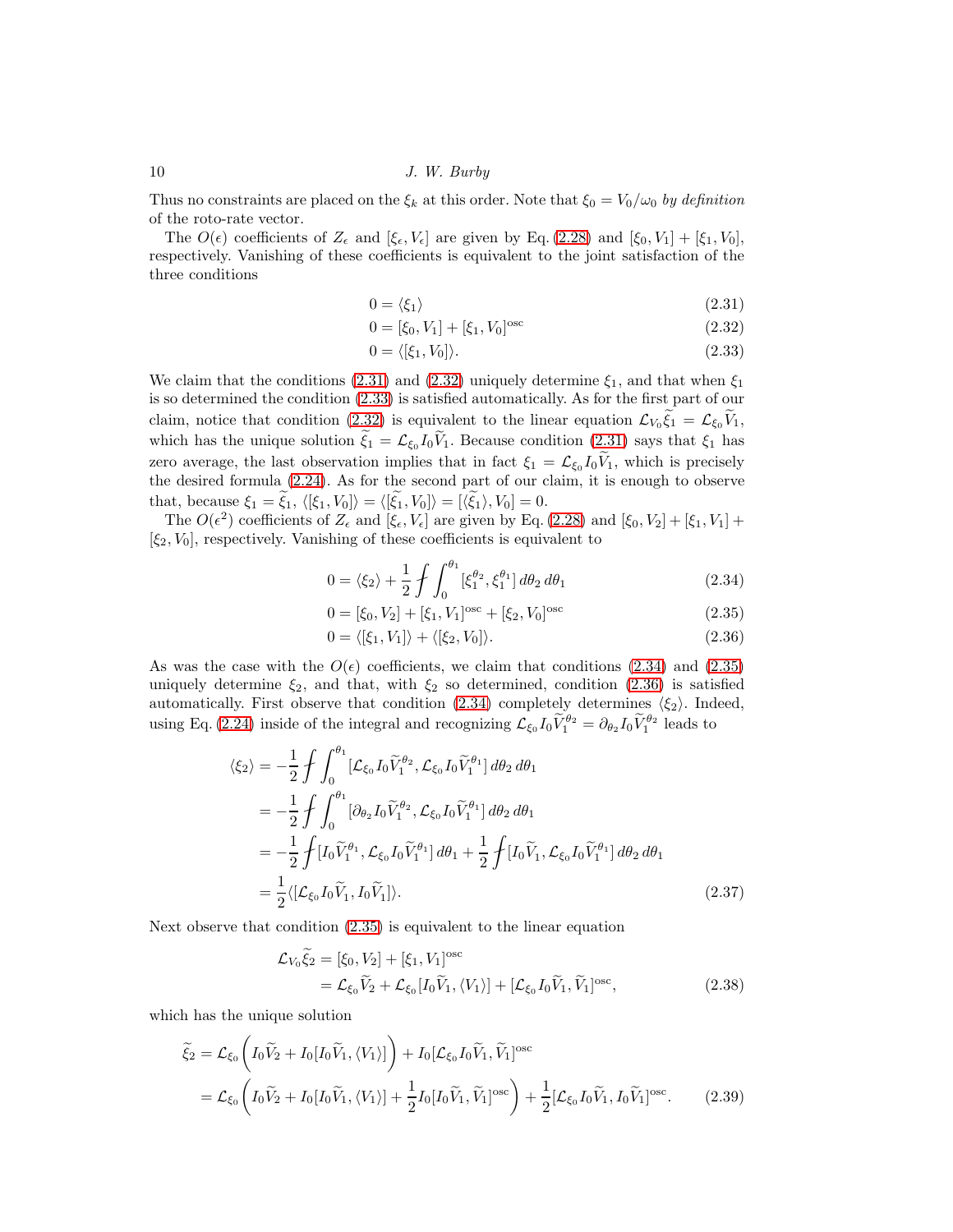On the second line of Eq. [\(2.39\)](#page-9-6) we have used the identity

$$
I_0[\mathcal{L}_{\xi_0}I_0\widetilde{V}_1,\widetilde{V}_1]^{\text{osc}} = \frac{1}{2}[\mathcal{L}_{\xi_0}I_0\widetilde{V}_1,I_0\widetilde{V}_1]^{\text{osc}} + \frac{1}{2}\mathcal{L}_{\xi_0}I_0[I_0\widetilde{V}_1,\widetilde{V}_1]^{\text{osc}},\tag{2.40}
$$

which follows from the nontrivial recursive relationship

$$
I_0[\mathcal{L}_{\xi_0} I_0 \widetilde{V}_1, \widetilde{V}_1]^{\text{osc}} = I_0[\mathcal{L}_{\xi_0} I_0 \widetilde{V}_1, \mathcal{L}_{V_0} I_0 \widetilde{V}_1]^{\text{osc}}
$$
  
\n
$$
= [\mathcal{L}_{\xi_0} I_0 \widetilde{V}_1, I_0 \widetilde{V}_1]^{\text{osc}} - I_0[\mathcal{L}_{\xi_0} \widetilde{V}_1, I_0 \widetilde{V}_1]^{\text{osc}}
$$
  
\n
$$
= [\mathcal{L}_{\xi_0} I_0 \widetilde{V}_1, I_0 \widetilde{V}_1]^{\text{osc}} + \mathcal{L}_{\xi_0} I_0[I_0 \widetilde{V}_1, \widetilde{V}_1]^{\text{osc}} - I_0[\mathcal{L}_{\xi_0} I_0 \widetilde{V}_1, \widetilde{V}_1]^{\text{osc}}.
$$
 (2.41)

Adding Eqs. [\(2.37\)](#page-9-7) and [\(2.39\)](#page-9-6) demonstrates the first part of our claim, in addition to giving the desired formula [\(2.25\)](#page-8-3) for  $\xi_2$ . As for the second part of our claim, the expression [\(2.37\)](#page-9-7) for  $\langle \xi_2 \rangle$  implies

$$
\langle [\xi_1, V_1] \rangle + \langle [\xi_2, V_0] \rangle = \langle [\mathcal{L}_{\xi_0} I_0 \widetilde{V}_1, \widetilde{V}_1] \rangle + \langle [\langle \xi_2 \rangle, V_0] \rangle
$$
  
\n
$$
= \langle [\mathcal{L}_{\xi_0} I_0 \widetilde{V}_1, \widetilde{V}_1] \rangle + \frac{1}{2} \langle [[\mathcal{L}_{\xi_0} I_0 \widetilde{V}_1, I_0 \widetilde{V}_1], V_0] \rangle
$$
  
\n
$$
= \langle [\mathcal{L}_{\xi_0} I_0 \widetilde{V}_1, \widetilde{V}_1] \rangle - \frac{1}{2} \langle [\mathcal{L}_{\xi_0} \widetilde{V}_1, I_0 \widetilde{V}_1] \rangle - \frac{1}{2} \langle [\mathcal{L}_{\xi_0} I_0 \widetilde{V}_1, \widetilde{V}_1] \rangle
$$
  
\n
$$
= 0,
$$
 (2.42)

as claimed.

The pattern established at the previous orders in  $\epsilon$  continues with the  $O(\epsilon^3)$  coefficients of  $Z_{\epsilon}$  and  $[\xi_{\epsilon}, V_{\epsilon}]$ . Vanishing of the third-order coefficients is equivalent to the trio of conditions

$$
\langle \xi_3 \rangle = -\frac{1}{2} \int \int_0^{\theta_1} [\xi_1^{\theta_2}, \xi_2^{\theta_1}] d\theta_2 d\theta_1 - \frac{1}{2} \int \int_0^{\theta_1} [\xi_2^{\theta_2}, \xi_1^{\theta_1}] d\theta_2 d\theta_1
$$
  

$$
- \frac{1}{6} \int \int_0^{\theta_1} \int_0^{\theta_2} \left( [\xi_1^{\theta_3}, [\xi_1^{\theta_2}, \xi_1^{\theta_1}]] + [[\xi_1^{\theta_3}, \xi_1^{\theta_2}], \xi_1^{\theta_1}]\right) d\theta_3 d\theta_2 d\theta_1
$$
(2.43)

$$
0 = [\xi_0, \widetilde{V}_3] + [\xi_1, V_2]^{\text{osc}} + [\xi_2, V_1]^{\text{osc}} + [\xi_3, V_0]
$$
\n(2.44)

$$
0 = \langle [\xi_1, V_2] \rangle + \langle [\xi_2, V_1] \rangle + [\langle \xi_3 \rangle, V_0]. \tag{2.45}
$$

To see that Eq. [\(2.43\)](#page-10-0) determines  $\langle \xi_3 \rangle$  first use Fubini's theorem and the Lie derivative formula to simplify the double integrals as

$$
\langle \xi_3 \rangle = \langle [\xi_2, I_0 \tilde{V}_1] \rangle + [I_0 \tilde{V}_1, \langle \xi_2 \rangle] - \frac{1}{6} \int \int_0^{\theta_1} \int_0^{\theta_2} \left( [\xi_1^{\theta_3}, [\xi_1^{\theta_2}, \xi_1^{\theta_1}]] + [[\xi_1^{\theta_3}, \xi_1^{\theta_2}], \xi_1^{\theta_1}] \right) d\theta_3 d\theta_2 d\theta_1.
$$
 (2.46)

Next use the same techniques to perform the  $\theta_3$  and  $\theta_1$  integrations in the triple integral according to

$$
\langle \xi_3 \rangle = \langle [\tilde{\xi}_2, I_0 \tilde{V}_1] \rangle + [I_0 \tilde{V}_1, \langle \xi_2 \rangle]
$$
  
\n
$$
= \langle [\tilde{\xi}_2, I_0 \tilde{V}_1] \rangle + [I_0 \tilde{V}_1, \langle \xi_2 \rangle] - \frac{1}{3} \langle [[\mathcal{L}_{\xi_0} I_0 \tilde{V}_1, I_0 \tilde{V}_1], I_0 \tilde{V}_1] \rangle
$$
  
\n
$$
- \frac{1}{3} \int \int_0^{\theta_1} \left( [I_0 \tilde{V}_1^{\theta_2}, [\xi_1^{\theta_2}, I_0 \tilde{V}_1]] + [[I_0 \tilde{V}_1^{\theta_2}, \xi_1^{\theta_2}], I_0 \tilde{V}_1] \right) d\theta_3 d\theta_2.
$$
 (2.47)

Finally apply the identity

<span id="page-10-2"></span><span id="page-10-1"></span><span id="page-10-0"></span> $\sim$ 

$$
[I_0\widetilde{V}_1^{\theta_2}, [\xi_1^{\theta_2}, I_0\widetilde{V}_1]] = \frac{1}{2}\partial_{\theta_2}[I_0\widetilde{V}_1^{\theta_2}, [I_0\widetilde{V}_1^{\theta_2}, I_0\widetilde{V}_1]] - \frac{1}{2}[[\mathcal{L}_{\xi_0}I_0\widetilde{V}_1^{\theta_2}, I_0\widetilde{V}_1^{\theta_2}], I_0\widetilde{V}_1] \tag{2.48}
$$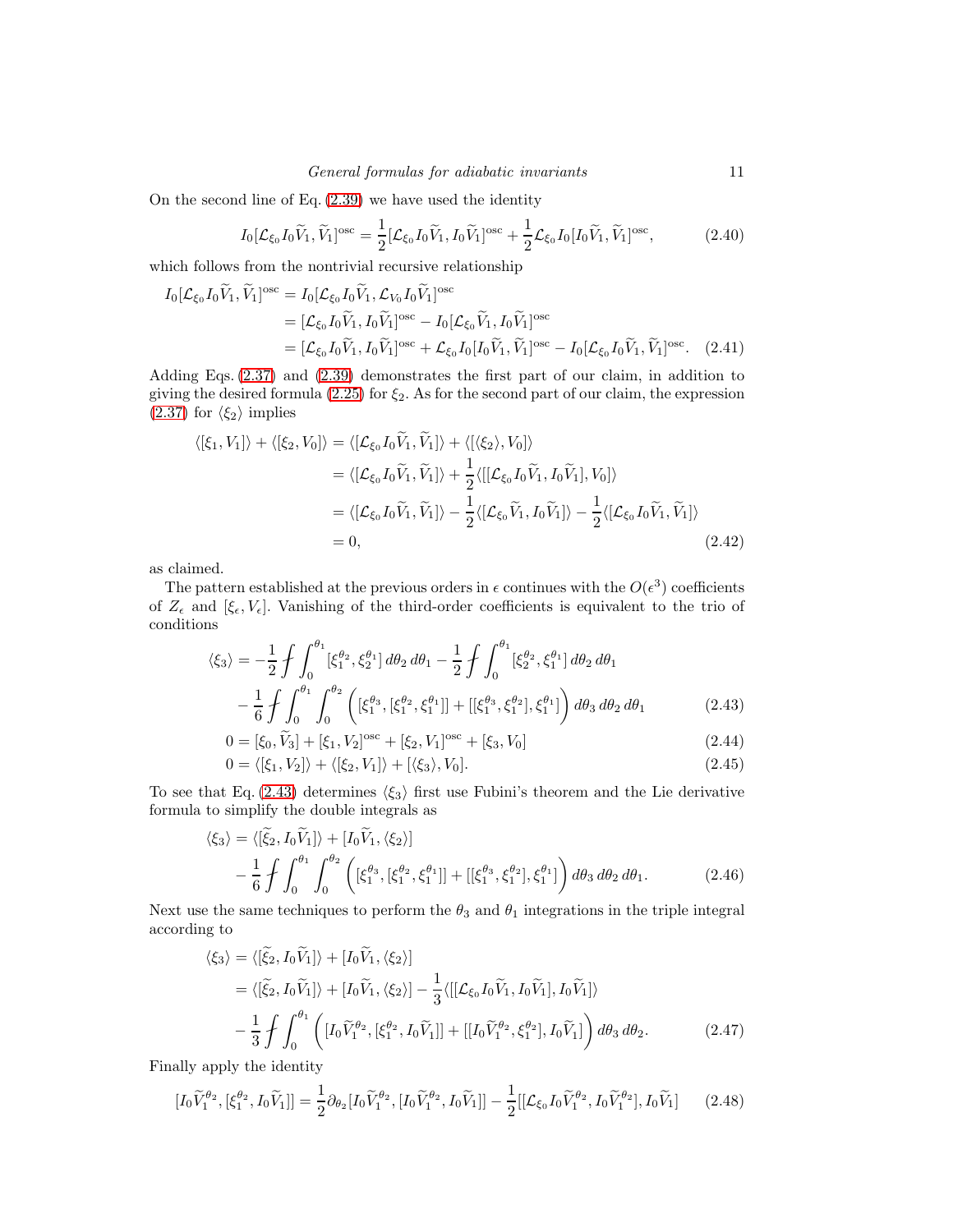to obtain

$$
\langle \xi_3 \rangle = \langle [\tilde{\xi}_2, I_0 \tilde{V}_1] \rangle + [I_0 \tilde{V}_1, \langle \xi_2 \rangle] - \frac{1}{3} \langle [[\mathcal{L}_{\xi_0} I_0 \tilde{V}_1, I_0 \tilde{V}_1], I_0 \tilde{V}_1] \rangle + \frac{1}{2} [\langle [\mathcal{L}_{\xi_0} I_0 \tilde{V}_1, I_0 \tilde{V}_1] \rangle, I_0 \tilde{V}_1] = \langle [\tilde{\xi}_2, I_0 \tilde{V}_1] \rangle - \frac{1}{3} \langle [[\mathcal{L}_{\xi_0} I_0 \tilde{V}_1, I_0 \tilde{V}_1], I_0 \tilde{V}_1] \rangle = \langle [\mathcal{L}_{\xi_0} I_0 \tilde{V}_2, I_0 \tilde{V}_1] \rangle + \langle [\mathcal{L}_{\xi_0} I_0 [I_0 \tilde{V}_1, \langle V_1 \rangle], I_0 \tilde{V}_1] \rangle + \frac{1}{2} \langle [\mathcal{L}_{\xi_0} I_0 [I_0 \tilde{V}_1, \tilde{V}_1] \rangle^{osc}, I_0 \tilde{V}_1] \rangle + \frac{1}{6} \langle [[\mathcal{L}_{\xi_0} I_0 \tilde{V}_1, I_0 \tilde{V}_1], I_0 \tilde{V}_1] \rangle.
$$
 (2.49)

For the oscillating part of  $\xi_3$  use Eq. [\(2.44\)](#page-10-1) to obtain the general formula

<span id="page-11-2"></span><span id="page-11-1"></span>
$$
\widetilde{\xi}_3 = I_0[\xi_0, \widetilde{V}_3] + I_0[\xi_1, V_2]^{\text{osc}} + I_0[\xi_2, V_1]^{\text{osc}}.
$$
\n(2.50)

Using Eq. [\(2.24\)](#page-8-2) for  $\xi_1$  and Eq. [\(2.25\)](#page-8-3) for  $\xi_2$  this formula for  $\tilde{\xi_3}$  may be added to Eq. [\(2.49\)](#page-11-1) and then manipulated so as to yield [\(2.26\)](#page-8-4). The details of this tedious calculation may be found in Appendix [B.](#page-28-0) The proof will now be complete as soon as we show that if  $\xi_1, \xi_2$ , and  $\xi_3$  are given by Eqs. [\(2.24\)](#page-8-2)-[\(2.26\)](#page-8-4), respectively, then condition [\(2.45\)](#page-10-2) is satisfied automatically. This may be seen by the following direct calculation with  $I =$  $\langle [\xi_1, V_2] \rangle + \langle [\xi_2, V_1] \rangle + [\langle \xi_3 \rangle, V_0],$ 

$$
I = \langle [\mathcal{L}_{\xi_{0}} I_{0} \tilde{V}_{1}, \tilde{V}_{2}] \rangle
$$
  
+  $\langle [\mathcal{L}_{\xi_{0}} I_{0} \tilde{V}_{2} + \mathcal{L}_{\xi_{0}} I_{0} [I_{0} \tilde{V}_{1}, \langle V_{1} \rangle] + \frac{1}{2} \mathcal{L}_{\xi_{0}} I_{0} [I_{0} \tilde{V}_{1}, \tilde{V}_{1}]^{\text{osc}} + \frac{1}{2} [\mathcal{L}_{\xi_{0}} I_{0} \tilde{V}_{1}, I_{0} \tilde{V}_{1}], V_{1}] \rangle$   
-  $\mathcal{L}_{V_{0}} \Big( \langle [\mathcal{L}_{\xi_{0}} I_{0} \tilde{V}_{2}, I_{0} \tilde{V}_{1}] \rangle + \langle [\mathcal{L}_{\xi_{0}} I_{0} [I_{0} \tilde{V}_{1}, \langle V_{1} \rangle], I_{0} \tilde{V}_{1}] \rangle \Big)$   
-  $\mathcal{L}_{V_{0}} \Big( \frac{1}{2} \langle [\mathcal{L}_{\xi_{0}} I_{0} [I_{0} \tilde{V}_{1}, \tilde{V}_{1}]^{\text{osc}}, I_{0} \tilde{V}_{1}] \rangle + \frac{1}{6} \langle [[\mathcal{L}_{\xi_{0}} I_{0} \tilde{V}_{1}, I_{0} \tilde{V}_{1}], I_{0} \tilde{V}_{1}] \rangle \Big)$   
=  $\langle [\mathcal{L}_{\xi_{0}} I_{0} \tilde{V}_{1}, \tilde{V}_{2}] \rangle + \frac{1}{2} \langle [[\mathcal{L}_{\xi_{0}} I_{0} \tilde{V}_{1}, I_{0} \tilde{V}_{1}], \langle V_{1} \rangle] \rangle + \frac{1}{2} \langle [[\mathcal{L}_{\xi_{0}} I_{0} \tilde{V}_{1}, I_{0} \tilde{V}_{1}], \tilde{V}_{1}] \rangle$   
-  $\frac{1}{6} \langle [[\mathcal{L}_{\xi_{0}} \tilde{V}_{1}, I_{0} \tilde{V}_{1}], I_{0} \tilde{V}_{1}] \rangle - \frac{1}{6} \langle [[\mathcal{L}_{\xi_{0}} I_{0} \tilde{V}_{1}, \tilde{V}_{1}], I_{0} \tilde{V}_{1}] \rangle - \frac{1}{6} \langle [[\mathcal{L}_{\$ 

## <span id="page-11-0"></span>3. Noether's theorem and adiabatic invariants

In the previous Section we explained that all nearly-periodic systems admit a rotorate vector. In this sense every nearly-periodic system has an approximate  $U(1)$  symmetry. In this subsection we will show that if a nearly-periodic system happens to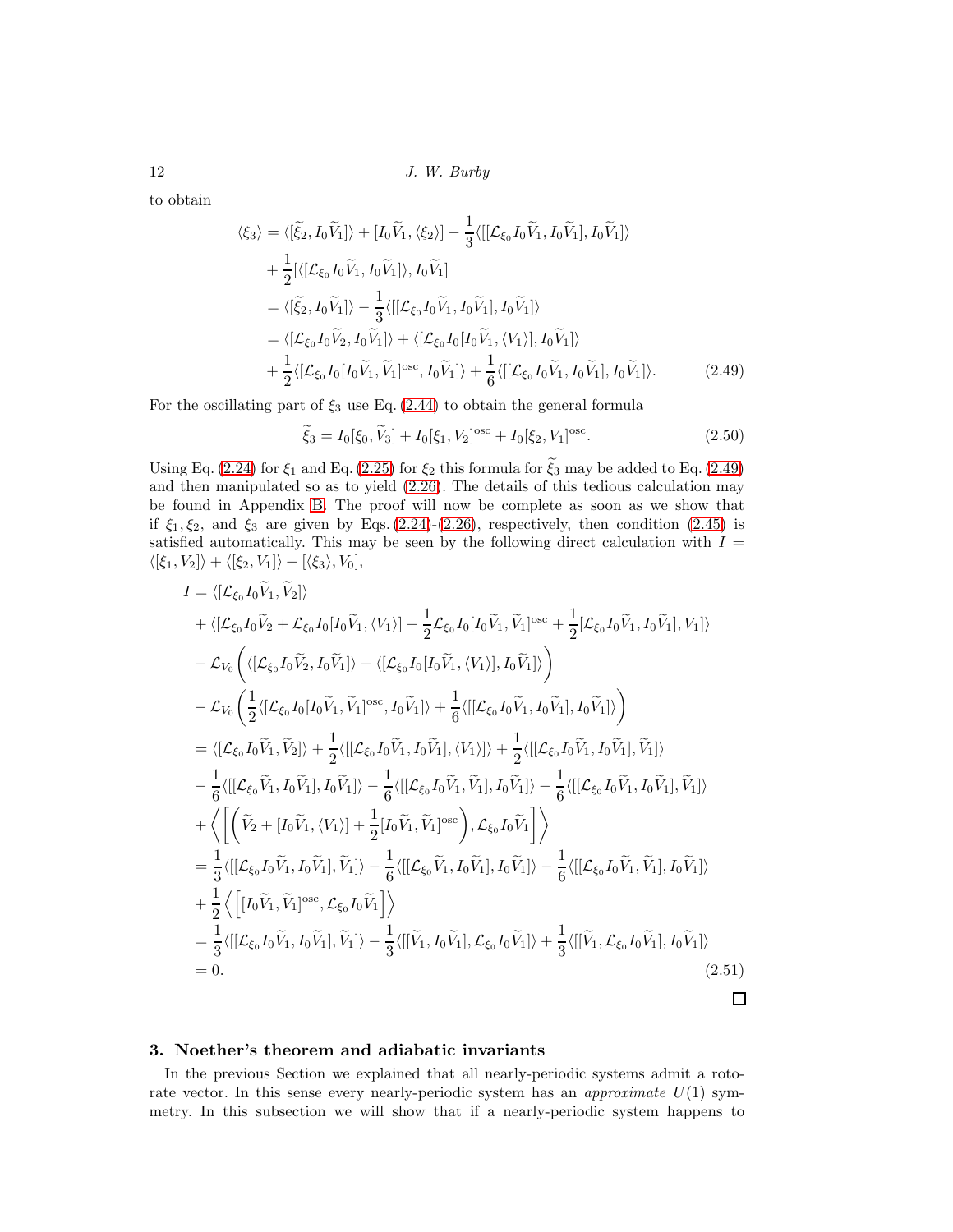have a Hamiltonian structure as well then there is an approximate conserved quantity  $\mu_{\epsilon} = \mu_0 + \epsilon \mu_1 + \epsilon^2 \mu_2 + \dots$  associated with its approximate  $U(1)$  symmetry. In effect we will prove an asymptotic version of Noether's theorem that applies to Hamiltonian nearly-periodic systems. We will work in the setting of presymplectic Hamiltonian systems with  $\epsilon$ -dependent exact presymplectic structures. In the setting of  $\epsilon$ -independent exact symplectic Hamiltonian systems [Kruskal \(1962](#page-31-1)) gave an abstract proof of an analogous result, in the sense that formulas were not provided for the approximate conserved quantity. Here we will improve Kruskal's results by providing (the first several terms of) the missing formulas, and by allowing for a much broader class of nearly-periodic Hamiltonian systems. In particular we will provide formulas for  $\mu_0, \mu_1, \mu_2$ , and  $\mu_3$ . For a discussion of some of the subtleties associated with adiabatic invariants for nearlyperiodic Poisson systems, see [Omohundro \(1986\)](#page-31-6).

Before discussing the asymptotic version of Noether's theorem it is useful to discuss the usual Noether's theorem in a coordinate-independent manner. We will focus our attention on Noether's theorem for Hamiltonian systems on presymplectic manifolds that admit a  $U(1)$  symmetry.

To that end, suppose X is a vector field on a manifold Z and assume that there is a 1form  $\vartheta$  and a smooth function H such that  $\iota_X d\vartheta = -dH$ . The dynamical system defined by X is then known as a (presymplectic) Hamiltonian system, the 2-form  $\omega = -d\theta$  is called the presymplectic form, and the scalar  $H$  is called the Hamiltonian. Noether's theorem applies to such systems. In particular if  $\Phi_{\theta}: Z \to Z$  is a  $U(1)$ -action  $(\theta \in$  $U(1) = \mathbb{R}/2\pi$ ) on Z that leaves the Hamiltonian invariant,  $\Phi_{\theta}^* H = H$ , and that leaves the presymplectic form invariant,  $\Phi_{\theta}^* \omega = \omega$ , then the scalar  $\mu = \iota_{\xi} \langle \vartheta \rangle$  is a constant of motion for X. Here  $\xi = \partial_{\theta} \Phi_{\theta} |_{\theta=0}$  is the infinitesimal generator for the  $U(1)$ -action and  $\langle \vartheta \rangle = (2\pi)^{-1} \int_0^{2\pi} \Phi_{\theta}^* \vartheta \, d\theta$ . The scalar  $\mu$  is the Noether-invariant associated with the  $U(1)$ action  $\Phi_{\theta}$ . The proof that  $\mu$  is a conserved quantity for X follows from the following simple calculation:  $\mathcal{L}_X \mu = \iota_X \mathbf{d} \iota_{\xi} \langle \vartheta \rangle = \iota_X \mathcal{L}_{\xi} \langle \vartheta \rangle - \iota_X \iota_{\xi} \mathbf{d} \langle \vartheta \rangle = \iota_X \mathcal{L}_{\xi} \langle \vartheta \rangle - \mathcal{L}_{\xi} H = 0.$ 

Now suppose that  $\dot{z} = \epsilon^{-1} V_{\epsilon}(z)$  defines a nearly-periodic system that happens to be Hamiltonian. Concretely this means the following.

DEFINITION 4 (NEARLY-PERIODIC HAMILTONIAN SYSTEM). A nearly periodic system  $\dot{z} = \epsilon^{-1} V_{\epsilon}(z)$  is a nearly-periodic Hamiltonian system if there is some 1-form  $\vartheta_{\epsilon}$  and some function  $H_{\epsilon}$  such that  $\iota_{V_{\epsilon}} d\vartheta_{\epsilon} = -dH_{\epsilon}$ .  $H_{\epsilon}$  and  $\vartheta_{\epsilon}$  are required to depend smoothly on  $\epsilon$  in a neighborhood of  $\epsilon = 0$ .

By mimicking the key parts of the  $U(1)$  Noether theorem from the previous paragraph we will now prove that there exists a formal power series  $\mu_{\epsilon} = \mu_0 + \epsilon \mu_1 + ...$  that is constant along integral curves of  $V_{\epsilon}$  to all-orders in  $\epsilon$ . In other words  $\mathcal{L}_{V_{\epsilon}}\mu_{\epsilon}=0$  in the sense of formal power series. The proof will be consistent with this article's goal of avoiding the well-known coordinate transform-based methods.

Before giving the proof it is useful to first give a variant of a technical Lemma originally proved in [Kruskal \(1962\)](#page-31-1). (Kruskal refers to his "Theorem of Phase Independence" in Section C.1.)

<span id="page-12-0"></span>LEMMA 2 (BOOTSTRAPPING OF  $U(1)$  AVERAGES). Fix a nearly-periodic system  $\dot{z} =$  $\epsilon^{-1}V_{\epsilon}(x)$ . Suppose that  $\tau_{\epsilon}$  is any differential form on Z that depends smoothly on  $\epsilon$ . If  $\tau_{\epsilon}$  is constant along the flow of  $V_{\epsilon}$ , i.e.  $\mathcal{L}_{V_{\epsilon}}\tau_{\epsilon}=0$ , and is almost  $U(1)$ -invariant in the sense that  $\mathcal{L}_{\xi_0} \tau_0 = 0$ , then in fact  $\tau_{\epsilon}$  satisfies  $\mathcal{L}_{\xi_{\epsilon}} \tau_{\epsilon} = 0$  to all orders in  $\epsilon$ .

Proof. As mentioned earlier in the proof of Theorem [1,](#page-3-1) [Kruskal \(1962\)](#page-31-1) shows that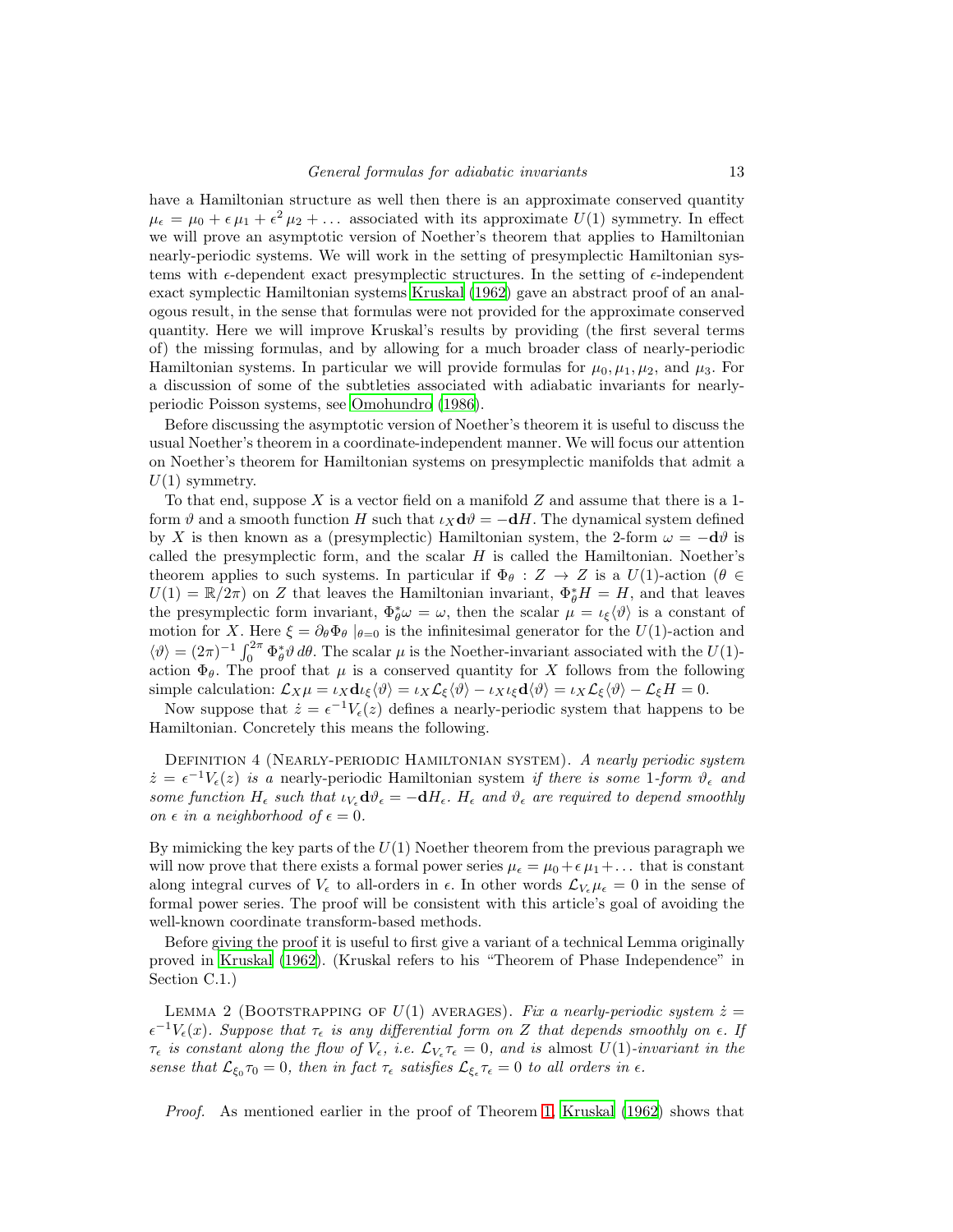there is a formal near-identity diffeomorphism  $T_{\epsilon}: Z \to Z$  such that  $T_{\epsilon*}\xi_{\epsilon} = \xi_0$ . (In fact there are many such  $T_{\epsilon}$ .) Set  $V_{\epsilon}^* = T_{\epsilon *} V_{\epsilon}$  and  $\tau_{\epsilon}^* = T_{\epsilon *} \tau_{\epsilon}$ .

Since  $\tau_{\epsilon}$  is constant along the  $V_{\epsilon}$ -flow it is also true that  $\tau_{\epsilon}^{*}$  is constant along the  $V_{\epsilon}^*$ -flow, i.e.  $\mathcal{L}_{V_{\epsilon}^*}\tau_{\epsilon}^* = 0$ . In light of the fact that  $[\xi_0, V_{\epsilon}^*] = T_{\epsilon*}[\xi_{\epsilon}, V_{\epsilon}] = 0$  this implies  $\mathcal{L}_{V_{\epsilon}}\mathcal{L}_{\xi_0}\tau_{\epsilon}^* = 0$ . The  $O(1)$  coefficient of this formal power series identity is  $\mathcal{L}_{V_0}\mathcal{L}_{\xi_0}\tau_0 = 0$ , which is trivially satisfied because  $\tau_{\epsilon}$  is nearly  $U(1)$ -invariant by hypothesis. On the other hand, the  $O(\epsilon)$  coefficient is  $\mathcal{L}_{V_0}\mathcal{L}_{\xi_0}\tau_1^* = 0$ , which says that  $\mathcal{L}_{\xi_0}\tau_1^*$  is constant along the  $V_0$ -flow. We claim that this can only be true if  $\mathcal{L}_{\xi_0} \tau_1^* = 0$ . To see this set  $\tilde{\alpha} = \mathcal{L}_{\xi_0} \tau_1^*$ . The Lie derivative of  $\tilde{\alpha}$  along  $V_0$  is given by

$$
\mathcal{L}_{V_0}\widetilde{\alpha} = \omega_0 \iota_{\xi_0} \mathbf{d}\widetilde{\alpha} + \mathbf{d}(\omega_0 \iota_{\xi_0}\widetilde{\alpha}) \n= \omega_0 \mathcal{L}_{\xi_0}\widetilde{\alpha} + \mathbf{d}\omega_0 \wedge \iota_{\xi_0}\widetilde{\alpha} = 0.
$$
\n(3.1)

Contracting this formula with  $\xi_0$  therefore implies  $\omega_0 \mathcal{L}_{\xi_0} \iota_{\xi_0} \tilde{\alpha} = 0$ . Because the  $U(1)$ average of  $\tilde{\alpha}$  is zero and  $\omega_0$  is nowhere vanishing this requires  $\iota_{\xi_0} \tilde{\alpha} = 0$ . But by Eq. [\(3.1\)](#page-13-0) this implies  $\omega_0 \mathcal{L}_{\xi_0} \tilde{\alpha} = 0$ , which can only be satisfied if  $\tilde{\alpha} = 0$ , as desired. This shows, in particular, that  $\mathcal{L}_{\xi_0} \tau_{\epsilon}^* = O(\epsilon^2)$ .

To complete the proof we will now show that if, for some integer  $n \geq 2$ ,  $\mathcal{L}_{\xi_0} \tau_{\epsilon}^* =$  $O(\epsilon^n)$  then in fact  $\mathcal{L}_{\xi_0} \tau_{\epsilon}^* = O(\epsilon^{n+1})$ . If this is true then, by induction,  $\mathcal{L}_{\xi_0} \tau_{\epsilon}^* = 0$  as a formal power series, which would imply the desired result since  $T_{\epsilon}^*(\mathcal{L}_{\xi_0} \tau_{\epsilon}^*) = \mathcal{L}_{\xi_{\epsilon}} \tau_{\epsilon}$ . Because  $\mathcal{L}_{\xi_0}\tau_{\epsilon}^* = O(\epsilon^n)$  the differential forms  $\mathcal{L}_{\xi_0}\tau_k^*$  for  $k \in \{0, 1, ..., n-1\}$  must each vanish. Therefore  $\mathcal{L}_{\xi_0} \tau_{\epsilon}^* = \epsilon^n \mathcal{L}_{\xi_0} \tau_n^* + O(\epsilon^{n+1})$ . But since  $\mathcal{L}_{V_{\epsilon}^*} \mathcal{L}_{\xi_0} \tau_{\epsilon}^* = 0$  to all orders in  $\epsilon$  this means  $\mathcal{L}_{V_0}\mathcal{L}_{\xi_0}\tau_n^* = 0$ . Repeating the argument from the previous paragraph with  $\tilde{\alpha} = \mathcal{L}_{\xi_0} \tau_n^*$  then shows that in fact  $\mathcal{L}_{\xi_0} \tau_n^* = 0$ . Therefore  $\mathcal{L}_{\xi_0} \tau_{\epsilon}^* = \epsilon^n \mathcal{L}_{\xi_0} \tau_n^* + O(\epsilon^{n+1}) = O(n+1)$  $O(\epsilon^{n+1})$ , as claimed.

<span id="page-13-1"></span>Next we will show that the limiting roto-rate vector  $\xi_0$  associated with a nearly-periodic Hamiltonian system is itself Hamiltonian.

LEMMA 3 (HAMILTONIAN STRUCTURE OF THE LIMITING ROTO-RATE). If  $\dot{z} = \epsilon^{-1} V_{\epsilon}(z)$ is a nearly-periodic Hamiltonian system with frequency function  $\omega_0$ , limiting roto-rate  $\xi_0$ , presymplectic form  $-\mathbf{d}\vartheta_{\epsilon}$ , and Hamiltonian  $H_{\epsilon}$  then there exists a function  $\mu_0: Z \to \mathbb{R}$ such that  $\omega_0^{-1} dH_0 = d\mu_0$ . In particular, the limiting roto-rate  $\xi_0$  satisfies  $\iota_{\xi_0} d\vartheta_0 = -d\mu_0$ , and is therefore Hamiltonian with presymplectic form  $-\mathbf{d}\vartheta_0$  and Hamiltonian  $\mu_0$ .

*Proof.* Because  $\iota_V \, \mathrm{d}\vartheta_\epsilon = -\mathrm{d}H_\epsilon$  and everything depends smoothly on  $\epsilon$  it must also be true that  $\omega_0 \iota_{\xi_0} d\vartheta_0 = -dH_0$ . Contracting both sides of this identity with  $\xi_0$  implies  $\mathcal{L}_{\xi_0}H_0 = 0$ . Pulling back the identity along  $\exp(\theta \xi_0)$  and then averaging over  $\theta$  therefore implies  $\omega_0 \iota_{\xi_0} d \langle \vartheta_0 \rangle = -dH_0$ . It follows that the function  $\mu_0 = \iota_{\xi_0} \langle \vartheta_0 \rangle$  satisfies

$$
\mathbf{d}\mu_0 = \mathbf{d}\iota_{\xi_0} \langle \vartheta_0 \rangle = -\iota_{\xi_0} \mathbf{d} \langle \vartheta_0 \rangle = \omega_0^{-1} \mathbf{d} H_0.
$$
 (3.2)

<span id="page-13-2"></span>Finally we will prove the existence of an adiabatic invariant for any nearly-periodic Hamiltonian system.

THEOREM 3 (EXISTENCE OF THE ADIABATIC INVARIANT). Let  $\dot{z} = \epsilon^{-1} V_{\epsilon}(z)$  be a Hamiltonian nearly-periodic system with presymplectic form  $-\mathbf{d}\theta_{\epsilon}$  and Hamiltonian  $H_{\epsilon}$ . If  $\xi_{\epsilon}$  denotes the associated roto-rate vector and  $\overline{\vartheta}_{\epsilon} = (2\pi)^{-1} \int_0^{2\pi} \exp(\theta \, \xi_{\epsilon})^* \vartheta_{\epsilon} d\theta$  denotes the formal  $U(1)$  average of  $\vartheta_{\epsilon}$  associated with  $\xi_{\epsilon}$ , then the formal power series

$$
\mu_{\epsilon} = \iota_{\xi_{\epsilon}} \overline{\vartheta}_{\epsilon} \tag{3.3}
$$

<span id="page-13-0"></span> $\Box$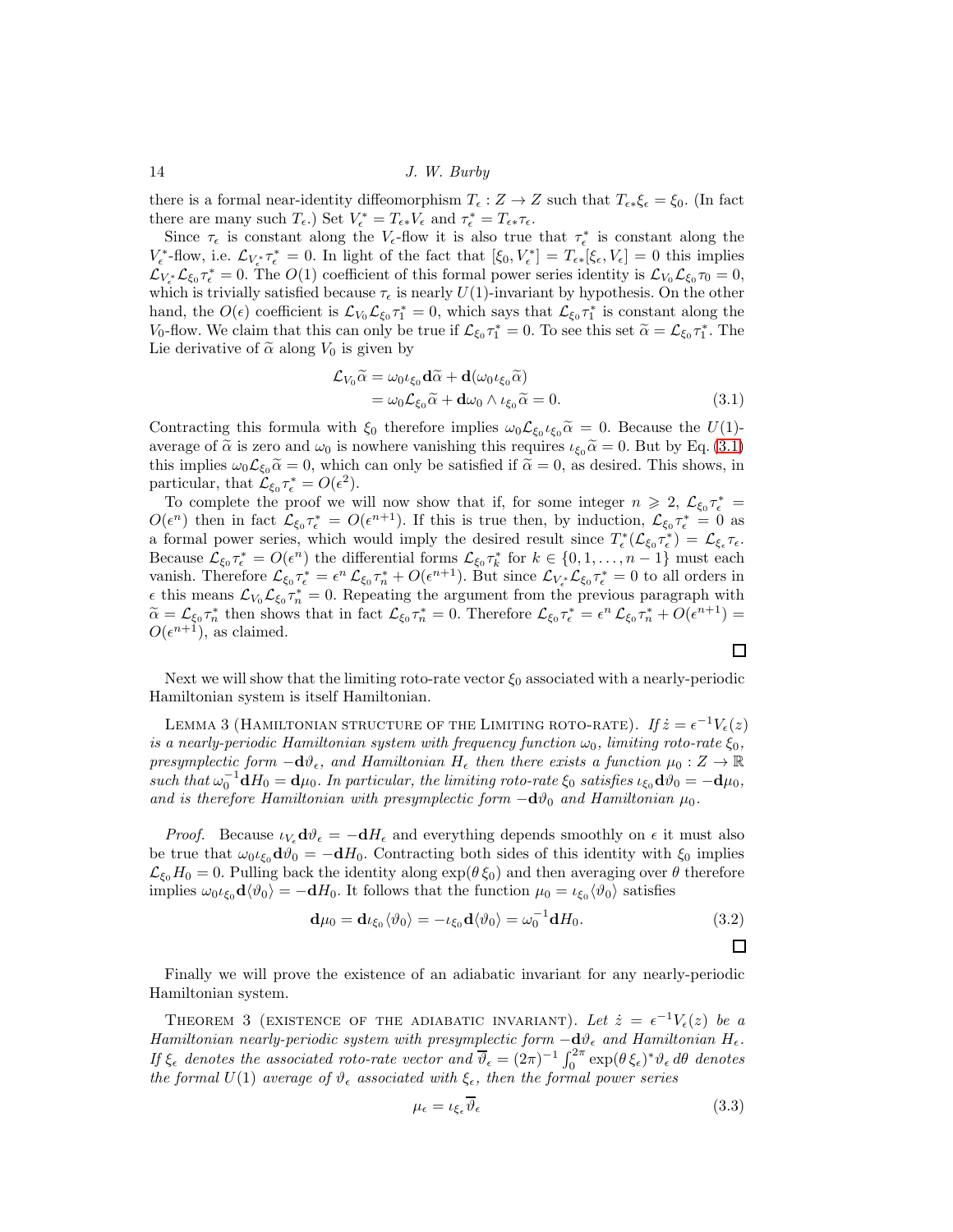satisfies  $\mathcal{L}_{V_{\epsilon}}\mu_{\epsilon}=0$ .

*Proof.* First observe that the 0-form  $H_{\epsilon}$  and the 2-form  $\mathbf{d}\theta_{\epsilon}$  are each constant along the  ${\rm flow}~V_\epsilon.~{\rm Indeed},~{\cal L}_{V_\epsilon}H_\epsilon=\iota_{V_\epsilon}{\bf d}H_\epsilon=-\iota_{V_\epsilon}\iota_{V_\epsilon}{\bf d}\vartheta_\epsilon=0,~{\rm and}~{\cal L}_{V_\epsilon}{\bf d}\vartheta_\epsilon={\bf d}\iota_{V_\epsilon}{\bf d}\vartheta_\epsilon=-{\bf d}{\bf d}H_\epsilon=0$ 0. (This is actually a general fact about presymplectic Hamiltonian systems.) Each of these forms is also nearly  $U(1)$ -invariant in the sense that  $\mathcal{L}_{\xi_0}H_0 = 0$  and  $\mathcal{L}_{\xi_0} d\vartheta_0 = 0$ . This can be seen by appealing to Lemma [3](#page-13-1) and computing as follows:

$$
\mathcal{L}_{\xi_0} H_0 = \iota_{\xi_0} \mathbf{d} H_0 = \iota_{\xi_0} \omega_0 \mathbf{d} \mu_0 = -\omega_0 \iota_{\xi_0} \iota_{\xi_0} \mathbf{d} \vartheta_{\epsilon} = 0
$$
\n(3.4)

$$
\mathcal{L}_{\xi_0} \mathbf{d} \vartheta_0 = \mathbf{d} \iota_{\xi_0} \mathbf{d} \vartheta_0 = -\mathbf{d} \mathbf{d} \mu_0 = 0. \tag{3.5}
$$

Therefore Lemma [2](#page-12-0) implies

<span id="page-14-1"></span><span id="page-14-0"></span>
$$
\mathcal{L}_{\xi_{\epsilon}} H_{\epsilon} = 0 \tag{3.6}
$$

$$
\mathcal{L}_{\xi_{\epsilon}}\mathbf{d}\vartheta_{\epsilon} = 0,\tag{3.7}
$$

as formal power series.

It is now possible to directly compute  $\mathcal{L}_{V_{\epsilon}}\mu_{\epsilon}$  using the formula

$$
\mathcal{L}_{V_{\epsilon}} \iota_{\xi_{\epsilon}} \overline{\vartheta}_{\epsilon} = \iota_{V_{\epsilon}} \mathbf{d} \iota_{\xi_{\epsilon}} \overline{\vartheta}_{\epsilon} = \iota_{V_{\epsilon}} \mathcal{L}_{\xi_{\epsilon}} \overline{\vartheta}_{\epsilon} + \iota_{\xi_{\epsilon}} \iota_{V_{\epsilon}} \mathbf{d} \overline{\vartheta}_{\epsilon}.
$$
 (3.8)

The first term on the right-hand-side vanishes to all orders in  $\epsilon$  because

$$
\mathcal{L}_{\xi_{\epsilon}} \overline{\vartheta}_{\epsilon} = \frac{1}{2\pi} \int_0^{2\pi} \exp(\theta \, \xi_{\epsilon})^* \mathcal{L}_{\xi_{\epsilon}} \vartheta_{\epsilon} d\theta
$$
\n
$$
= \frac{1}{2\pi} \int_0^{2\pi} \frac{d}{d\theta} \exp(\theta \, \xi_{\epsilon})^* \vartheta_{\epsilon} d\theta
$$
\n
$$
= \exp(2\pi \, \xi_{\epsilon})^* \vartheta_{\epsilon} - \exp(0 \, \xi_{\epsilon})^* \vartheta_{\epsilon}
$$
\n
$$
= \vartheta_{\epsilon} - \vartheta_{\epsilon} = 0. \tag{3.9}
$$

The second term on the right-hand-side also vanishes to all orders because, by Eq. [\(3.7\)](#page-14-0),

$$
\mathbf{d}\overline{\vartheta}_{\epsilon} = \int \exp(\theta \,\xi_{\epsilon})^* \mathbf{d}\vartheta_{\epsilon} \, d\theta = \mathbf{d}\vartheta_{\epsilon},\tag{3.10}
$$

which implies

$$
\iota_{\xi_{\epsilon}} \iota_{V_{\epsilon}} d\overline{\vartheta}_{\epsilon} = \iota_{\xi_{\epsilon}} \iota_{V_{\epsilon}} d\vartheta_{\epsilon} = -\iota_{\xi_{\epsilon}} dH_{\epsilon} = -\mathcal{L}_{\xi_{\epsilon}} H_{\epsilon} = 0, \tag{3.11}
$$

by Eq. [\(3.6\)](#page-14-1).

According to this Theorem the quantity  $\mu_{\epsilon} = \iota_{\xi_{\epsilon}} \overline{\vartheta}_{\epsilon}$  is an adiabatic invariant associated with any given nearly-periodic Hamiltonian system. In fact  $\mu_{\epsilon}$  is equivalent to the adiabatic invariant discussed in [Kruskal \(1962\)](#page-31-1) when the presymplectic form  $-\mathbf{d}\theta_{\epsilon}$  is globally equivalent to the canonical symplectic form  $\mathbf{d}q^i \wedge \mathbf{d}p_i$ . (Note that no degenerate presymplectic form is even locally equivalent to the canonical symplectic form.) Therefore the first four coefficients of the expansion  $\mu_{\epsilon} = \mu_0 + \epsilon \mu_1 + \epsilon^2 \mu_2 + \dots$ , expressed in terms of  $V_{\epsilon}$ , comprise the main objective of this Article. In principle the computation of these coefficients may be achieved using Theorem [2,](#page-7-0) which gives explicit formulas for  $\xi_0, \xi_1, \xi_2, \xi_3$  in terms of  $V_\epsilon$ . Indeed, with knowledge of  $\xi_\epsilon$  the one-form  $\overline{\vartheta}_\epsilon$  may be computed directly by expanding  $\exp(\theta \xi_{\epsilon})$  in its formal power series in  $\epsilon$ . Once  $\overline{\vartheta}_{\epsilon}$  has been computed  $\mu_{\epsilon}$  can be obtained by merely forming the contraction  $\iota_{\xi_{\epsilon}} \overline{\vartheta}_{\epsilon}$ .

The following Theorem and its proof performs such a calculation and records the resulting formulas for  $\mu_0, \mu_1, \mu_2, \mu_3$ . However, the proof does not proceed along the direct route of first computing  $\vartheta_{\epsilon}$ . Instead it employs a method that reveals a striking feature of

<span id="page-14-3"></span><span id="page-14-2"></span> $\Box$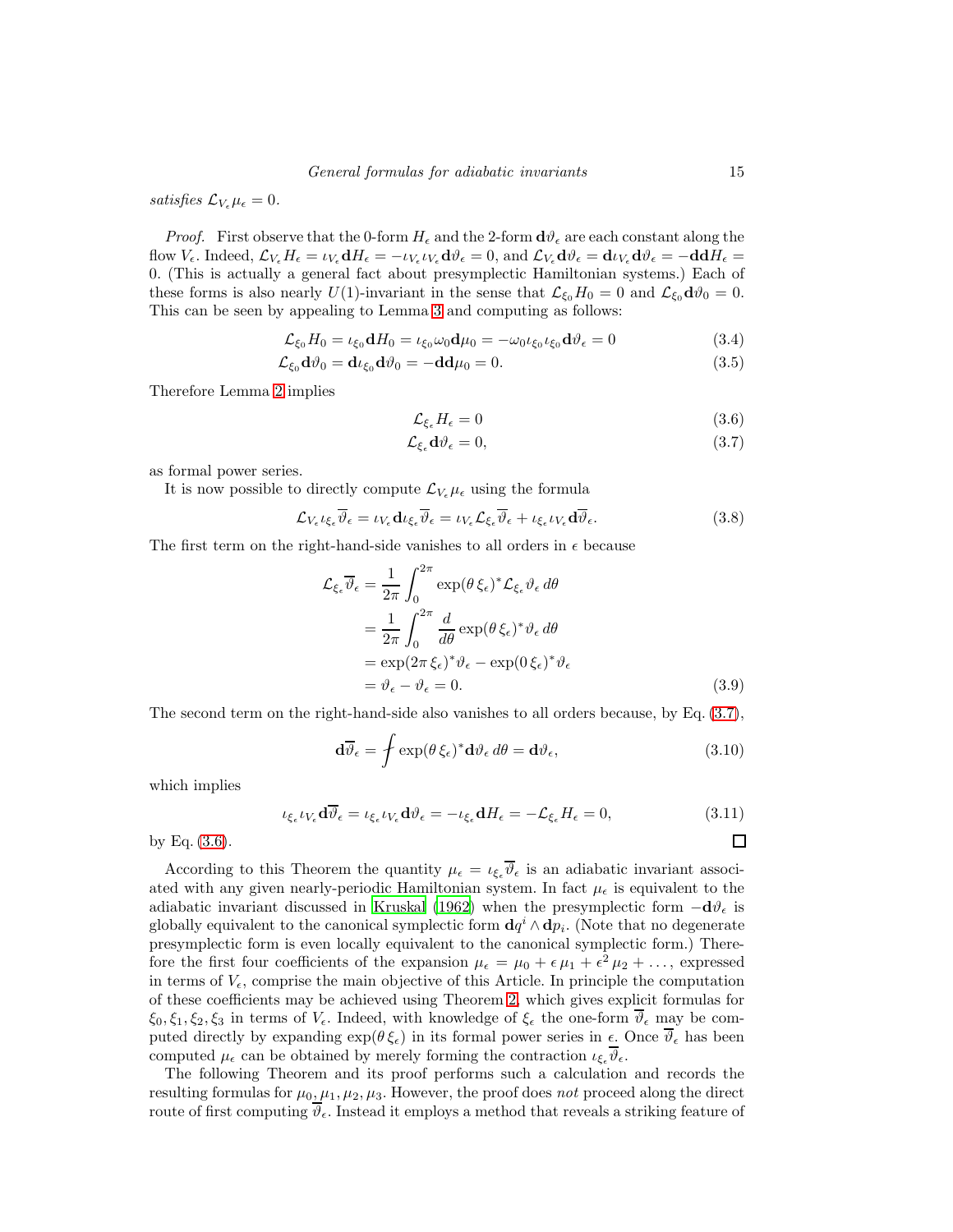the series  $\mu_{\epsilon} = \iota_{\xi_{\epsilon}} \overline{\vartheta}_{\epsilon}$ : if  $\vartheta_{\epsilon}$  is subject to the gauge transformation  $\vartheta_{\epsilon} \mapsto \vartheta_{\epsilon} + \alpha_{\epsilon} = \vartheta'_{\epsilon}$ , with  $\alpha_{\epsilon}$  closed, then  $\mu_{\epsilon}$  changes by at most a constant. This property may be seen abstractly using the following simple calculation,

$$
\mathbf{d}\iota_{\xi_{\epsilon}}\overline{\vartheta}_{\epsilon}' = \mathbf{d} \int \iota_{\xi_{\epsilon}} \exp(\theta \xi_{\epsilon})^* (\vartheta_{\epsilon} + \alpha_{\epsilon}) d\theta
$$
\n
$$
= \int \exp(\theta \xi_{\epsilon})^* \mathbf{d}\iota_{\xi_{\epsilon}} (\vartheta_{\epsilon} + \alpha_{\epsilon}) d\theta
$$
\n
$$
= \int \exp(\theta \xi_{\epsilon})^* \mathcal{L}_{\xi_{\epsilon}} (\vartheta_{\epsilon} + \alpha_{\epsilon}) d\theta - \int \exp(\theta \xi_{\epsilon})^* \iota_{\xi_{\epsilon}} \mathbf{d}(\vartheta_{\epsilon} + \alpha_{\epsilon}) d\theta
$$
\n
$$
= \int \frac{d}{d\theta} \exp(\theta \xi_{\epsilon})^* (\vartheta_{\epsilon} + \alpha_{\epsilon}) d\theta - \int \exp(\theta \xi_{\epsilon})^* \iota_{\xi_{\epsilon}} d\vartheta_{\epsilon} d\theta
$$
\n
$$
= - \int \exp(\theta \xi_{\epsilon})^* \iota_{\xi_{\epsilon}} d\vartheta_{\epsilon} d\theta, \qquad (3.12)
$$

which shows that  $\mathbf{d}\mu_{\epsilon}$  is unchanged when  $\vartheta_{\epsilon}$  is subject to a gauge transformation. In other words  $\mathbf{d}\mu_{\epsilon}$  depends on  $\vartheta_{\epsilon}$  only through the presymplectic form  $-\mathbf{d}\vartheta_{\epsilon}$ . The statement and proof of the following Theorem make this important property manifestly clear, order-byorder in  $\epsilon$ .

<span id="page-15-0"></span>THEOREM 4 (FORMULAS FOR THE ADIABATIC INVARIANT). Suppose  $\dot{z} = \epsilon^{-1} V_{\epsilon}(z)$  is a nearly-periodic Hamiltonian system with presymplectic form  $-\mathbf{d}\vartheta_{\epsilon}$ , Hamiltonian  $H_{\epsilon}$ , and limiting roto-rate vector  $\xi_0$ . The system's roto-rate vector  $\xi_{\epsilon}$  is Hamiltonian in the sense that

<span id="page-15-6"></span><span id="page-15-5"></span><span id="page-15-4"></span><span id="page-15-3"></span><span id="page-15-2"></span><span id="page-15-1"></span>
$$
\iota_{\xi_{\epsilon}} \mathbf{d} \vartheta_{\epsilon} = -\mathbf{d} \mu_{\epsilon},\tag{3.13}
$$

where  $\mu_{\epsilon}$  is the system's adiabatic invariant. Moreover, the first four coefficients of the series  $\mu_{\epsilon} = \mu_0 + \epsilon \mu_1 + \epsilon^2 \mu_2 + \ldots$  are given by

$$
\mu_0 = \iota_{\xi_0} \langle \vartheta_0 \rangle \tag{3.14}
$$

$$
\mu_1 = \iota_{\xi_0} \langle \vartheta_1 \rangle - \mathcal{L}_{I_0 \widetilde{V}_1} \mu_0 \tag{3.15}
$$

$$
\mu_2 = \iota_{\xi_0} \langle \vartheta_2 \rangle + \frac{1}{2} \left\langle \mathbf{d} \vartheta_0 (\mathcal{L}_{\xi_0} I_0 \widetilde{V}_1, I_0 \widetilde{V}_1) \right\rangle + \int \left( \frac{1}{2} \mathcal{L}_{Z_{1,\theta}} (\mu_1 + \mu_1^{\theta}) + \mathcal{L}_{Z_{2,\theta}} \mu_0 \right) d\theta \quad (3.16)
$$

$$
\mu_3 = \iota_{\xi_0} \langle \vartheta_3 \rangle + \frac{2}{3} \langle d\vartheta_2 (I_0 \widetilde{V}_1, \xi_0) \rangle - \frac{2}{3} \langle d\vartheta_2 \rangle (I_0 \widetilde{V}_1, \xi_0) - \frac{1}{3} \langle d\vartheta_1 (\mathcal{L}_{\xi_0} I_0 \widetilde{V}_1, I_0 \widetilde{V}_1) \rangle \n+ \frac{1}{3} \langle \iota_{\mathcal{L}_{\xi_0} I_0 \widetilde{V}_1} d\vartheta_1 \rangle (I_0 \widetilde{V}_1) - \frac{1}{6} \langle d\vartheta_0 ([\mathcal{L}_{\xi_0} I_0 \widetilde{V}_1, I_0 \widetilde{V}_1], I_0 \widetilde{V}_1) \rangle \n+ \frac{1}{6} d\vartheta_0 (\langle [\mathcal{L}_{\xi_0} I_0 \widetilde{V}_1, I_0 \widetilde{V}_1] \rangle, I_0 \widetilde{V}_1) + \frac{1}{3} \langle d\vartheta_0 (\mathcal{L}_{\xi_0} I_0 \widetilde{V}_1, I_0 \widetilde{V}_2) \rangle \n+ \frac{1}{3} \langle d\vartheta_0 (\mathcal{L}_{\xi_0} I_0 \widetilde{V}_1, I_0 [I_0 \widetilde{V}_1, \langle V_1 \rangle]) \rangle + \frac{1}{6} \langle d\vartheta_0 (\mathcal{L}_{\xi_0} I_0 \widetilde{V}_1, I_0 [I_0 \widetilde{V}_1, \widetilde{V}_1]^{osc}) \rangle \n+ \frac{1}{6} \langle \langle d\vartheta_1 \rangle (\mathcal{L}_{\xi_0} I_0 \widetilde{V}_1, I_0 \widetilde{V}_1) \rangle - \frac{1}{6} \mathcal{L}_{I_0} \widetilde{V}_1 \langle d\vartheta_0 (\mathcal{L}_{\xi_0} I_0 \widetilde{V}_1, I_0 \widetilde{V}_1) \rangle \n+ \int \left( \frac{2}{3} \mathcal{L}_{Z_2, \theta} \mu_1 + \frac{1}{3} \mathcal{L}_{Z_2, \theta} \mu_1^{\theta} + \frac{1}{6} \mathcal{L}_{Z_1, \theta}^2 \mu_1^
$$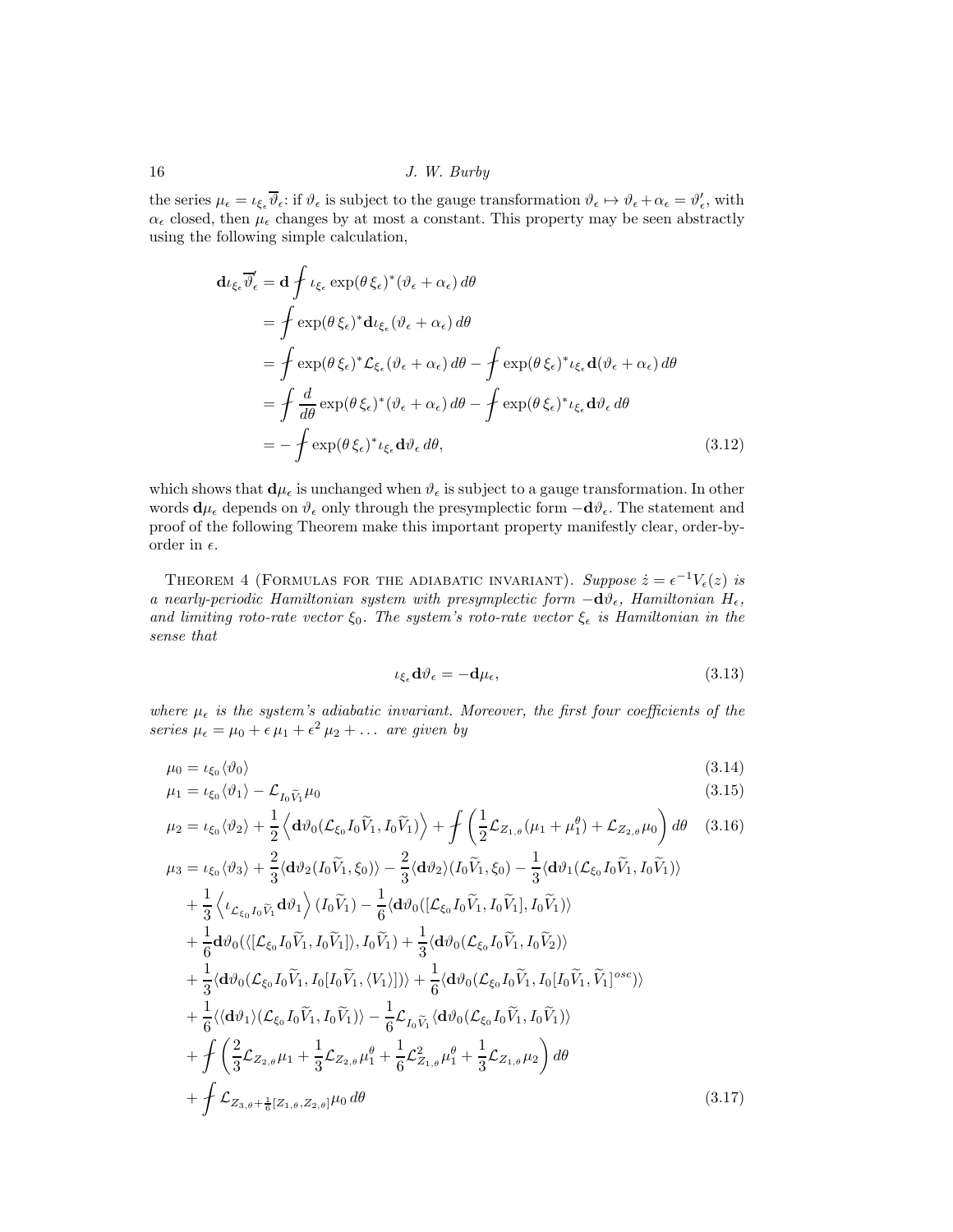where the vector fields  $Z_{1,\theta}, Z_{2,\theta}, Z_{3,\theta}$  are given by

<span id="page-16-2"></span>
$$
Z_{1,\theta} = I_0 \{V_1\} \tag{3.18}
$$

$$
Z_{2,\theta} = I_0\{\widetilde{V}_2\} + I_0[I_0\{\widetilde{V}_1\}, \langle V_1 \rangle] + \frac{1}{2}I_0\{[I_0\widetilde{V}_1, \widetilde{V}_1]\}^{osc} - \frac{1}{2}[I_0\widetilde{V}_1, I_0\widetilde{V}_1^{\theta}]
$$
(3.19)

$$
Z_{3,\theta} = -\frac{1}{2} \int_0^{\theta} I_0[\langle [\mathcal{L}_{\xi_0} I_0 \tilde{V}_1, I_0 \tilde{V}_1] \rangle, \tilde{V}_1^{\theta_1}] d\theta_1 + I_0\{\tilde{V}_3\} + I_0[I_0\{\tilde{V}_1\}, \langle V_2 \rangle]^{osc} + I_0[I_0\{\tilde{V}_2\}, \langle V_1 \rangle]^{osc} + \frac{1}{2} I_0\{[I_0 \tilde{V}_2, \tilde{V}_1]\}^{osc} + \frac{1}{2} I_0\{[I_0 \tilde{V}_1, \tilde{V}_2]\}^{osc} + \frac{1}{3} I_0\{[I_0 \tilde{V}_1, [I_0 \tilde{V}_1, \tilde{V}_1]]\}^{osc} + I_0[I_0\{\tilde{V}_1\}, \langle V_1 \rangle], \langle V_1 \rangle] + \frac{1}{2} I_0[I_0\{[I_0 \tilde{V}_1, \tilde{V}_1]\}^{osc}, \langle V_1 \rangle] + \frac{1}{2} I_0\{[I_0 \tilde{V}_1, [I_0 \tilde{V}_1, \langle V_1 \rangle]]\}^{osc} + \frac{1}{12}[I_0(\tilde{V}_1^{\theta} + \tilde{V}_1), [I_0 \tilde{V}_1, I_0 \tilde{V}_1^{\theta}]] + \frac{1}{2}\{[I_0 \tilde{V}_1, I_0 \tilde{V}_2]\} + \frac{1}{2}\left[I_0\{\tilde{V}_2\} + I_0[I_0\{\tilde{V}_1\}, \langle V_1 \rangle] + \frac{1}{2} I_0\{[I_0 \tilde{V}_1, \tilde{V}_1]\}^{osc}, I_0(\tilde{V}_1 + \tilde{V}_1^{\theta})\right],
$$
(3.20)

where  ${A} = A^{\theta} - A$  for any vector field A.

Proof. In order to establish Eq. [\(3.13\)](#page-15-3) it is sufficient to compute the exterior derivative of  $\mu_{\epsilon} = \iota_{\xi_{\epsilon}} \overline{\vartheta}_{\epsilon}$  directly:

<span id="page-16-3"></span><span id="page-16-1"></span>
$$
\mathbf{d}\mu_{\epsilon} = \mathbf{d}\iota_{\xi_{\epsilon}}\overline{\vartheta}_{\epsilon} = \mathcal{L}_{\xi_{\epsilon}}\overline{\vartheta}_{\epsilon} - \iota_{\xi_{\epsilon}}\mathbf{d}\overline{\vartheta}_{\epsilon} = -\iota_{\xi_{\epsilon}}\mathbf{d}\vartheta_{\epsilon},\tag{3.21}
$$

where we have made use of Eqs.  $(3.9)$  and  $(3.10)$  from the proof of Lemma [3.](#page-13-2)

In order to obtain formulas for the  $\mu_k$  we will proceed in two steps. First we will use Stokes' theorem to identify an alternative all-orders expression for  $\mu_{\epsilon}$  that obviates how  $\mu_{\epsilon}$  changes when  $\vartheta_{\epsilon}$  is subject to the gauge transformation  $\vartheta_{\epsilon} \mapsto \vartheta_{\epsilon} + \alpha_{\epsilon}$  with  $\alpha_{\epsilon}$  closed. Then we will use the perturbative BCH formula (c.f. Lemma [1\)](#page-4-6) to expand the resulting expression as a power series in  $\epsilon$ .

Fix  $z \in Z$  and define the mapping  $S : S^1 \times [0, \epsilon] \to Z : (\theta, \lambda) \mapsto \exp(\theta \xi_\lambda)(z)$ . Choose an orientation for  $S^1 \times [0, \epsilon]$  by declaring that the ordered basis  $(\partial_{\theta}, \partial_{\lambda})$  is positively oriented. By Stokes' theorem

<span id="page-16-0"></span>
$$
\int_{S^1 \times [0,\epsilon]} \mathbf{d} S^* \vartheta_\epsilon = \int_{S^1 \times \{0\}} S^* \vartheta_\epsilon - \int_{S^1 \times \{\epsilon\}} S^* \vartheta_\epsilon,\tag{3.22}
$$

where  $S^1 \times \{0\}$  and  $S^1 \times \{\epsilon\}$  are each oriented in the sense of increasing  $\theta \in S^1$ . Accounting for these orientation conventions, Eq.  $(3.22)$  may be re-written in terms of definite integrals as

$$
\int_0^{\epsilon} \int_0^{2\pi} [S^* \mathbf{d}\vartheta_{\epsilon}] (\partial_{\theta}, \partial_{\lambda}) d\theta d\lambda = \int_0^{2\pi} [\vartheta_{\epsilon}(\xi_0)] (\exp(\theta \xi_0)(z)) d\theta - \int_0^{2\pi} [\vartheta_{\epsilon}(\xi_{\epsilon})] (\exp(\theta \xi_{\epsilon})(z)) d\theta
$$
  
=  $2\pi \iota_{\xi_0} \langle \vartheta_{\epsilon} \rangle (z) - 2\pi \iota_{\xi_{\epsilon}} \overline{\vartheta}_{\epsilon}(z),$  (3.23)

which shows that the adiabatic invariant  $\mu_{\epsilon} = \iota_{\xi_{\epsilon}} \overline{\vartheta}_{\epsilon}$  may be expressed as

$$
\mu_{\epsilon}(z) = \iota_{\xi_0} \langle \vartheta_{\epsilon} \rangle(z) + \int \int_0^{\epsilon} [S^* \mathbf{d} \vartheta_{\epsilon}] (\partial_{\lambda}, \partial_{\theta}) d\theta d\lambda. \tag{3.24}
$$

Note that the second term on the right-hand-side is in a somewhat unwieldy form. To rectify this issue first observe that the partial derivatives of  $\exp(\theta \xi_\lambda)$  may be expressed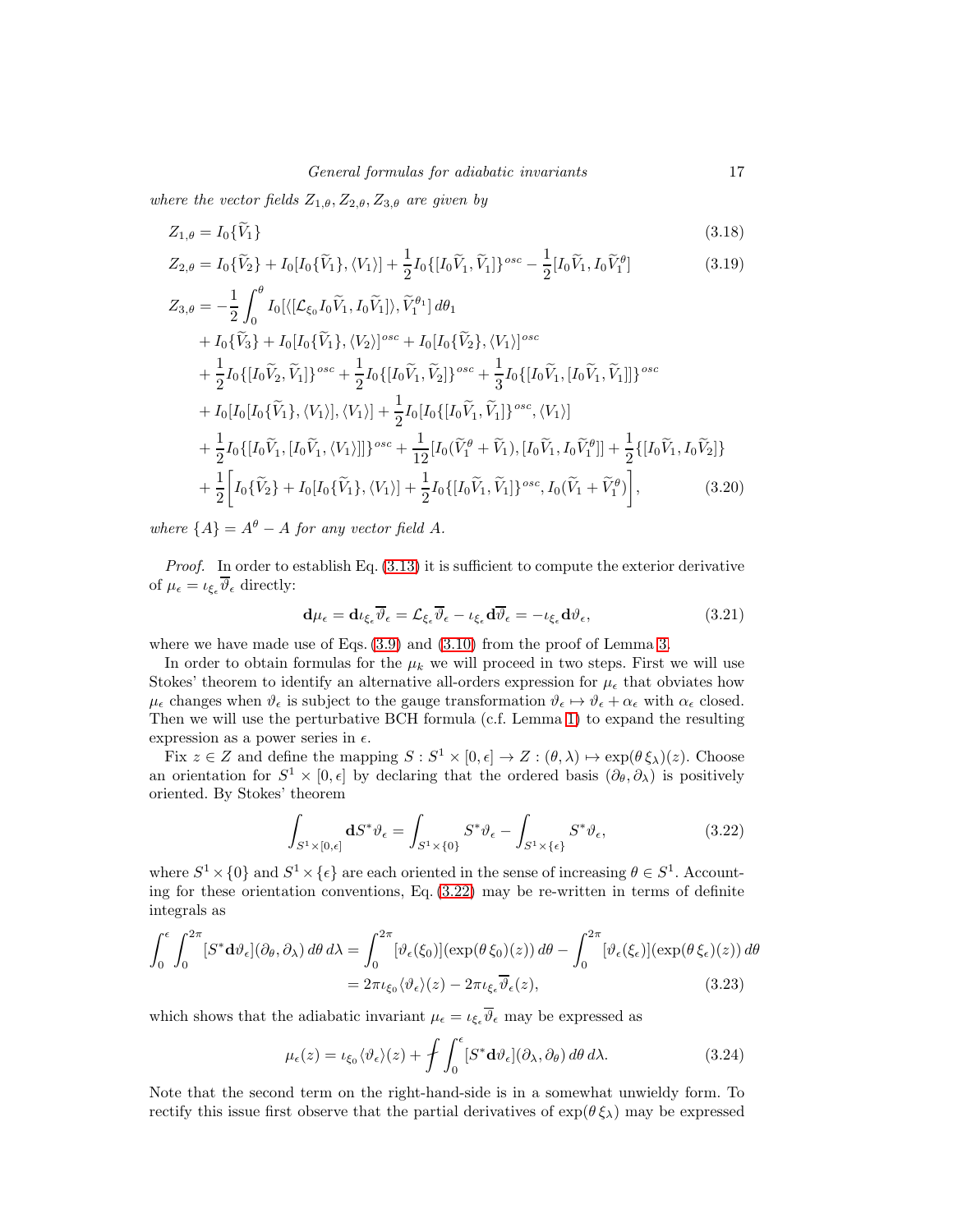as

$$
\partial_{\theta} \exp(\theta \,\xi_{\lambda}) = \xi_{\lambda} \circ \exp(\theta \,\xi_{\lambda}) \tag{3.25}
$$

$$
\partial_{\lambda} \exp(\theta \xi_{\lambda}) = \left( \exp(-\theta \xi_0)^* \phi(-\mathcal{L}_{Z_{\lambda,\theta}}) \partial_{\lambda} Z_{\lambda,\theta} \right) \circ \exp(\theta \xi_{\lambda}), \tag{3.26}
$$

where  $Z_{\lambda,\theta} = \ln(\exp(-\theta \xi_0) \circ \exp(\theta \xi_\lambda))$ ,  $\phi(z) = (\exp(z) - 1)/z$ , and we have made use of Eq. [\(2.11\)](#page-5-4). Therefore the scalar  $[S^*d\vartheta_{\epsilon}](\partial_{\lambda}, \partial_{\theta})$  may be written

$$
[S^* \mathbf{d}\vartheta_{\epsilon}](\partial_{\lambda}, \partial_{\theta}) = \exp(\theta \xi_{\lambda})^* \left( \mathbf{d}\vartheta_{\epsilon} \left( \exp(-\theta \xi_0)^* \phi(-\mathcal{L}_{Z_{\lambda,\theta}}) \partial_{\lambda} Z_{\lambda,\theta}, \xi_{\lambda} \right) \right) (z)
$$
  

$$
= [\exp(Z_{\lambda,\theta})^* \mathbf{d}\vartheta_{\epsilon}^{\theta}] \left( \exp(Z_{\lambda,\theta})^* \phi(-\mathcal{L}_{Z_{\lambda,\theta}}) \partial_{\lambda} Z_{\lambda,\theta}, \xi_{\lambda} \right) (z)
$$
  

$$
= [\exp(Z_{\lambda,\theta})^* \mathbf{d}\vartheta_{\epsilon}^{\theta}] \left( \phi(\mathcal{L}_{Z_{\lambda,\theta}}) \partial_{\lambda} Z_{\lambda,\theta}, \xi_{\lambda} \right) (z).
$$
(3.27)

An all-orders formula for the adiabatic invariant  $\mu_{\epsilon}$  is therefore

$$
\mu_{\epsilon} = \iota_{\xi_0} \langle \vartheta_{\epsilon} \rangle + \int \int_0^{\epsilon} \left[ \exp(Z_{\lambda,\theta})^* \mathbf{d} \vartheta_{\epsilon}^{\theta} \right] \left( \phi(\mathcal{L}_{Z_{\lambda,\theta}}) \partial_{\lambda} Z_{\lambda,\theta}, \xi_{\lambda} \right) d\lambda d\theta. \tag{3.28}
$$

This is the formula we will use to compute the coefficients of the series  $\mu_{\epsilon}$ . As promised, if  $\vartheta_{\epsilon}$  is subject to the gauge transformation  $\vartheta_{\epsilon} \mapsto \vartheta_{\epsilon} + \alpha_{\epsilon}$ , with  $\alpha_{\epsilon}$  closed, the formula [\(3.28\)](#page-17-0) shows that  $\mu_{\epsilon}$  transforms as  $\mu_{\epsilon} \mapsto \mu_{\epsilon} + \iota_{\xi_0} \langle \alpha_{\epsilon} \rangle$ . The change in  $\mu_{\epsilon}$ ,  $\Delta \mu_{\epsilon} = \iota_{\xi_0} \langle \alpha_{\epsilon} \rangle$ , evaluated at  $z \in Z$  may therefore be written as the closed loop integral

<span id="page-17-0"></span>
$$
\Delta \mu_{\epsilon}(z) = \frac{1}{2\pi} \oint_{\gamma_z} \alpha_{\epsilon},\tag{3.29}
$$

where the z-dependent curve  $\gamma_z$  is given by  $\gamma_z(\theta) = \exp(\theta \xi_0)(z)$ . Because  $\alpha_{\epsilon}$  is closed the integral  $\oint_{\gamma_z} \alpha_{\epsilon}$  depends only on the homotopy class of  $\gamma_z$ . Since  $\gamma_z$  depends continuously on z this means  $\Delta\mu_{\epsilon}$  is constant on path-connected components of Z. In particular, because the path-components are open subsets of Z,  $d\Delta\mu_{\epsilon}=0$ , as inferred earlier from the abstract argument related to Eq. [\(3.12\)](#page-15-4). In fact, this argument shows that the change in  $\mu_{\epsilon}$  induced by a gauge transformation is equal to  $(1/(2\pi))$  times) the cohomology class of  $\alpha_{\epsilon}$  paired with the cycle defined by the  $\xi_0$ -orbit  $\gamma_z$ . In particular if either (a) the first deRham cohomology group of Z is trivial, or (b) the  $\xi_0$ -orbits are each homologous to a point then  $\mu_{\epsilon}$  is gauge-independent.

Expanding Eq. [\(3.28\)](#page-17-0) in a power series is facilitated by first recording the more elementary power series expansions involving the coefficients of  $Z_{\lambda,\theta} = \epsilon Z_{1,\theta} + \epsilon^2 Z_{2,\theta} +$  $\epsilon^3 Z_{3,\theta} + \dots$  given by

$$
\exp(Z_{\lambda,\theta})^* \mathbf{d}\vartheta_{\epsilon}^{\theta} = \mathbf{d}\vartheta_{\epsilon}^{\theta} + \lambda \mathcal{L}_{Z_{1,\theta}} \mathbf{d}\vartheta_{\epsilon}^{\theta} + \lambda^2 \left( \mathcal{L}_{Z_{2,\theta}} + \frac{1}{2} \mathcal{L}_{Z_{1,\theta}}^2 \right) \mathbf{d}\vartheta_{\epsilon}^{\theta} + O(\lambda^3)
$$
(3.30)

$$
\phi(\mathcal{L}_{Z_{\lambda,\theta}})\partial_{\lambda}Z_{\lambda,\theta} = Z_{1,\theta} + \lambda 2Z_{2,\theta} + \lambda^2 \left(3Z_{3,\theta} + \frac{1}{2}[Z_{1,\theta}, Z_{2,\theta}]\right) + O(\lambda^3). \tag{3.31}
$$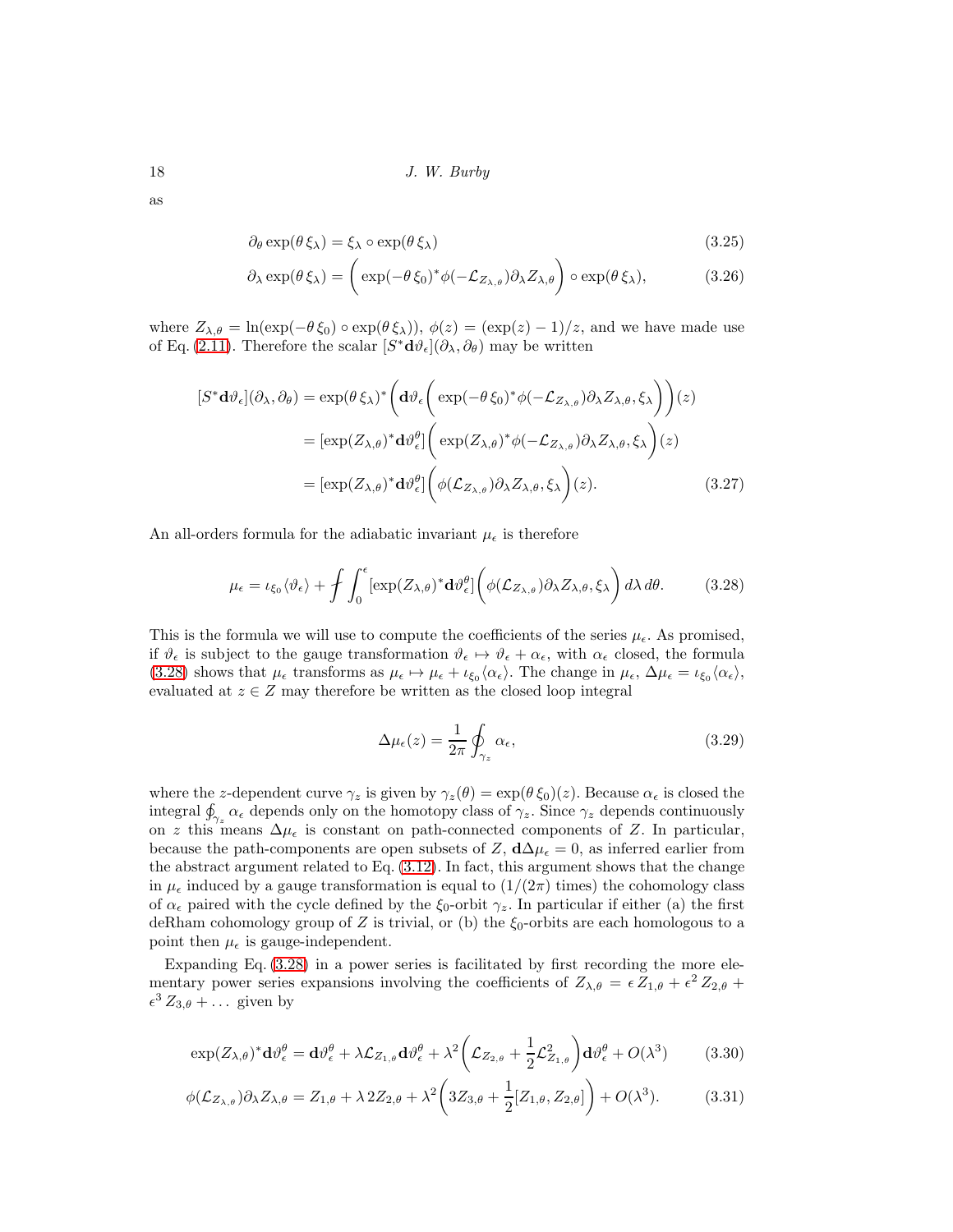Substituting these expansion into Eq.  $(3.28)$  and performing the  $\lambda$ -integrals then gives

<span id="page-18-0"></span>
$$
\mu_{\epsilon} = \iota_{\xi_{0}} \langle \vartheta_{\epsilon} \rangle + \epsilon \int d\vartheta_{\epsilon}^{\theta} (Z_{1,\theta}, \xi_{0}) d\theta \n+ \epsilon^{2} \int \left( \frac{1}{2} \left[ \mathcal{L}_{Z_{1,\theta}} d\vartheta_{\epsilon}^{\theta} \right] (Z_{1,\theta}, \xi_{0}) + \frac{1}{2} d\vartheta_{\epsilon}^{\theta} (Z_{1,\theta}, \xi_{1}) + d\vartheta_{\epsilon}^{\theta} (Z_{2,\theta}, \xi_{0}) \right) d\theta \n+ \epsilon^{3} \int \left( \frac{2}{3} \left[ \mathcal{L}_{Z_{1,\theta}} d\vartheta_{\epsilon}^{\theta} \right] (Z_{2,\theta}, \xi_{0}) + \frac{2}{3} d\vartheta_{\epsilon}^{\theta} (Z_{2,\theta}, \xi_{1}) + \frac{1}{3} \left[ \mathcal{L}_{Z_{1,\theta}} d\vartheta_{\epsilon}^{\theta} \right] (Z_{1,\theta}, \xi_{1}) \n+ \frac{1}{3} \left[ \mathcal{L}_{Z_{2,\theta}} d\vartheta_{\epsilon}^{\theta} + \frac{1}{2} \mathcal{L}_{Z_{1,\theta}}^{2} d\vartheta_{\epsilon}^{\theta} \right] (Z_{1,\theta}, \xi_{0}) + d\vartheta_{\epsilon}^{\theta} \left( Z_{3,\theta} + \frac{1}{6} [Z_{1,\theta}, Z_{2,\theta}], \xi_{0} \right) \n+ \frac{1}{3} d\vartheta_{\epsilon}^{\theta} (Z_{1,\theta}, \xi_{2}) \right) d\theta + O(\epsilon^{4}). \tag{3.32}
$$

The task of finding formulas for the  $\mu_k$  is therefore reduced to the problem of finding expressions for the  $Z_{k,\theta}$  and then substituting them into Eq. [\(3.32\)](#page-18-0).

In order to compute terms in the series  $Z_{\lambda,\theta}$  it is helpful to reuse the perturbative BCH formula provided by Lemma [1.](#page-4-6) Setting  $\epsilon = \lambda$ ,  $A = \theta \xi_0$ , and  $B = \theta(\xi_1 + \lambda \xi_2 + \lambda^2 \xi_3 + ...)$ the first several coefficients of  $Z_{\lambda,\theta}$  given by Lemma [1](#page-4-6) may be expressed in integral form as

$$
Z_{0,\theta} = 0 \tag{3.33}
$$

$$
Z_{1,\theta} = \int_0^\sigma \xi_1^{\theta_1} d\theta_1 \tag{3.34}
$$

$$
Z_{2,\theta} = \int_0^{\theta} \xi_2^{\theta_1} d\theta_1 + \frac{1}{2} \int_0^{\theta} \int_0^{\theta_1} [\xi_1^{\theta_2}, \xi_1^{\theta_1}] d\theta_2 d\theta_1
$$
\n(3.35)

$$
Z_{3,\theta} = \int_0^{\theta} \xi_3^{\theta_1} d\theta_1 + \frac{1}{2} \int_0^{\theta} \int_0^{\theta_1} [\xi_1^{\theta_2}, \xi_2^{\theta_1}] d\theta_2 d\theta_1 + \frac{1}{2} \int_0^{\theta} \int_0^{\theta_1} [\xi_2^{\theta_2}, \xi_1^{\theta_1}] d\theta_2 d\theta_1 + \frac{1}{6} \int_0^{\theta} \int_0^{\theta_1} \int_0^{\theta_2} ([\xi_1^{\theta_3}, [\xi_1^{\theta_2}, \xi_1^{\theta_1}]] + [[\xi_1^{\theta_3}, \xi_1^{\theta_2}], \xi_1^{\theta_1}]) d\theta_3 d\theta_2 d\theta_1.
$$
 (3.36)

Remarkably, most of the integrations indicated here may be carried out explicitly. First consider  $Z_{1,\theta}$ . By inserting Eq. [\(2.24\)](#page-8-2) for  $\xi_1$  into Eq. [\(3.34\)](#page-18-1) the vector field  $Z_{1,\theta}$  may be expressed as

<span id="page-18-2"></span><span id="page-18-1"></span>
$$
Z_{1,\theta} = \int_0^{\theta} \mathcal{L}_{\xi_0} I_0 \widetilde{V}_1^{\theta_1} d\theta_1
$$
  
=  $I_0 \widetilde{V}_1^{\theta} - I_0 \widetilde{V}_1,$  (3.37)

which no longer contains any integrals. Similarly, by inserting Eqs. [\(2.24\)](#page-8-2) and [\(2.25\)](#page-8-3) into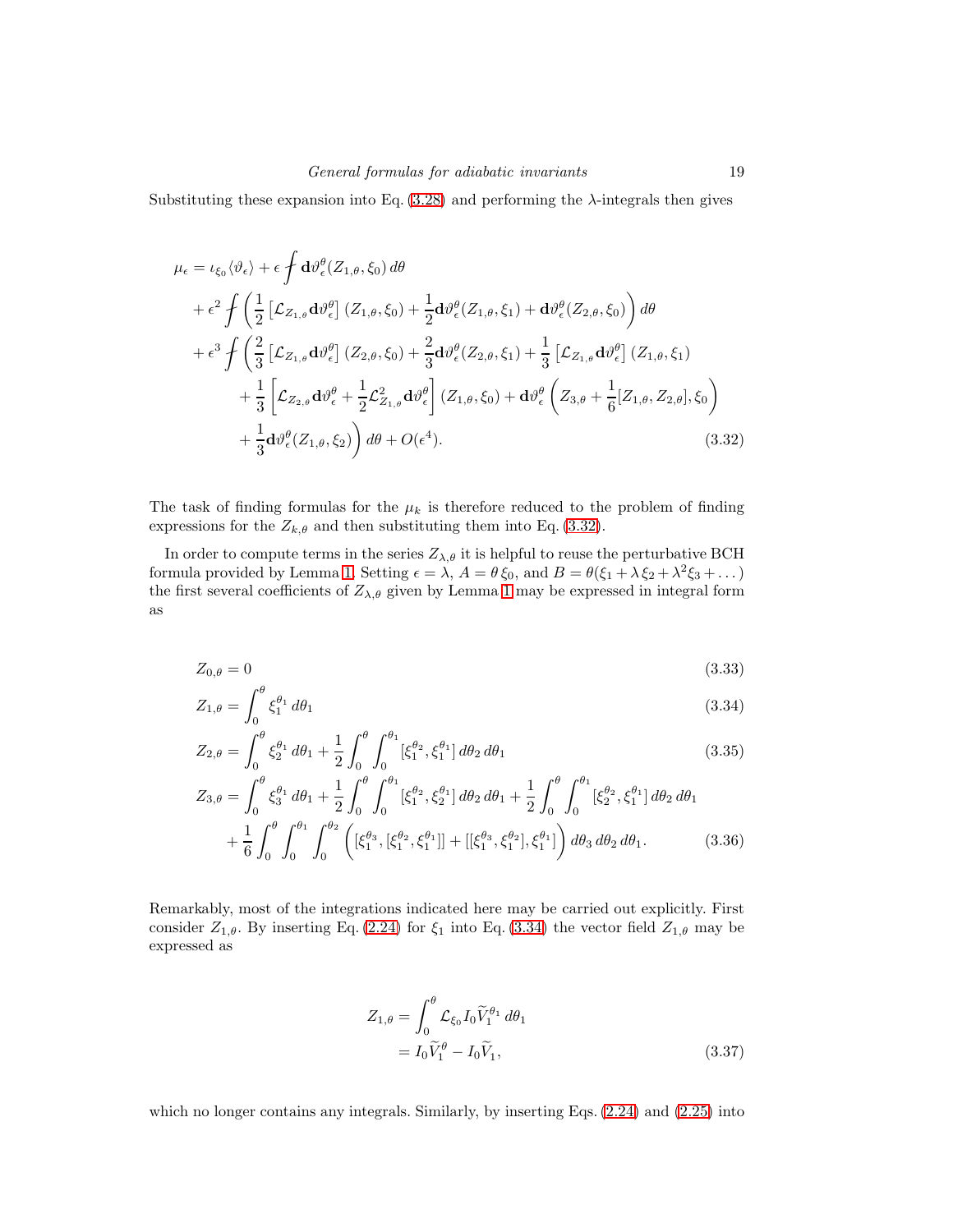Eq. [\(3.35\)](#page-18-2) the vector field  $Z_{2,\theta}$  becomes

$$
Z_{2,\theta} = \int_{0}^{\theta} \left( \mathcal{L}_{\xi_{0}} I_{0} \widetilde{V}_{2}^{\theta_{1}} + \mathcal{L}_{\xi_{0}} I_{0} [I_{0} \widetilde{V}_{1}^{\theta_{1}}, \langle V_{1} \rangle] + \frac{1}{2} \mathcal{L}_{\xi_{0}} I_{0} [I_{0} \widetilde{V}_{1}^{\theta_{1}}, \widetilde{V}_{1}^{\theta_{1}}]^{\text{osc}} \right) d\theta_{1} + \frac{1}{2} \int_{0}^{\theta} \left[ \mathcal{L}_{\xi_{0}} I_{0} \widetilde{V}_{1}^{\theta_{1}}, I_{0} \widetilde{V}_{1}^{\theta_{1}} \right] d\theta_{1} + \frac{1}{2} \int_{0}^{\theta} \int_{0}^{\theta_{1}} \left[ \mathcal{L}_{\xi_{0}} I_{0} \widetilde{V}_{1}^{\theta_{2}}, \mathcal{L}_{\xi_{0}} I_{0} \widetilde{V}_{1}^{\theta_{1}} \right] d\theta_{2} d\theta_{1} = I_{0} \widetilde{V}_{2}^{\theta} + I_{0} [I_{0} \widetilde{V}_{1}^{\theta}, \langle V_{1} \rangle] + \frac{1}{2} I_{0} [I_{0} \widetilde{V}_{1}^{\theta}, \widetilde{V}_{1}^{\theta}]^{\text{osc}} - I_{0} \widetilde{V}_{2} - I_{0} [I_{0} \widetilde{V}_{1}, \langle V_{1} \rangle] - \frac{1}{2} I_{0} [I_{0} \widetilde{V}_{1}, \widetilde{V}_{1}^{\theta}]^{\text{osc}} + \frac{1}{2} \int_{0}^{\theta} \left[ \mathcal{L}_{\xi_{0}} I_{0} \widetilde{V}_{1}^{\theta_{1}}, I_{0} \widetilde{V}_{1}^{\theta_{1}} \right] d\theta_{1} + \frac{1}{2} \int_{0}^{\theta} \left[ I_{0} \widetilde{V}_{1}^{\theta}, \mathcal{L}_{\xi_{0}} I_{0} \widetilde{V}_{1}^{\theta_{1}} \right] d\theta_{1} - \frac{1}{2} \int_{0}^{\theta} \left[ I_{0} \widetilde{V}_{1}, \mathcal{L}_{\xi_{0}} I_{0} \widetilde{V}_{1}^{\
$$

<span id="page-19-1"></span>where the integrals that could not be evaluated by recognizing a total derivative have cancelled, apparently fortuitously. Finally consider  $Z_{3,\theta}$ , which is the sum of a single integral, a pair of double integrals, and a triple integral. The triple integral may be partially simplified by making use of Eq.  $(2.24)$  for  $\xi_1$  and recognizing total derivatives according to

$$
\frac{1}{6} \int_{0}^{\theta} \int_{0}^{\theta_{1}} \int_{0}^{\theta_{2}} \left( [\xi_{1}^{\theta_{3}}, [\xi_{1}^{\theta_{2}}, \xi_{1}^{\theta_{1}}]] + [[\xi_{1}^{\theta_{3}}, \xi_{1}^{\theta_{2}}], \xi_{1}^{\theta_{1}}] \right) d\theta_{3} d\theta_{2} d\theta_{1}
$$
\n
$$
= \frac{1}{3} \int_{0}^{\theta} [[\mathcal{L}_{\xi_{0}} I_{0} \widetilde{V}_{1}^{\theta_{2}}, I_{0} \widetilde{V}_{1}^{\theta_{2}}], I_{0} \widetilde{V}_{1}^{\theta_{2}}] d\theta_{2}
$$
\n
$$
+ \frac{1}{6} \int_{0}^{\theta} \left( \frac{1}{2} \partial_{\theta_{2}} [I_{0} \widetilde{V}_{1}^{\theta_{2}}, [I_{0} \widetilde{V}_{1}^{\theta_{2}}, I_{0} (\widetilde{V}_{1}^{\theta} + \widetilde{V}_{1})]] - \frac{3}{2} [[\mathcal{L}_{\xi_{0}} I_{0} \widetilde{V}_{1}^{\theta_{2}}, I_{0} (\widetilde{V}_{1}^{\theta} + \widetilde{V}_{1})]] \right) d\theta_{2}
$$
\n
$$
+ \frac{1}{6} [I_{0} \widetilde{V}_{1}, [I_{0} \widetilde{V}_{1}, I_{0} \widetilde{V}_{1}^{\theta_{2}}]] - \frac{1}{6} [[I_{0} \widetilde{V}_{1}, I_{0} \widetilde{V}_{1}^{\theta_{2}}], I_{0} \widetilde{V}_{1}^{\theta_{2}}]
$$
\n
$$
= \frac{1}{3} \int_{0}^{\theta} [[\mathcal{L}_{\xi_{0}} I_{0} \widetilde{V}_{1}^{\theta_{2}}, I_{0} \widetilde{V}_{1}^{\theta_{2}}], I_{0} \widetilde{V}_{1}^{\theta_{2}}] d\theta_{2}
$$
\n
$$
- \frac{1}{4} \int_{0}^{\theta} [[\mathcal{L}_{\xi_{0}} I_{0} \widetilde{V}_{1}^{\theta_{2}}, I_{0} \widetilde{V}_{1}^{\theta_{2}}], I_{0} (\widetilde{V}_{1}^{\theta} + \widetilde{V}_{1})] d
$$

where we have used the identity

<span id="page-19-0"></span>
$$
[I_0\widetilde{V}_1^{\theta_2}, [\mathcal{L}_{\xi_0}I_0\widetilde{V}_1^{\theta_2}, I_0(\widetilde{V}_1^{\theta} + \widetilde{V}_1)]] = \frac{1}{2}\partial_{\theta_2}[I_0\widetilde{V}_1^{\theta_2}, [I_0\widetilde{V}_1^{\theta_2}, I_0(\widetilde{V}_1^{\theta} + \widetilde{V}_1)]] -\frac{1}{2}[[\mathcal{L}_{\xi_0}I_0\widetilde{V}_1^{\theta_2}, I_0\widetilde{V}_1^{\theta_2}], I_0(\widetilde{V}_1^{\theta} + \widetilde{V}_1)].
$$
(3.40)

The double integrals may be partially simplified in a similar manner upon making use of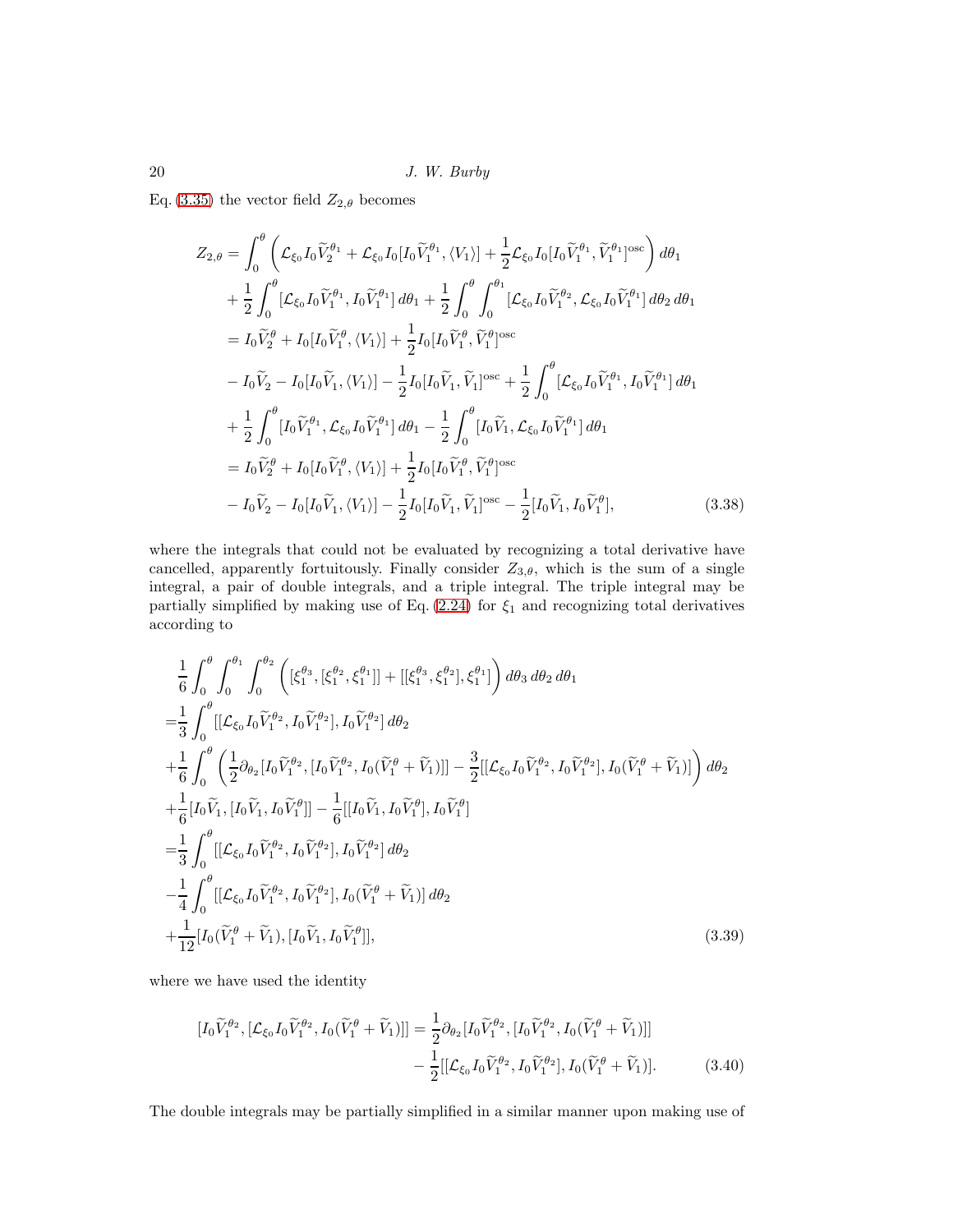Eqs.  $(2.24)$  and  $(2.25)$  according to

$$
\frac{1}{2} \int_{0}^{\theta} \int_{0}^{\theta_{1}} [\xi_{1}^{\theta_{2}}, \xi_{2}^{\theta_{1}}] d\theta_{2} d\theta_{1} + \frac{1}{2} \int_{0}^{\theta} \int_{0}^{\theta_{1}} [\xi_{2}^{\theta_{2}}, \xi_{1}^{\theta_{1}}] d\theta_{2} d\theta_{1} \n+ \frac{1}{2} \int_{0}^{\theta} [\xi_{2}^{\theta_{2}}, I_{0}\tilde{V}_{1}^{\theta_{1}}] d\theta_{2} - \frac{1}{2} \int_{0}^{\theta} [\xi_{2}^{\theta_{2}}, I_{0}\tilde{V}_{1}^{\theta_{2}}] d\theta_{2} \n= \int_{0}^{\theta} [I_{0}\tilde{V}_{1}^{\theta_{1}}, \xi_{2}^{\theta_{1}}] d\theta_{1} + \frac{1}{2} \int_{0}^{\theta} [\xi_{2}^{\theta_{1}}, I_{0}(\tilde{V}_{1} + \tilde{V}_{1}^{\theta_{1}})] d\theta_{1} \n= \frac{1}{2} \Bigg[ I_{0}\tilde{V}_{2}^{\theta} + I_{0}[I_{0}\tilde{V}_{1}^{\theta}, \langle V_{1} \rangle] + \frac{1}{2} I_{0}[I_{0}\tilde{V}_{1}^{\theta}, \tilde{V}_{1}^{\theta_{1}}]^{osc}, I_{0}(\tilde{V}_{1} + \tilde{V}_{1}^{\theta_{1}}) \Bigg] + \frac{1}{2} [I_{0}\tilde{V}_{1}^{\theta}, I_{0}\tilde{V}_{2}^{\theta_{2}}] \n- \frac{1}{2} \Bigg[ I_{0}\tilde{V}_{2} + I_{0}[I_{0}\tilde{V}_{1}, \langle V_{1} \rangle] + \frac{1}{2} I_{0}[I_{0}\tilde{V}_{1}, \tilde{V}_{1}^{\theta_{1}}]^{osc}, I_{0}(\tilde{V}_{1} + \tilde{V}_{1}^{\theta_{1}}) \Bigg] - \frac{1}{2} [I_{0}\tilde{V}_{1}, I_{0}\tilde{V}_{2}] \n+ \frac{1}{4} \int_{0}^{\theta} [[\mathcal{L}_{\xi_{0}} I_{0}\tilde{V}_{1}^{\theta_{1}}, I_{0}\tilde{V}_{1}^{\theta_{1}}], I_{0}(\tilde{V}_{1}
$$

Adding expressions [\(3.41\)](#page-20-0) and [\(3.39\)](#page-19-0) to  $\int_0^\theta \xi_3^{\theta_1} d\theta_1$  with  $\xi_3$  given by [\(2.26\)](#page-8-4), and accounting for the various fortuitous cancellations that occur, the net result for  $Z_{3,\theta}$  is Eq. [\(3.20\)](#page-16-1).

Finally, we can substitute Eqs. [\(3.18\)](#page-16-2),[\(3.19\)](#page-16-3), and [\(3.20\)](#page-16-1) into the formula [\(3.32\)](#page-18-0) in order to obtain explicit expressions for  $\mu_0, \mu_1, \mu_2$ , and  $\mu_3$ . The  $O(1)$  terms in Eq. [\(3.32\)](#page-18-0) give the result  $\mu_0 = \iota_{\xi_0}(\vartheta_0)$ , which is consistent with Lemma [3](#page-13-1) and Eq. [\(3.14\)](#page-15-1). Note that Lemma [3](#page-13-1) says  $\mathbf{d}\mu_0 = \omega_0^{-1} \mathbf{d}H_0$ , which generalizes the commonly-encountered expression that gives the adiabatic invariant as (energy)/(frequency). The  $O(\epsilon)$  terms in Eq. [\(3.32\)](#page-18-0) give the result

<span id="page-20-0"></span>
$$
\mu_1 = \iota_{\xi_0} \langle \vartheta_1 \rangle + \int d\vartheta_0 (Z_{1,\theta}, \xi_0) d\theta
$$
  
=  $\iota_{\xi_0} \langle \vartheta_1 \rangle + \int \mathcal{L}_{Z_{1,\theta}} \mu_0 d\theta$   
=  $\iota_{\xi_0} \langle \vartheta_1 \rangle - \mathcal{L}_{I_0 \widetilde{V}_1} \mu_0,$  (3.42)

which reproduces Eq. [\(3.15\)](#page-15-5). The  $O(\epsilon^2)$  terms of Eq. [\(3.32\)](#page-18-0) give

$$
\mu_2 = \iota_{\xi_0} \langle \vartheta_2 \rangle + \int d\vartheta_1^{\theta} (Z_{1,\theta}, \xi_0) d\theta + \int \left( \frac{1}{2} \left[ \mathcal{L}_{Z_{1,\theta}} d\vartheta_0 \right] (Z_{1,\theta}, \xi_0) + \frac{1}{2} d\vartheta_0 (Z_{1,\theta}, \xi_1) + d\vartheta_0 (Z_{2,\theta}, \xi_0) \right) d\theta,
$$

which may be simplified by making use of the identities

<span id="page-20-2"></span><span id="page-20-1"></span>
$$
\mathbf{d}\vartheta_1^{\theta} + \mathcal{L}_{Z_{1,\theta}}\mathbf{d}\vartheta_0 = \mathbf{d}\vartheta_1\tag{3.43}
$$

$$
\iota_{\xi_1} \mathbf{d} \vartheta_0 + \iota_{\xi_0} \mathbf{d} \vartheta_1 = -\mathbf{d} \mu_1. \tag{3.44}
$$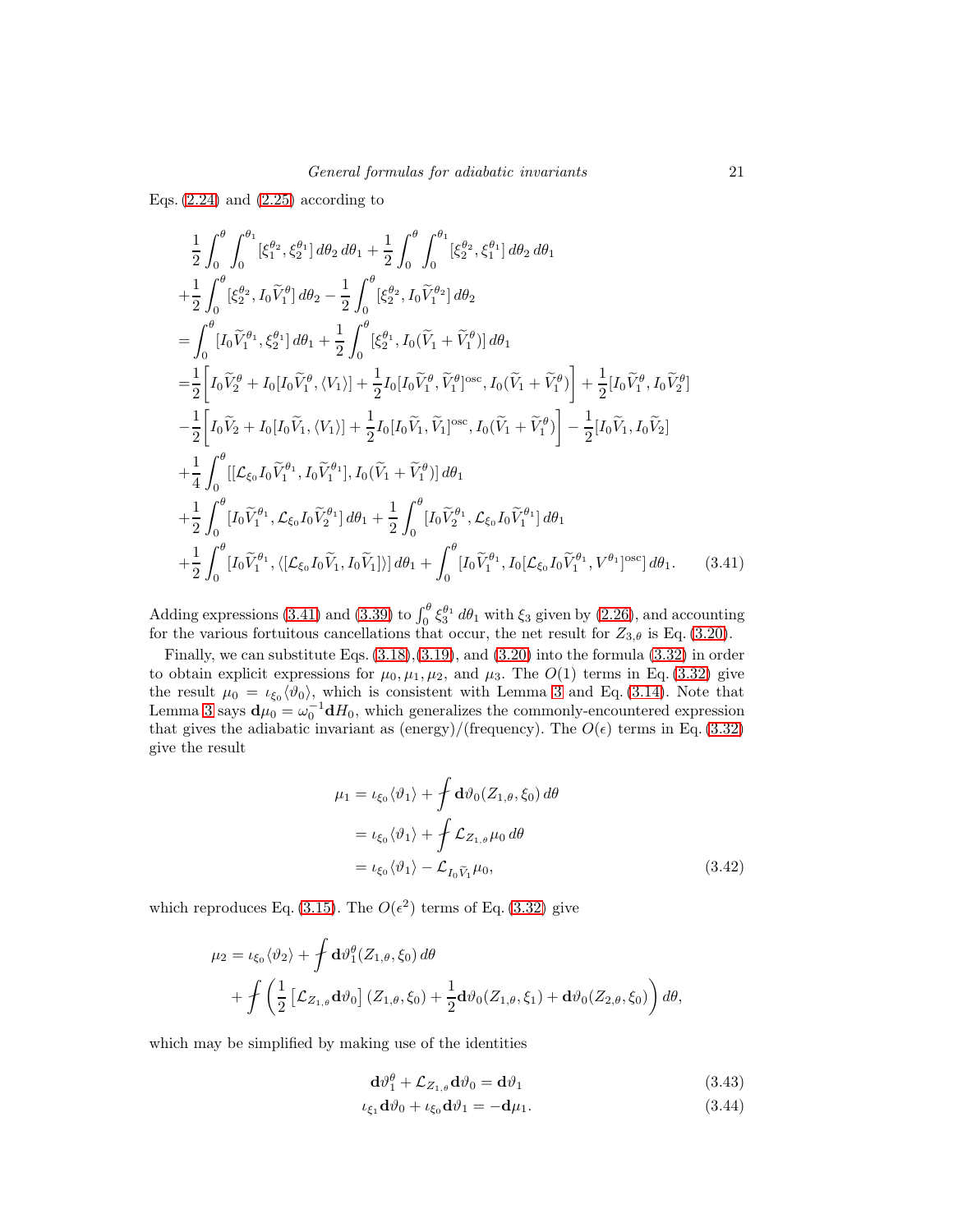In particular,

$$
\mu_{2} = \iota_{\xi_{0}} \langle \vartheta_{2} \rangle + \int d\vartheta_{1}^{\theta} (Z_{1,\theta}, \xi_{0}) d\theta \n+ \int \left( \frac{1}{2} \left[ d\vartheta_{1} - d\vartheta_{1}^{\theta} \right] (Z_{1,\theta}, \xi_{0}) + \frac{1}{2} (d\mu_{1} + \iota_{\xi_{0}} d\vartheta_{1}) (Z_{1,\theta}) + d\vartheta_{0} (Z_{2,\theta}, \xi_{0}) \right) d\theta \n= \iota_{\xi_{0}} \langle \vartheta_{2} \rangle + \frac{1}{2} \int d\vartheta_{1}^{\theta} (Z_{1,\theta}, \xi_{0}) d\theta + \int \left( \frac{1}{2} \mathcal{L}_{Z_{1,\theta}} \mu_{1} + \mathcal{L}_{Z_{2,\theta}} \mu_{0} \right) d\theta \n= \iota_{\xi_{0}} \langle \vartheta_{2} \rangle + \frac{1}{2} \int d\vartheta_{0} (\xi_{1}^{\theta}, Z_{1,\theta}) d\theta + \int \left( \frac{1}{2} \mathcal{L}_{Z_{1,\theta}} (\mu_{1} + \mu_{1}^{\theta}) + \mathcal{L}_{Z_{2,\theta}} \mu_{0} \right) d\theta \n= \iota_{\xi_{0}} \langle \vartheta_{2} \rangle + \frac{1}{2} \left\langle d\vartheta_{0} (\mathcal{L}_{\xi_{0}} I_{0} \widetilde{V}_{1}, I_{0} \widetilde{V}_{1}) \right\rangle + \int \left( \frac{1}{2} \mathcal{L}_{Z_{1,\theta}} (\mu_{1} + \mu_{1}^{\theta}) + \mathcal{L}_{Z_{2,\theta}} \mu_{0} \right) d\theta, \quad (3.45)
$$

which reproduces Eq. [\(3.16\)](#page-15-6). Lastly, the  $O(\epsilon^3)$  terms in Eq. [\(3.32\)](#page-18-0) give

$$
\mu_3 = \iota_{\xi_0} \langle \vartheta_3 \rangle + \int d\vartheta_2^{\theta} (Z_{1,\theta}, \xi_0) d\theta \n+ \int \left( \frac{1}{2} \left[ \mathcal{L}_{Z_{1,\theta}} d\vartheta_1^{\theta} \right] (Z_{1,\theta}, \xi_0) + \frac{1}{2} d\vartheta_1^{\theta} (Z_{1,\theta}, \xi_1) + d\vartheta_1^{\theta} (Z_{2,\theta}, \xi_0) \right) d\theta \n+ \int \left( \frac{2}{3} \left[ \mathcal{L}_{Z_{1,\theta}} d\vartheta_0 \right] (Z_{2,\theta}, \xi_0) + \frac{2}{3} d\vartheta_0 (Z_{2,\theta}, \xi_1) + \frac{1}{3} \left[ \mathcal{L}_{Z_{1,\theta}} d\vartheta_0 \right] (Z_{1,\theta}, \xi_1) \n+ \frac{1}{3} \left[ \mathcal{L}_{Z_{2,\theta}} d\vartheta_0 + \frac{1}{2} \mathcal{L}_{Z_{1,\theta}}^2 d\vartheta_0 \right] (Z_{1,\theta}, \xi_0) + d\vartheta_0 \left( Z_{3,\theta} + \frac{1}{6} [Z_{1,\theta}, Z_{2,\theta}], \xi_0 \right) \n+ \frac{1}{3} d\vartheta_0 (Z_{1,\theta}, \xi_2) \right) d\theta,
$$
\n(3.46)

which can again be simplified using

$$
\mathbf{d}\vartheta_2^{\theta} + \mathcal{L}_{Z_{1,\theta}}\mathbf{d}\vartheta_1^{\theta} + \mathcal{L}_{Z_{2,\theta}}\mathbf{d}\vartheta_0 + \frac{1}{2}\mathcal{L}_{Z_{1,\theta}}^2\mathbf{d}\vartheta_0 = \mathbf{d}\vartheta_2
$$
\n(3.47)

<span id="page-21-0"></span>
$$
\iota_{\xi_2} \mathbf{d}\vartheta_0 + \iota_{\xi_1} \mathbf{d}\vartheta_1 + \iota_{\xi_0} \mathbf{d}\vartheta_2 = -\mathbf{d}\mu_2 \tag{3.48}
$$

together with the identities [\(3.43\)](#page-20-1)-[\(3.44\)](#page-20-2), leading to

$$
\mu_3 = \iota_{\xi_0} \langle \vartheta_3 \rangle + \frac{2}{3} \int d\vartheta_2 (Z_{1,\theta}, \xi_0) d\theta \n+ \frac{1}{3} \int d\vartheta_1^{\theta} (Z_{1,\theta}, \xi_1^{\theta}) d\theta - \frac{1}{6} \int d\vartheta_1 (Z_{1,\theta}, \xi_1^{\theta}) d\theta \n- \frac{1}{3} \int d\vartheta_0 (Z_{2,\theta}, \xi_1^{\theta}) d\theta - \frac{1}{6} \int d\vartheta_0 (Z_{1,\theta}, \mathcal{L}_{Z_{1,\theta}} \xi_1^{\theta}) d\theta \n+ \int \left( \frac{2}{3} \mathcal{L}_{Z_{2,\theta}} \mu_1 + \frac{1}{3} \mathcal{L}_{Z_{2,\theta}} \mu_1^{\theta} + \frac{1}{6} \mathcal{L}_{Z_{1,\theta}}^2 \mu_1^{\theta} + \frac{1}{3} \mathcal{L}_{Z_{1,\theta}} \mu_2 \right) d\theta \n+ \int \mathcal{L}_{Z_{3,\theta} + \frac{1}{6} [Z_{1,\theta}, Z_{2,\theta}] \mu_0 d\theta.
$$
\n(3.49)

Using the identity

$$
\oint d\vartheta_0([I_0\widetilde{V}_1, I_0\widetilde{V}_1^{\theta}], \mathcal{L}_{\xi_0}I_0\widetilde{V}_1^{\theta}) d\theta = -\frac{1}{2}\mathcal{L}_{I_0\widetilde{V}_1} \langle d\vartheta_0(\mathcal{L}_{\xi_0}I_0\widetilde{V}_1, I_0\widetilde{V}_1) \rangle -\frac{1}{2}d\widetilde{\vartheta}_1 \cdot \langle \mathcal{L}_{\xi_0}I_0\widetilde{V}_1 \wedge I_0\widetilde{V}_1 \rangle, \qquad (3.50)
$$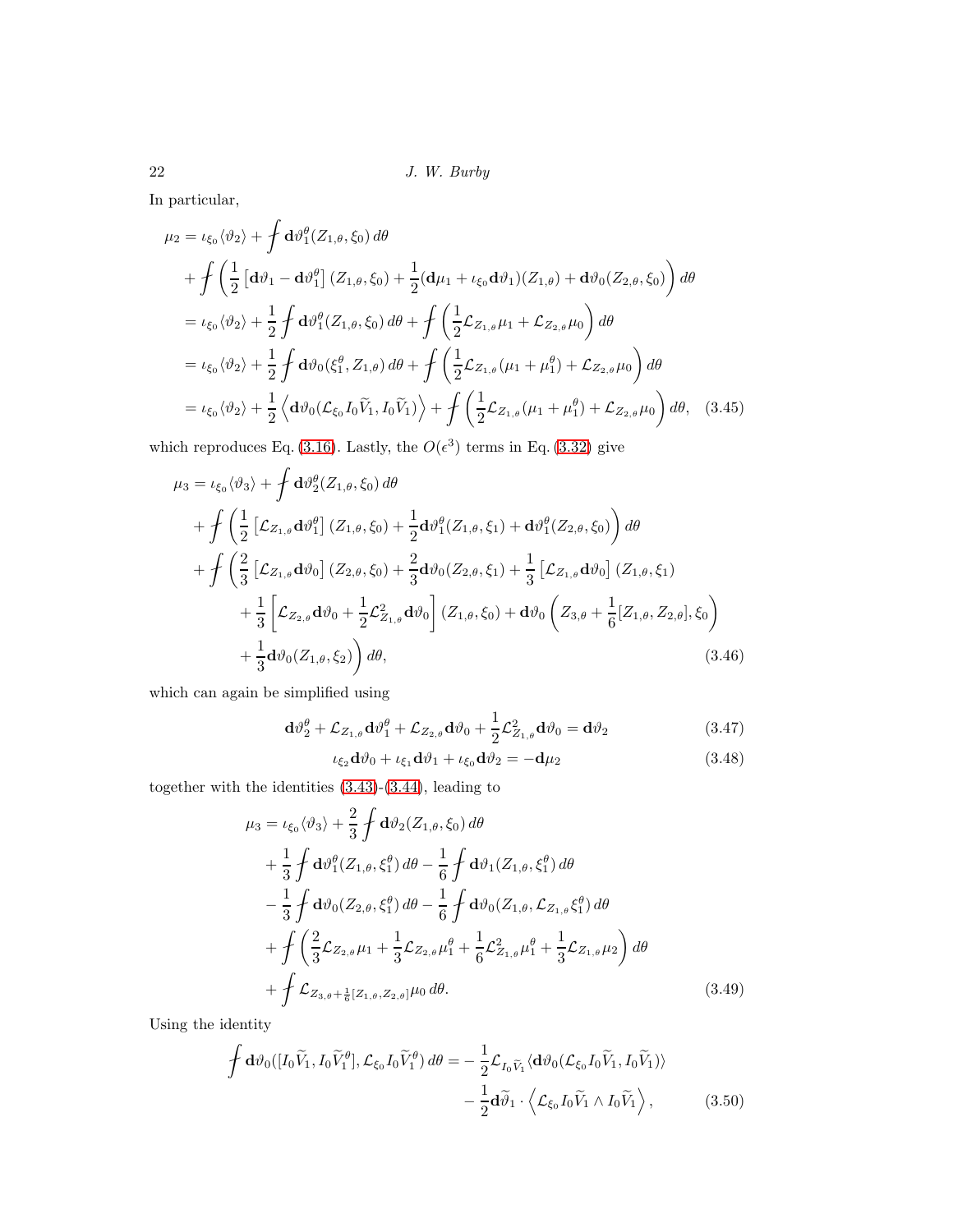together with Eqs. [\(2.25\)](#page-8-3) and [\(3.38\)](#page-19-1), the first five integrals in Eq. [\(3.49\)](#page-21-0) may be evaluated explicitly, resulting in the desired expression [\(3.17\)](#page-15-2).

#### <span id="page-22-0"></span>4. Example 1: charged particle in a magnetic field

As an example and verification test for the formulas provided by Theorem [4,](#page-15-0) we will now use Theorem [4](#page-15-0) to recover the first two terms of the well-known adiabatic invariant series for a charged particle in a magnetic field. The nearly-periodic Hamiltonian system that describes such charged particles is the ODE on  $Q \times \mathbb{R}^3$  given by

$$
\dot{v} = -\frac{1}{\epsilon} v \times B(x) \n\dot{x} = v,
$$
\n(4.1)

where  $Q \subset \mathbb{R}^3$  is an open subset representing the spatial domain, and  $B = \nabla \times A$  is a magnetic field on Q. If  $\mathbf{b} = \mathbf{B}/|\mathbf{B}|$  denotes the unit vector along the magnetic field then the limiting roto-rate vector is given by  $\xi_0 = \mathbf{v} \times \mathbf{b} \cdot \partial_{\mathbf{v}}$ , the frequency function  $\omega_0 = |\mathbf{B}|$ , and the Hamiltonian structure is specified by the one-form  $\vartheta_{\epsilon} = \mathbf{A} \cdot d\mathbf{x} + \epsilon \mathbf{v} \cdot d\mathbf{x}$  and the Hamiltonian  $H_{\epsilon} = \epsilon \frac{1}{2} |\mathbf{v}|^2$ . The exponential of the limiting roto-rate vector is given by

$$
\exp(\theta \xi_0)(\boldsymbol{x}, \boldsymbol{v}) = (\boldsymbol{x}, \boldsymbol{v} \cdot \boldsymbol{b} \, \boldsymbol{b} + \sin \theta \, \boldsymbol{v} \times \boldsymbol{b} + \cos \theta \, \boldsymbol{b} \times (\boldsymbol{v} \times \boldsymbol{b})), \tag{4.2}
$$

where **b** should be evaluated at  $x$ .

Consider first  $\mu_0$ , which according to Theorem [4](#page-15-0) is given by Eq. [\(3.14\)](#page-15-1). Because the flow of  $\xi_0$  leaves x unchanged the average  $\langle \vartheta_0 \rangle = \vartheta_0 = A \cdot dx$ . Therefore  $\mu_0 = \iota_{\xi_0} \vartheta_0 = \iota_{\xi_0}$  $(A \cdot dx)(v \times b \cdot \partial_v) = 0$ . This says that the adiabatic invariant series for this system is degenerate to leading-order.

Next consider  $\mu_1$ , which according to Theorem [4](#page-15-0) is given by Eq. [\(3.15\)](#page-15-5). Since  $\mu_0$  vanishes, the general formula simplifies to  $\mu_1 = \iota_{\xi_0} \langle \vartheta_1 \rangle$ , where  $\vartheta_1 = \mathbf{v} \cdot d\mathbf{x}$ . The average of this one-form is given by

$$
\langle \vartheta_1 \rangle = \oint \exp(\theta \, \xi_0)^* \vartheta_1 \, d\theta = \oint \left( \boldsymbol{v}_{\theta} \cdot d\boldsymbol{x} \right) d\theta = (\boldsymbol{v} \cdot \boldsymbol{b}) \, \boldsymbol{b} \cdot d\boldsymbol{x}, \tag{4.3}
$$

where we have introduced the shorthand  $v_{\theta} = v \cdot b \cdot b + \sin \theta v \times b + \cos \theta b \times (v \times b)$ . Therefore the first-order term in the adiabatic invariant series is  $\mu_1 = ((\mathbf{v} \cdot \mathbf{b})\mathbf{b} \cdot d\mathbf{x})(\mathbf{v} \times \mathbf{b} \cdot \partial_{\mathbf{v}}) = 0.$ A double degeneracy!

The calculation starts to get interesting with  $\mu_2$ . Due to the double degeneracy, and the fact that  $\vartheta_2 = 0$ , the general formula [\(3.16\)](#page-15-6) simplifies to  $\mu_2 = \frac{1}{2}$  $\Big\langle {\mathbf{d}} \vartheta_0(\mathcal{L}_{\xi_0}I_0 \tilde{\bar{V}_1},I_0 \tilde{V}_1)\Big\rangle.$ For the sake of evaluating this expression it is useful to record the following formulas for

 $\Box$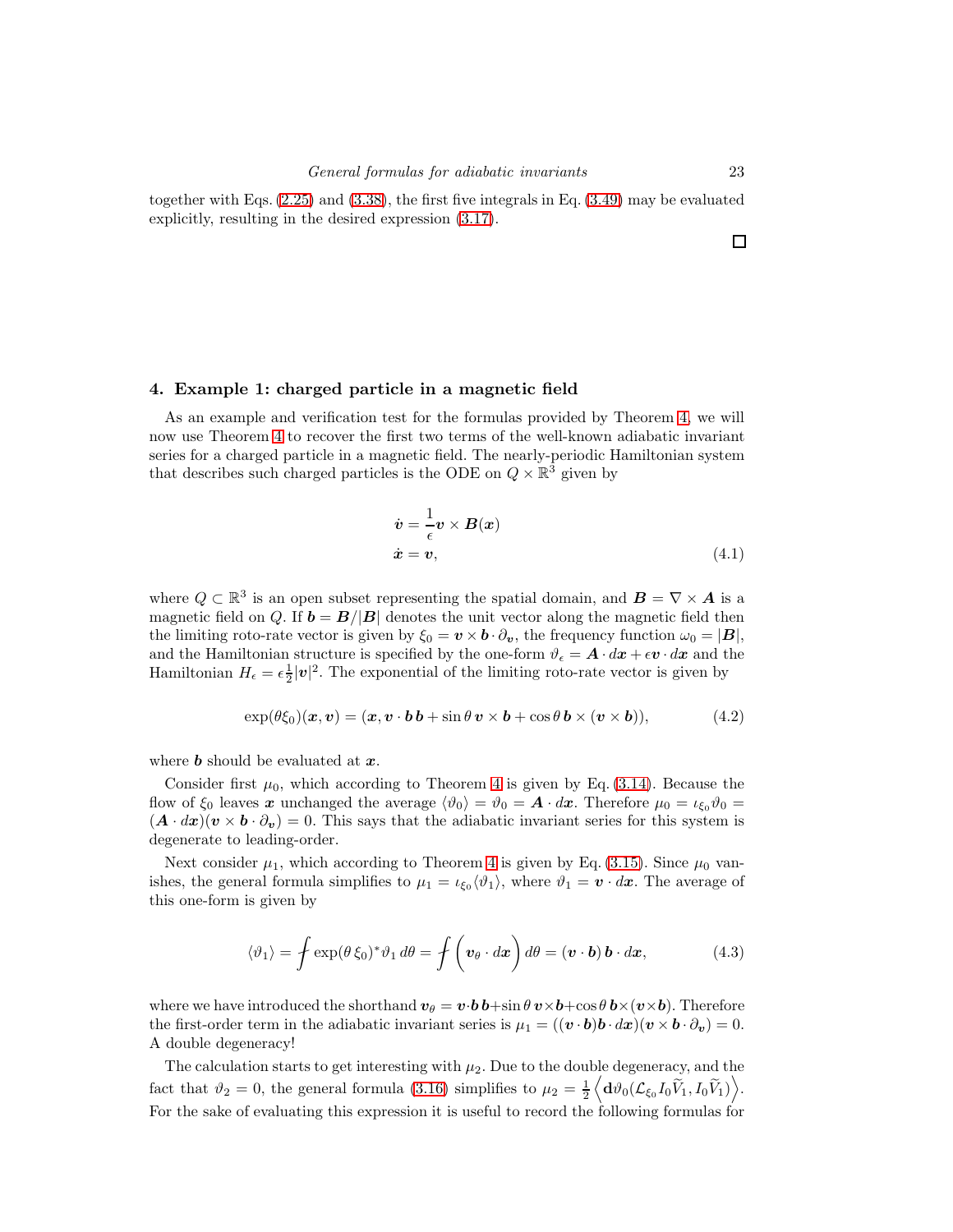$V_1^{\theta}$ ,  $I_0 \tilde{V}_1^{\theta}$ , and  $\mathcal{L}_{\xi_0} I_0 \tilde{V}_1^{\theta}$ ,

$$
V_1^{\theta} = (\mathbf{v} \cdot \mathbf{b} \mathbf{b}) \cdot \partial_{\mathbf{x}} + \frac{1}{2} \{ ([\mathbf{v} \times \mathbf{b}] \cdot \nabla \mathbf{b}) \times \mathbf{v} + 2(\mathbf{v} \cdot \mathbf{b}) (\mathbf{b} \times \mathbf{\kappa}) \times \mathbf{v} - (\mathbf{b} \times [\mathbf{v}_{\perp} \cdot \nabla \mathbf{b}]) \times \mathbf{v} \} \cdot \partial_{\mathbf{v}}
$$
  
+ cos \theta ( $\mathbf{v}_{\perp} \cdot \partial_{\mathbf{x}} + \{ (\mathbf{b} \times [\mathbf{v}_{\perp} \cdot \nabla \mathbf{b}]) \times \mathbf{v} - (\mathbf{v} \cdot \mathbf{b}) (\mathbf{b} \times \mathbf{\kappa}) \times \mathbf{v} \} \cdot \partial_{\mathbf{v}}$ )  
+ sin \theta ( $\mathbf{v} \times \mathbf{b} \cdot \partial_{\mathbf{x}} + \{ (\mathbf{v} \cdot \mathbf{b}) \mathbf{\kappa} \times \mathbf{v} + (\mathbf{b} \times [[\mathbf{v} \times \mathbf{b}] \cdot \nabla \mathbf{b}]) \times \mathbf{v} \} \cdot \partial_{\mathbf{v}}$ )  
-  $\frac{1}{2} \cos 2\theta \{ ([\mathbf{v} \times \mathbf{b}] \cdot \nabla \mathbf{b}) \times \mathbf{v} + (\mathbf{b} \times [\mathbf{v}_{\perp} \cdot \nabla \mathbf{b}]) \times \mathbf{v} \} \cdot \partial_{\mathbf{v}}$   
+  $\frac{1}{2} \sin 2\theta \{ (\mathbf{v}_{\perp} \cdot \nabla \mathbf{b}) \times \mathbf{v} - (\mathbf{b} \times [[\mathbf{v} \times \mathbf{b}] \cdot \nabla \mathbf{b}]) \times \mathbf{v} \} \cdot \partial_{\mathbf{v}}$   
+  $|\mathbf{B}|^{-1} \sin \theta (\mathbf{v}_{\perp} \cdot \partial_{\mathbf{x}} + \{ (\mathbf{b} \times [\mathbf{v}_{\perp} \cdot \nabla \mathbf{b}]) \times \mathbf{v} - (\mathbf{v} \cdot \mathbf{b}) (\mathbf{b} \times \mathbf{\kappa}) \times \mathbf{$ 

<span id="page-23-1"></span><span id="page-23-0"></span>
$$
-\frac{1}{2}|\mathbf{B}|^{-1}\cos 2\theta \left\{ ([\mathbf{v} \times \mathbf{b}] \cdot \nabla \mathbf{b}) \times \mathbf{v} + (\mathbf{b} \times [\mathbf{v}_{\perp} \cdot \nabla \mathbf{b}]) \times \mathbf{v} \right\} \cdot \partial_{\mathbf{v}} +\frac{1}{2}|\mathbf{B}|^{-1}\sin 2\theta \left\{ (\mathbf{v}_{\perp} \cdot \nabla \mathbf{b}) \times \mathbf{v} - (\mathbf{b} \times [[\mathbf{v} \times \mathbf{b}] \cdot \nabla \mathbf{b}]) \times \mathbf{v} \right\} \cdot \partial_{\mathbf{v}}.
$$
 (4.6)

where  $\kappa = b \cdot \nabla b$  is the field line curvature and  $v_{\perp} = b \times (v \times b)$  is the projection of the velocity into the plane perpendicular to the magnetic field. If  $U = U_x \cdot \partial_x + U_y \cdot \partial_y$ and  $W = W_x \cdot \partial_x + W_y \cdot \partial_y$  are any two vector fields on  $Q \times \mathbb{R}^3$  then  $\mathbf{d} \theta_0(U, V) =$  $\mathbf{B} \cdot U_x \times W_x$ . In particular, when U is given by Eq. [\(4.6\)](#page-23-0) and W is given by Eq. [\(4.5\)](#page-23-1) the expression becomes  $\mathbf{d}\vartheta_0(\mathcal{L}_{\xi_0}I_0\widetilde{V}_1^{\theta},I_0\widetilde{V}_1^{\theta}) = |\mathbf{B}|^{-1}|\mathbf{v}\times\mathbf{b}|^2$  for each  $\theta \in S^1$ . It follows that  $\mu_2 = \frac{1}{2}|\mathbf{B}|^{-1}|\mathbf{v}\times\mathbf{b}|^2$ , which is the familiar expression for the leading term in the magnetic moment series. Note that because  $\mu_2$  is the first nontrivial term in the adiabatic invariant series for this system standard convention is to refer to this quantity as  $\mu_0$  rather than  $\mu_2$ . We have not adopted this convention in this article because not all nearly-periodic Hamiltonian systems exhibit the double degeneracy  $\mu_0 = \mu_1 = 0$ .

Finally consider  $\mu_3$ , which should give the first correction to the magnetic moment. Because  $\vartheta_2 = \vartheta_3 = 0$ ,  $V_2 = 0$ ,  $\mu_0 = 0$ , and  $\mu_1 = 0$  the general formula [3.17](#page-15-2) reduces to

<span id="page-23-2"></span>
$$
\mu_3 = -\frac{1}{3} \langle \mathbf{d}\vartheta_1 (\mathcal{L}_{\xi_0} I_0 \widetilde{V}_1, I_0 \widetilde{V}_1) \rangle \n+ \frac{1}{3} \langle \iota_{\mathcal{L}_{\xi_0} I_0 \widetilde{V}_1} \mathbf{d}\vartheta_1 \rangle (I_0 \widetilde{V}_1) - \frac{1}{6} \langle \mathbf{d}\vartheta_0 ([\mathcal{L}_{\xi_0} I_0 \widetilde{V}_1, I_0 \widetilde{V}_1], I_0 \widetilde{V}_1) \rangle \n+ \frac{1}{6} \mathbf{d}\vartheta_0 (\langle [\mathcal{L}_{\xi_0} I_0 \widetilde{V}_1, I_0 \widetilde{V}_1] \rangle, I_0 \widetilde{V}_1) \n+ \frac{1}{3} \langle \mathbf{d}\vartheta_0 (\mathcal{L}_{\xi_0} I_0 \widetilde{V}_1, I_0 [I_0 \widetilde{V}_1, \langle V_1 \rangle]) \rangle + \frac{1}{6} \langle \mathbf{d}\vartheta_0 (\mathcal{L}_{\xi_0} I_0 \widetilde{V}_1, I_0 [I_0 \widetilde{V}_1, \widetilde{V}_1]^{osc}) \rangle \n+ \frac{1}{6} \langle \langle \mathbf{d}\vartheta_1 \rangle (\mathcal{L}_{\xi_0} I_0 \widetilde{V}_1, I_0 \widetilde{V}_1) \rangle - \frac{1}{3} \mathcal{L}_{I_0 \widetilde{V}_1} \langle \mathbf{d}\vartheta_0 (\mathcal{L}_{\xi_0} I_0 \widetilde{V}_1, I_0 \widetilde{V}_1) \rangle.
$$
\n(4.7)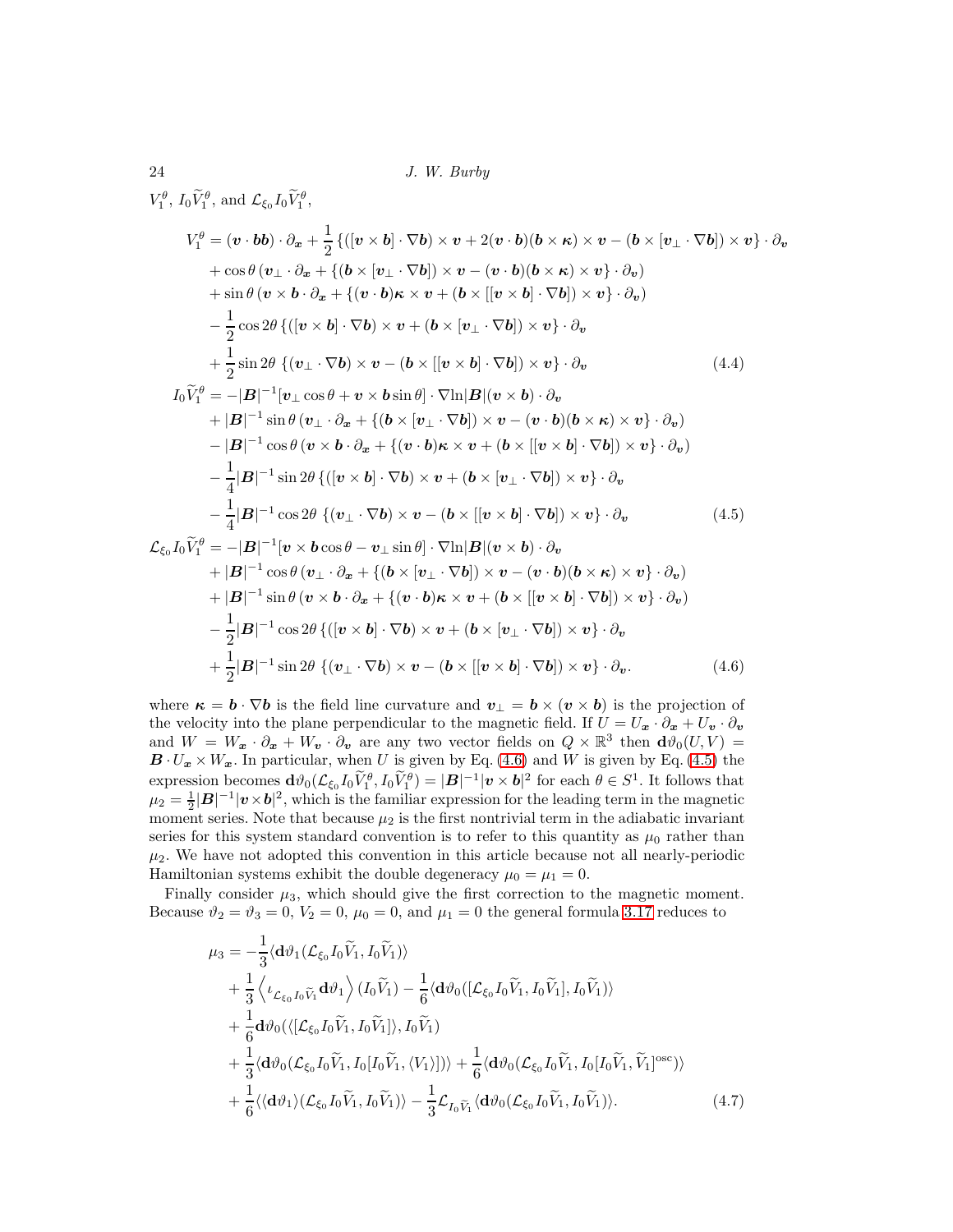In order to eliminate the possibility of human errors in evaluating each of the terms in [\(4.7\)](#page-23-2) we used the vector calculus simplification tool VEST to perform the calculation. VEST was originally developed in [Squire](#page-31-11) et al. [\(2014\)](#page-31-11) for the purpose of implementing the automatic calculation of the guiding center calculation in [Burby](#page-31-12)  $et al. (2013)$  $et al. (2013)$ , and is therefore admirably suited to the present calculation. The final result is

$$
\mu_3 = \mu_0 \frac{(\mathbf{b} \times \mathbf{v}) \cdot \nabla |\mathbf{B}|}{|\mathbf{B}|^2} + \frac{1}{4} \frac{(\mathbf{v} \cdot \mathbf{b}) \mathbf{v} \cdot \nabla \mathbf{b} \cdot (\mathbf{v} \times \mathbf{b})}{|\mathbf{B}|^2} -\frac{3}{4} \frac{(\mathbf{v} \cdot \mathbf{b})(\mathbf{v} \times \mathbf{b}) \cdot \nabla \mathbf{b} \cdot \mathbf{v}}{|\mathbf{B}|^2} - \frac{5}{4} \frac{(\mathbf{v} \cdot \mathbf{v})^2 \kappa \cdot (\mathbf{v} \times \mathbf{b})}{|\mathbf{B}|^2},
$$
(4.8)

which agrees with the formula from [Weyssow & Balescu \(1986\)](#page-31-13).

## <span id="page-24-0"></span>5. Example 2: an adiabatic invariant for nearly-periodic magnetic fields

Kolmogorov-Arnold-Moser (KAM) theory reveals much about the structure of toroidal magnetic fields used for the purpose of magnetic confinement fusion. Perhaps most significantly it provides the following stability result. If the true magnetic field within a device is close to a fiducial field with nested toroidal flux surfaces, and the magnetic shear of the fiducial field is bounded away from zero, then the true field will have nearly the same measure of flux surfaces as the fiducial field. In the narrow gaps between the surviving flux surfaces, deterministic chaos reigns.

On the other hand, KAM theory says very little when the fiducial, unperturbed field has vanishing shear, particularly when the rotational transform is constant and rational. For example Moser (1973) requires perturbations to be small relative to shear. Finite shear ensures that many of the unperturbed flux surfaces possess strongly non-resonant (i.e. strongly irrational) rotational transform. Such non-resonant tori survive perturbations with relative ease, and provide the true, perturbed magnetic field with its source of KAM tori. When all of the fiducial field lines are closed, however, this well of non-resonant unperturbed flux surfaces runs dry. Even though the unperturbed field contains many (non-unique) flux surfaces, each of these is strongly resonant. It would therefore seem that closed-line fields should easily be blown apart by most perturbations.

In order to critically examine the validity of this last statement, suppose that  $B_{\epsilon} =$  $\nabla \times A_{\epsilon}$  is a non-vanishing magnetic field for each  $\epsilon \in \mathbb{R}$ . The field  $B_{\epsilon}$  has nearlyclosed field lines if  $A_\epsilon$  depends smoothly on  $\epsilon$  and each field line of  $B_0$  is closed. A remarkable property of such a magnetic field is that the associated field-line dynamical system  $\dot{\boldsymbol{x}} = \epsilon^{-1} \boldsymbol{B}_{\epsilon}(\boldsymbol{x})$  comprises a nearly-periodic Hamiltonian system on  $Z = Q$ , the field-line container. The frequency function is given by

$$
\frac{1}{\omega_0(\mathbf{x})} = \frac{1}{2\pi} \oint_{\ell_0(\mathbf{x})} \frac{d\ell}{|\mathbf{B}|},\tag{5.1}
$$

where  $\ell_0(x)$  is the unique  $B_0$ -line that contains the point  $x \in Q$ ; the limiting rotorate vector is  $\xi_0 = \mathbf{B}_0/\omega_0$ ; the presymplectic form is  $-\mathbf{d}(\mathbf{A}_{\epsilon} \cdot d\mathbf{x}) = -\iota_{\mathbf{B}_{\epsilon}} d^3 \mathbf{x}$ ; and the Hamiltonian is  $H_{\epsilon} = 0$ . Therefore the general theory outlined in [Kruskal \(1962\)](#page-31-1), as well as the rest of this Article, guarantees the existence of a field-line adiabatic invariant  $\mu_{\epsilon}$ for  $B_{\epsilon}$  with  $\epsilon$  small but finite. Since such an adiabatic invariant defines approximate flux surfaces (surfaces that field lines traverse many times before possibly wandering away), magnetic fields with nearly-closed lines of force enjoy much more stability that KAM theory, and in particular that theory's assumption of non-vanshing shear suggests. Note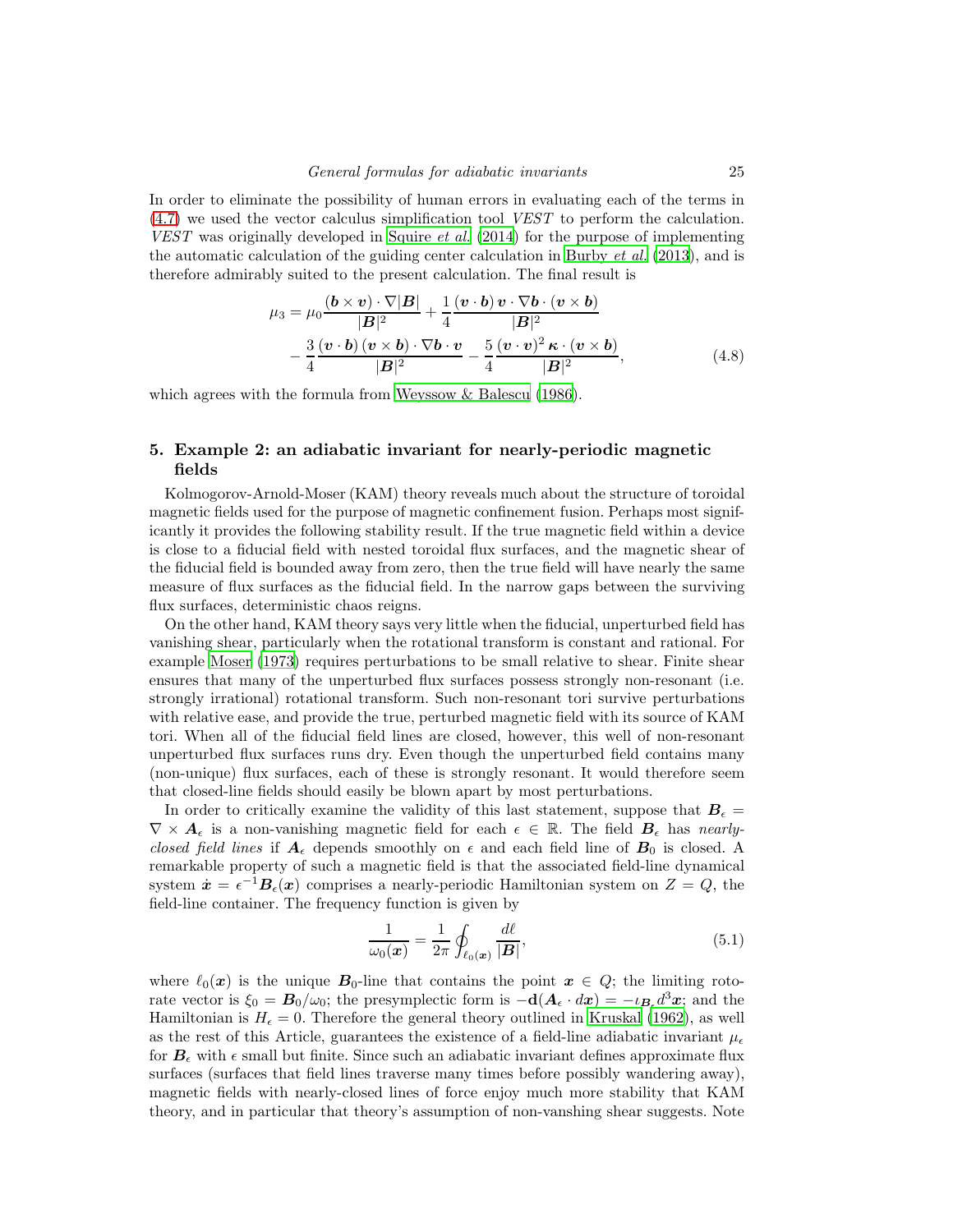in particular that existence of the field-line adiabatic invariant  $\mu_{\epsilon}$  does not require the perturbation  $B_{\epsilon} - B_0$  to be non-resonant.

The robustness of magnetic fields with nearly-closed field lines is consistent with previous experimental and theoretical analyses of magnetic fields and fluid flows with regions of low or sign-reversing shear. See for example [Firpo & Constantinescu \(2011](#page-31-14)) for a fusion-oriented study and [del Castillo-Negrete & Morrison \(1992\)](#page-31-15) for an investigation of analogous ideas in the context of sheared fluid flow. In any low-shear region a rational number  $q/p$  may be found that uniformly approximates the unperturbed field's rotational transform  $\iota(\psi)$ . By writing  $\iota(\psi) = q/p + (\iota(\psi) - q/p)$  the unperturbed magnetic field may then be expressed as a field with closed lines plus a correction that is proportional to the shear. Because the shear is small by hypothesis it is therefore natural to lump the correction term  $\delta\iota(\psi) = \iota(\psi) - q/p$  together with any magnetic perturbations that may be present. In this manner the magnetic field within a region of small shear may be expressed as a magnetic field with nearly-closed field lines. The field line dynamics within a low-shear region therefore possess an adiabatic invariant  $\mu_{\epsilon}$ . Moreover approximate level sets of  $\mu_{\epsilon}$  may be used to quickly predict the transport effects, deleterious or not, of the perturbation. This approach to understanding the impacts of perturbations on low-shear magnetic fields appears to have gone largely unnoticed; the preferred approach has been the more-cumbersome and obtuse action-angle formalism.

In order to gain insight into the significance of the adiabatic flux surfaces defined by  $\mu_{\epsilon}$ , consider the formulas for  $\mu_{\epsilon}$  provided by Theorem [4.](#page-15-0) According to Eq. [\(3.14\)](#page-15-1) the coefficient  $\mu_0 = \text{const.}$  since  $\mathbf{d}\mu_0 = -\iota_{\xi_0} \mathbf{d}\vartheta_0 = \omega_0^{-1} \iota_{\mathbf{B}_0} \iota_{\mathbf{B}_0} d^3 \mathbf{x} = 0$ . Therefore the first possibly non-trivial coefficient is  $\mu_1 = \iota_{\xi_0} \langle \vartheta_1 \rangle$ . Apparently the value of  $\mu_1$  at  $x \in Q$ may be written as the line integral  $\mu_1(x) = (2\pi)^{-1} \oint_{\ell_0(x)} A_1 \cdot dx$ , with  $\ell_0(x)$  defined as above and oriented so that  $B(x)$  is a positive basis for  $T_x\ell_0(x)$ . This quantity can be understood as a magnetic flux as follows. Suppose that Q is path connected, fix  $x_0 \in Q$ , and define the constant  $\mu_{\epsilon}^* = (2\pi)^{-1} \oint_{\ell_0(\boldsymbol{x}_0)} \boldsymbol{A}_{\epsilon} \cdot d\boldsymbol{x}$ . The quantity  $\overline{\mu}_{\epsilon} = \mu_{\epsilon} - \mu_{\epsilon}^*$  is an adiabatic invariant since it differs from  $\mu_{\epsilon}$  by a constant. The first non-zero coefficient of  $\overline{\mu}_{\epsilon}$  is  $\overline{\mu}_{1}(x) = \mu_{1}(x) - \mu_{1}^{*}$ , which is, up to a constant, the same as  $\mu_{1}$ . Let  $x(\lambda)$  be a curve in Q with,  $\partial_{\lambda}x(\lambda) \neq 0$ ,  $x(0) = x_0$ , and  $x(1) = x$ . Set  $R_0(x) = \bigcup_{\lambda \in [0,1]} \ell_0(x(\lambda))$ . Note that  $R_0(x)$  is a flux ribbon for  $B_0$  because it is a union of  $B_0$ -lines. Now apply Stoke's theorem according to

$$
\overline{\mu}_1(\boldsymbol{x}) = \frac{1}{2\pi} \oint_{\ell_0(\boldsymbol{x})} \boldsymbol{A}_1 \cdot d\boldsymbol{x} - \frac{1}{2\pi} \oint_{\ell_0(\boldsymbol{x}_0)} \boldsymbol{A}_1 \cdot d\boldsymbol{x}
$$

$$
= \frac{1}{2\pi} \int_{R_0(\boldsymbol{x})} \boldsymbol{B}_1 \cdot d\boldsymbol{S}, \tag{5.2}
$$

where  $R_0(x)$  is oriented so that  $(\partial_\lambda x(\lambda), B(x(\lambda)))$  is a positive basis for  $T_{x(\lambda)}R_0(x)$ . This shows that, up to an unimportant additive constant,  $\mu_1(x)$  is equal to the (normalized) flux of  $B_1$  through any flux ribbon  $R_0(x)$  whose boundary is  $\partial R_0(x) = \ell_0(x) \cup \ell_0(x_0)$ . If  $B_0$  contains a single magnetic axis L then it is permissible to set  $\ell_0(x_0) = L$ . In this special case  $2\pi\overline{\mu}_1$  is a perturbed poloidal flux.

The approximate flux surfaces defined by the level sets of  $\mu_1$  (or equivalent  $\overline{\mu}_1$ ) determine how well field lines are confined within Q. The most favorable case for confinement occurs when the  $\mu_1$ -surfaces are nested tori contained in  $Q$ , but more exotic foliations may occur depending on the form of the perturbation  $B_1$ . For example, let  $B_\epsilon = B_0 + \epsilon B_1$ with  $B_0 = B_0(R_0/R)e_{\phi}$  a tokamak vacuum field and  $B_1 = \alpha \nabla \psi \times \nabla \phi$ . Here  $(R, \phi, Z)$ are standard cylindrical coordinates,  $\psi$  is an arbitrary function, and  $\alpha$  is a constant. The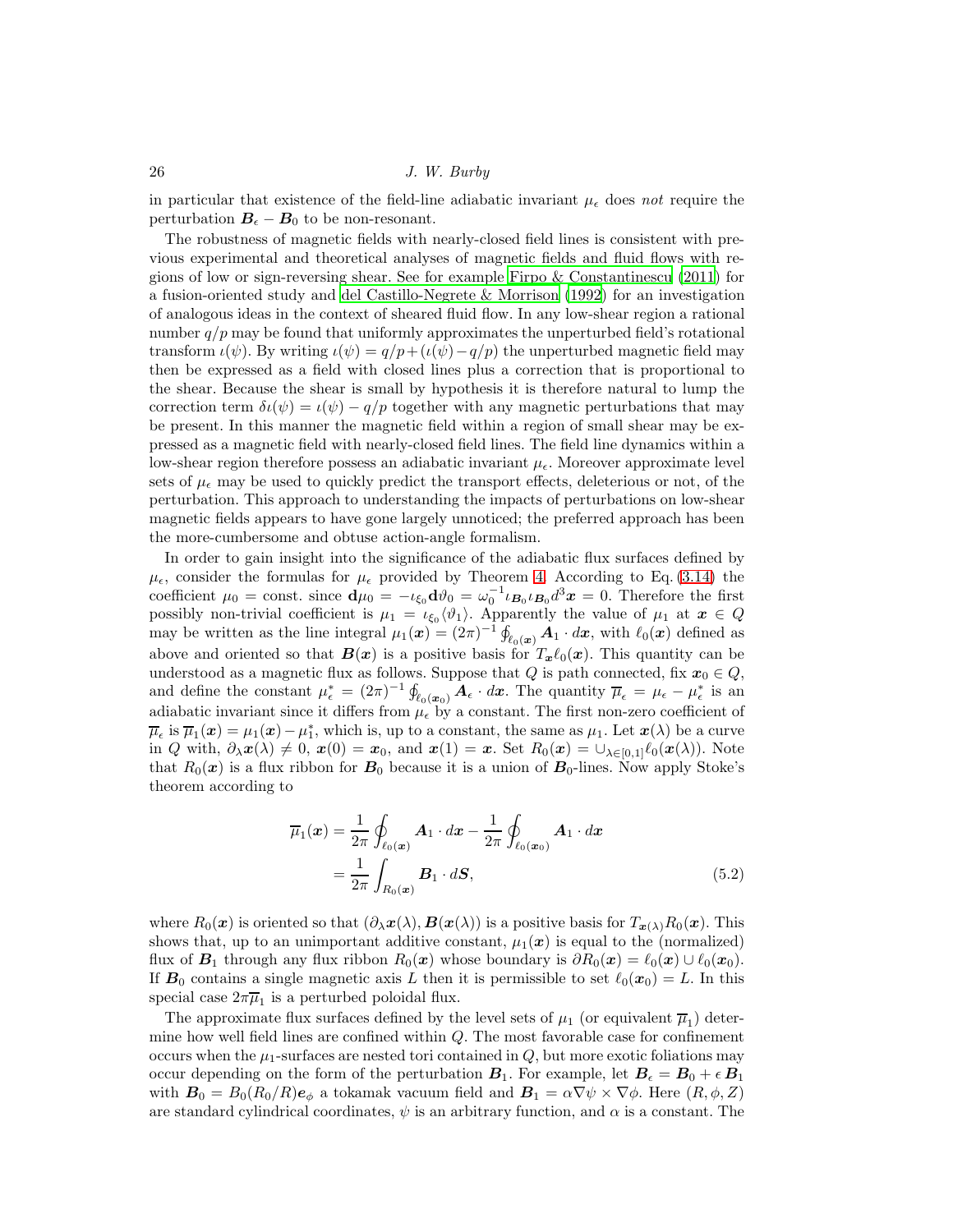function  $\mu_1$  is then

$$
\mu_1(R,\phi,Z) = \alpha \frac{1}{2\pi} \int_0^{2\pi} \psi(R,\overline{\phi},Z) d\overline{\phi} = \alpha \langle \psi \rangle(R,Z), \tag{5.3}
$$

where the angle brackets denote an azimuthal average. In this example adiabatic flux surfaces are surfaces of revolution with poloidal cross sections given by level sets of  $\langle \psi \rangle (R, Z)$ . If  $\psi (R, Z) = (R - R_0)^2 + Z^2$  the poloidal cross sections are nested circles centered at  $(R, Z) = (R_0, 0)$ , indicating confinement. However, if  $\psi(R, Z) = (R - R_0)Z$ the cross sections are hyperbolas, indicating no such confinement.

#### 6. Conclusion

In this Article we have succeeded in deriving and verifying general coordinate-independent expressions for the adiabatic invariant associated with a nearly-periodic Hamiltonian system. These formulas are summarized in Theorem [4.](#page-15-0) As a byproduct of our derivation we have also derived coordinate-independent expressions for the roto-rate vector associated with a possibly-non-Hamiltonian nearly-periodic system. These formulas are summarized in Theorem [2.](#page-7-0) Using these formulas, adiabatic invariants may be computed more efficiently and directly than prior procedure-based methods.

A goal of future work will be to apply our results to infinite dimensional systems, especially systems with slow manifolds such as ideal magnetohydrodynamics, [Burby \(2017\)](#page-31-16), kinetic MHD, [Burby & Sengupta \(2018\)](#page-31-17), and Lorentz loop dynamics, [Burby \(2020\)](#page-31-18). See [Burby & Klotz \(2020](#page-31-19)) for an in-depth discussion of the role of slow manifolds in plasma physics. Just as [Cotter & Reich \(2004\)](#page-31-20) shows that the long-time persistence of quasigeostrophic balance in non-dissipative geophysical fluid flows may be explained by finding an appropriate adiabatic invariant, adiabatic invariants in these plasma-dynamical systems may explain subtle notions such as the persistence timescale for gyrotropy in strongly-magnetized plasmas. The key concept underlying the results of [Cotter & Reich](#page-31-20) [\(2004\)](#page-31-20) is the identification of quasigeostrophic dynamics with motion on a slow manifold. We remark that the relationship between slow manifolds and quasigeostrophic balance was established previously in [Lorenz \(1986\)](#page-31-21), [Lorenz & Krishnamurthy \(1987\)](#page-31-22), and [Lorenz](#page-31-23) [\(1992\)](#page-31-23).

#### 7. Acknowledgements

Research presented in this article was supported by the Los Alamos National Laboratory LDRD program under project number 20180756PRD4. Support for JS was provided by Rutherford Discovery Fellowship RDF-U001804 and Marsden Fund grant UOO1727, which are managed through the Royal Society Te Aparangi.

#### <span id="page-26-0"></span>Appendix A. How-to guide for the new formulas

In this appendix we provide explicit details on how to practically compute the various terms in Eqs.  $(3.14) - (3.17)$  $(3.14) - (3.17)$ .

As written, these formulas involve vector fields like V, one-forms like  $\vartheta$ , and two-forms like  $\mathbf{d}\theta$ . For those unfamiliar with exterior calculus, the index-notation equivalents of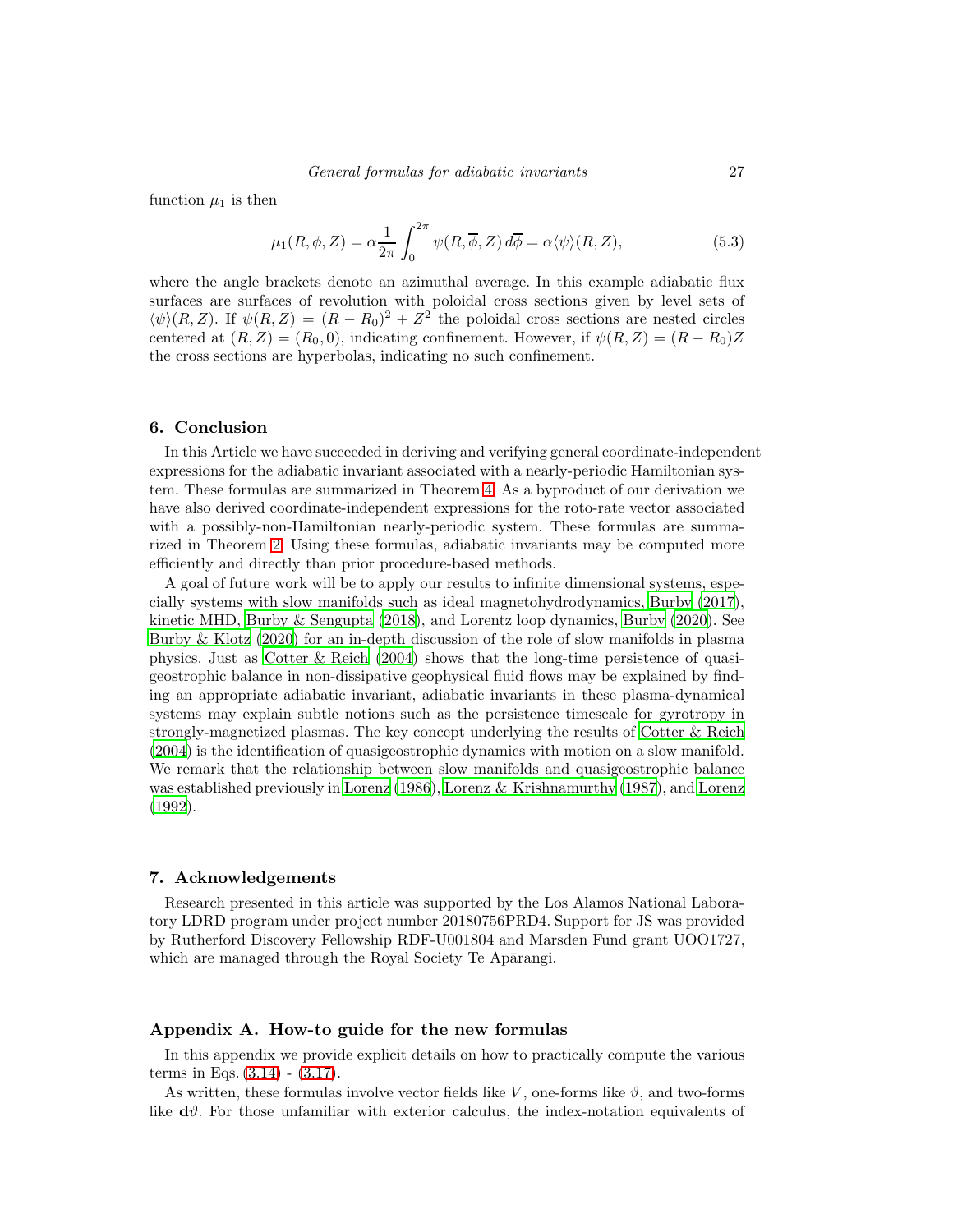these objects are summarized as follows:

$$
V \leftrightarrow V^i \quad \text{(vector fields)} \tag{A.1}
$$

$$
\vartheta \leftrightarrow \vartheta_i \quad \text{(one-forms)} \tag{A.2}
$$

$$
\mathbf{d}\vartheta \leftrightarrow (\mathbf{d}\vartheta)_{ij} \quad \text{(two-forms)}\tag{A 3}
$$

<span id="page-27-1"></span>
$$
(\mathrm{A} \, 4)
$$

The components of a two-form like  $\mathbf{d}\theta$  are related to the components of  $\theta$  according to

$$
(\mathbf{d}\vartheta)_{ij} = \partial_i \vartheta_j - \partial_j \vartheta_i,\tag{A.5}
$$

and are therefore anti-symmetric. Actually all two-forms are antisymmetric. A one-form  $\vartheta$  can be contracted with a single vector field V in order to produce a scalar field  $\vartheta$ (V). A two-form  $\mathbf{d}\theta$  can be contracted with two vector fields  $V_1, V_2$  in order to produce a scalar field,  $\mathbf{d}\theta(V_1, V_2)$ . In index notation these contraction operations are summarized as follows,

$$
\vartheta(V) = \vartheta_i V^i \tag{A 6}
$$

$$
\mathbf{d}\vartheta(V_1, V_2) = (\mathbf{d}\vartheta)_{ij} V_1^i V_2^j. \tag{A 7}
$$

A two-form  $\mathbf{d}\theta$  may also be contracted on the left with a single vector field V to obtain a one-form  $\iota_V \mathbf{d}\vartheta$  given by

$$
(\iota_V \mathbf{d}\vartheta)_i = V^j (\mathbf{d}\vartheta)_{ji}.\tag{A8}
$$

As for calculus, there are two important operations that must be handled. The commutator of two vector fields  $[V_1, V_2]$  is given by

$$
[V_1, V_2]^i = V_1^j \partial_j V_2^i - V_2^j \partial_j V_1^i.
$$
 (A 9)

The Lie derivative of a scalar  $\mu$  along a vector field V,  $\mathcal{L}_V \mu$ , is given by

$$
\mathcal{L}_V \mu = V^i \partial_i \mu. \tag{A.10}
$$

One non-trivial operation that must be performed when evaluating the formulas [\(3.14\)](#page-15-1)  $-$  [\(3.17\)](#page-15-2) is the U(1)-average, denoted  $\langle \cdot \rangle$ . In order to carry out this operation analytically it is necessary to have an explicit expression for the phase-space mappings  $\zeta_{\theta}: z \mapsto$  $\exp(\theta \xi_0)(z) \equiv \zeta_\theta(z)$ . Practically-speaking, the value of  $\exp(\theta \xi_0)(z)$  is  $z(\theta)$ , where  $z(\theta)$  is the unique solution of the ODE  $\partial_{\theta} z(\theta) = \xi_0(z(\theta))$  with  $z(0) = z$ . Therefore knowledge of the mapping  $\zeta_{\theta}$  is tantamount to knowledge of the general solution of the ODE defined by  $\xi_0$ . Notice that  $\xi_0$ -trajectories are just reparameterizations of the leading-order dynamical trajectories  $\dot{z} = V_0(z)$ . It may be helpful to find a coordinate system where  $\xi_0$  is simple in order to find an explicit expression  $\zeta_{\theta}$ . Two examples of  $\zeta_{\theta}(z)$  were given in the text. Once  $\zeta_{\theta}(z)$  is known, the  $U(1)$ -average can be applied to any tensor, in particular vector fields V and one-forms  $\vartheta$ . In components, the relevant formulas are

$$
\langle V \rangle^{i}(z) = \int V^{j}(\zeta_{\theta}(z)) \, \partial_{j} \zeta_{-\theta}^{i}(\zeta_{\theta}(z)) \, d\theta \tag{A.11}
$$

<span id="page-27-0"></span>
$$
\langle \vartheta \rangle_i(z) = \oint \vartheta_j(\zeta_\theta(z)) \, \partial_i \zeta_\theta^j(z) \, d\theta. \tag{A.12}
$$

Because the  $U(1)$ -average commutes with the exterior derivative, d, the average of a twoform like  $d\vartheta$  may be computed by first finding  $\langle \vartheta \rangle$  using Eq. [\(A 12\)](#page-27-0) and then computing  $\mathbf{d}\langle \vartheta \rangle = \langle \mathbf{d}\vartheta \rangle$  using Eq. [\(A 5\)](#page-27-1).

The least non-trivial operation encountered in Eqs.  $(3.14)-(3.17)$  $(3.14)-(3.17)$  is the operator  $I_0 =$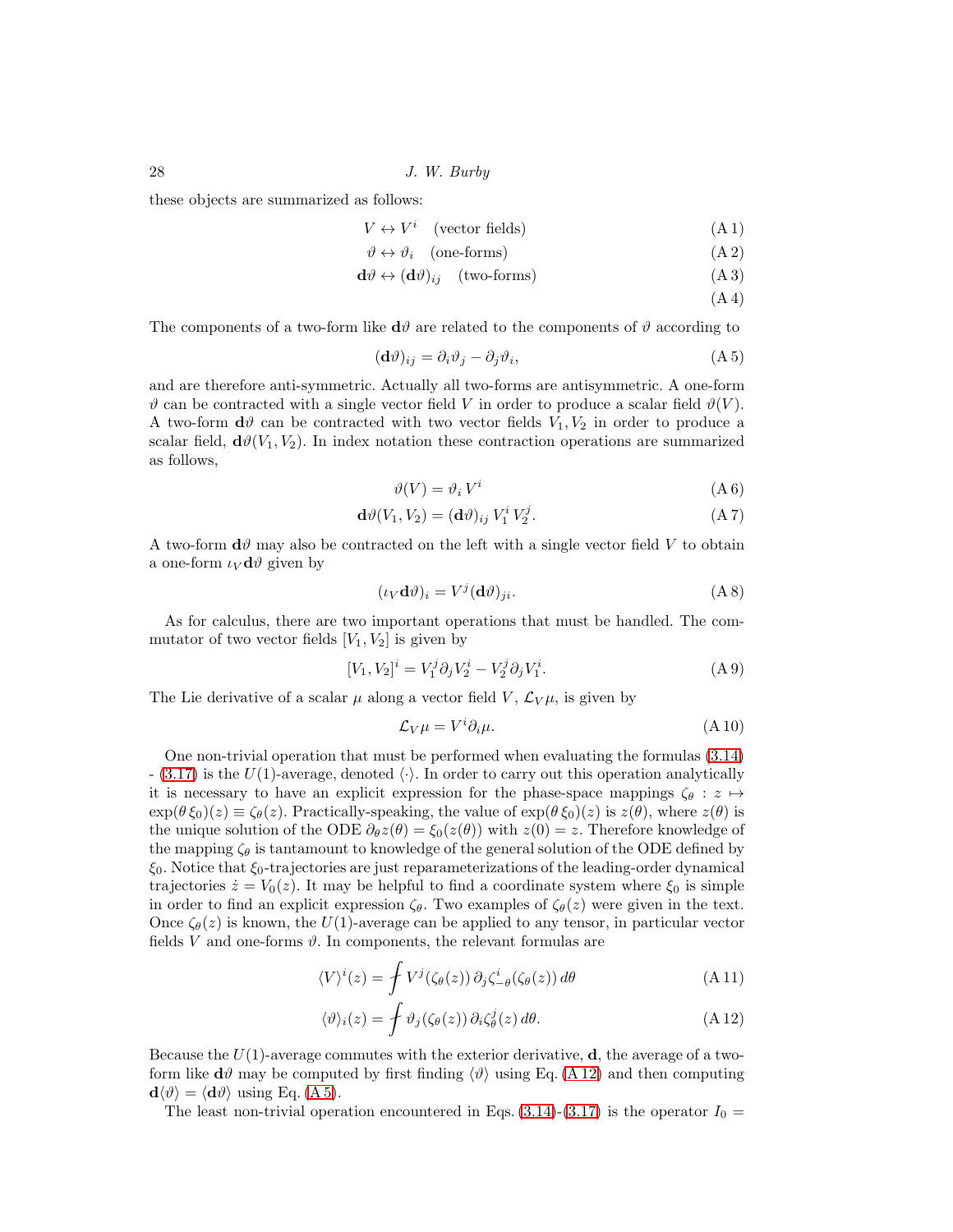$(\mathcal{L}_{V_0})^{-1}$ . In a rough sense this operator "integrates along unperturbed orbits." The easiest way to compute  $I_0\widetilde{V}$  for a fluctuating vector field  $\widetilde{V}$  is to use the following Fourier-seriesbased trick. First compute  $\tilde{V}^{\theta} = \zeta_{\theta}^* \tilde{V}$ , which in components is given by

$$
\widetilde{V}^{\theta i}(z) = \widetilde{V}^{j}(\zeta_{\theta}(z))\partial_{j}\zeta_{-\theta}^{i}(\zeta_{\theta}(z)).
$$
\n(A 13)

Because  $\zeta_{\theta}(z)$  is  $2\pi$ -periodic in  $\theta$  the component  $\widetilde{V}^{\theta i}(z)$  must have a Fourier series expansion

$$
\widetilde{V}^{\theta i}(z) = \sum_{n \in \mathbb{Z}} \widetilde{V}_n^i(z) e^{in\theta},\tag{A.14}
$$

where the Fourier coefficients  $\tilde{V}_n^i(z)$  are complex-valued functions of z. We can use these Fourier coefficients to help solve the problem  $\mathcal{L}_{V_0}\tilde{U} = \tilde{V}$  for  $\tilde{U}$  given  $\tilde{V}$ . Note that finding  $\hat{U}$  is equivalent to finding  $I_0 \hat{V}$ . To see how, apply the pullback  $\zeta_{\theta}^*$  to the equation hidding  $\mathcal{L}_{V_0}\tilde{U} = \tilde{V}$  to obtain  $\mathcal{L}_{V_0}\tilde{U}^{\theta} = \tilde{V}^{\theta}$ . The LHS of this equation simplifies considerably by  $\operatorname{noting} \mathcal{L}_{V_0}\widetilde{U}^{\theta}=-\mathcal{L}_{\widetilde{U}^{\theta}}V_0=-\mathcal{L}_{\widetilde{U}^{\theta}}(\omega_0\xi_0)=-\xi_0\,\mathcal{L}_{\widetilde{U}^{\theta}}\omega_0+\omega_0\mathcal{L}_{\xi_0}\widetilde{U}^{\theta}=-\xi_0\,\mathcal{L}_{\widetilde{U}^{\theta}}\omega_0+\omega_0\partial_{\theta}\widetilde{U}^{\theta}.$ In components this identity may be written

$$
(\mathcal{L}_{V_0}\widetilde{U}^{\theta})^i = -\widetilde{U}^{\theta j}\partial_j \omega_0 \xi^i + \omega_0 \,\partial_{\theta}\widetilde{U}^{\theta i}.\tag{A.15}
$$

Therefore the Fourier components of the equation  $\mathcal{L}_{V_0}\tilde{U}^{\theta} = \tilde{V}^{\theta}$  read

$$
-\widetilde{U}_n^j \partial_j \omega_0 \xi^i + i \, n \, \omega_0 \widetilde{U}_n^i = \widetilde{V}_n^i. \tag{A.16}
$$

This infinite sequence of algebraic equations may be solved by hand, leading to the following formula for  $\tilde{U}_n^i$ ,

$$
\widetilde{U}_n^i = \xi^i \frac{\widetilde{V}_n^j \partial_j \omega_0}{(in \omega_0)^2} + \frac{\widetilde{V}_n^i}{in \omega_0}.
$$
\n(A17)

Since  $\tilde{U}^{\theta}$  is equal to  $\tilde{U} = I_0 \tilde{V}$  when  $\theta = 0$ , it follows that  $I_0$  is determined by the formula

$$
(I_0\widetilde{V})^i = \sum_{n \in \mathbb{Z}} \xi^i \frac{\widetilde{V}_n^j \partial_j \omega_0}{(in \omega_0)^2} + \sum_{n \in \mathbb{Z}} \frac{\widetilde{V}_n^i}{in \omega_0},\tag{A.18}
$$

which can always be used to compute  $I_0$ .

## <span id="page-28-0"></span>Appendix B. Derivation of the formula for  $\xi_3$

In the proof of Theorem [2](#page-7-0) we derived the general formula [\(2.50\)](#page-11-2) for  $\xi_3$ , but did not show how that formula can be manipulated in order to produce Eq.  $(2.26)$  for  $\xi_3$ . In this Appendix we will complete the demonstration. The required manipulations are based on recursive applications of the Leibniz rule for the bracket of vector fields, i.e. the Jacobi identity. In spirit, such identities are similar to the well-known recursive Leibniz identity

$$
e^x \sin x = -\frac{d}{dx}(e^x \cos x) + e^x \cos x = -\frac{d}{dx}(e^x \cos x - e^x \sin x) - e^x \sin x.
$$

Starting from the general formula for  $\tilde{\xi}_3$  from Theorem [2,](#page-7-0)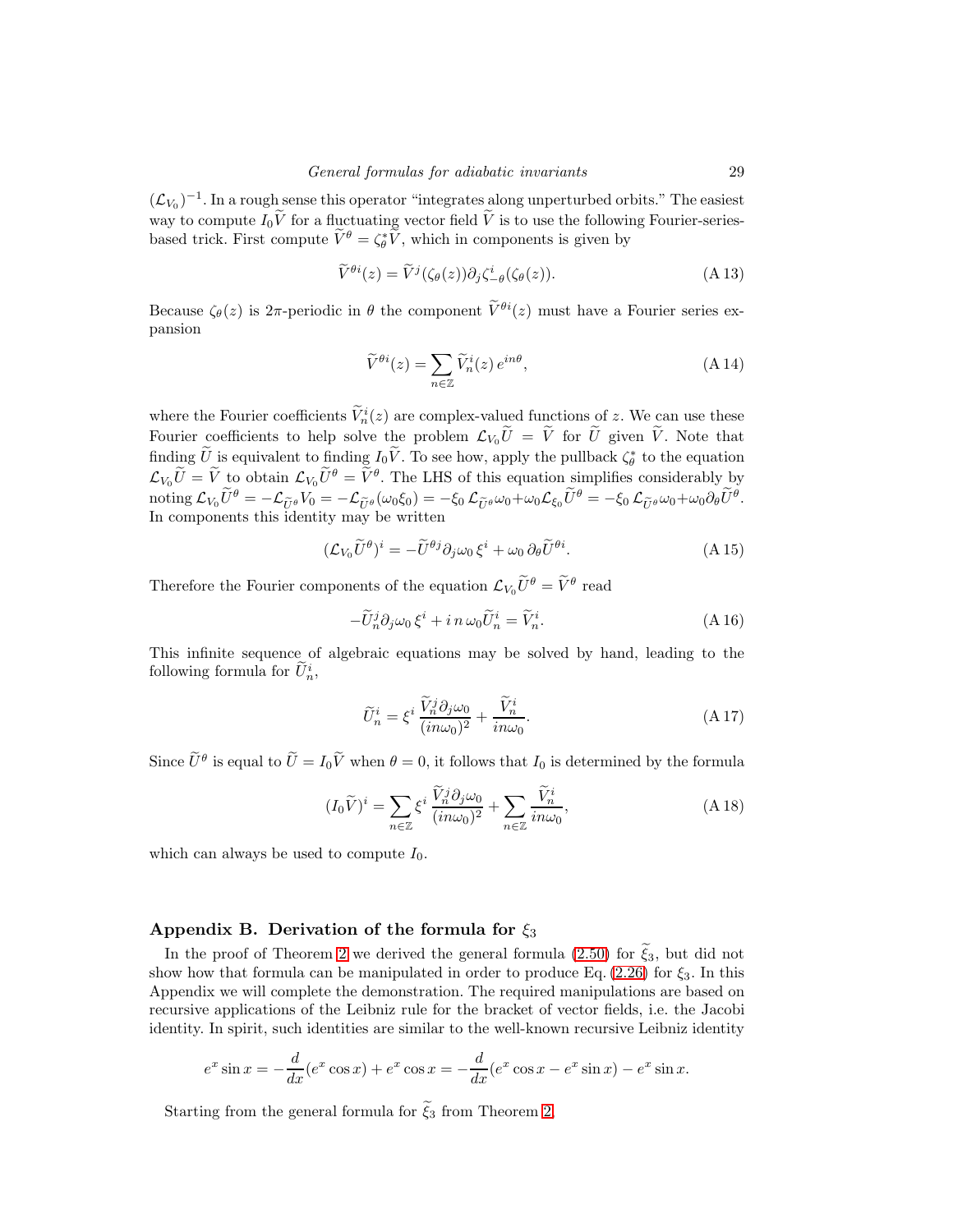$$
\tilde{\xi}_{3} = \mathcal{L}_{\xi_{0}}I_{0}\tilde{V}_{3} + I_{0}[{\mathcal{L}}_{\xi_{0}}I_{0}\tilde{V}_{1},V_{2}]^{\text{osc}} + I_{0}[{\mathcal{L}}_{\xi_{0}}I_{0}\tilde{V}_{2},V_{1}]^{\text{osc}} + \frac{1}{2}[{\mathcal{L}}_{\xi_{0}}I_{0}\tilde{V}_{1},I_{0}\tilde{V}_{1}]^{\text{osc}} + \frac{1}{2}[{\mathcal{L}}_{\xi_{0}}I_{0}\tilde{V}_{1},I_{0}\tilde{V}_{1}]^{\text{osc}} + \frac{1}{2}[{\mathcal{L}}_{\xi_{0}}I_{0}\tilde{V}_{1},I_{0}\tilde{V}_{1}]^{\text{osc}} + \frac{1}{2}[{\mathcal{L}}_{\xi_{0}}I_{0}\tilde{V}_{1},I_{0}\tilde{V}_{2}]^{\text{osc}} + \frac{1}{2}[{\mathcal{L}}_{\xi_{0}}I_{0}[I_{0}\tilde{V}_{1},V_{2}]^{\text{osc}} + \frac{1}{2}[{\mathcal{L}}_{\xi_{0}}I_{0}[I_{0}\tilde{V}_{1},\tilde{V}_{2}]^{\text{osc}} + \frac{1}{2}[{\mathcal{L}}_{\xi_{0}}I_{0}[I_{0}\tilde{V}_{1},\tilde{V}_{2}]^{\text{osc}} + \frac{1}{2}[{\mathcal{L}}_{\xi_{0}}I_{0}[I_{0}\tilde{V}_{1},\tilde{V}_{1}]^{\text{osc}} + \frac{1}{2}[{\mathcal{L}}_{\xi_{0}}I_{0}\tilde{V}_{1},\tilde{V}_{1}]^{\text{osc}} + \frac{1}{2}[{\mathcal{L}}_{\xi_{0}}I_{0}\tilde{V}_{1},\tilde{V}_{1}]^{\text{osc}} + \frac{1}{2}[{\mathcal{L}}_{\xi_{0}}I_{0}\tilde{V}_{1},\tilde{V}_{1}]^{\text{osc}} + \frac{1}{2}[{\mathcal{L}}_{\xi_{0}}I_{0}\tilde{V}_{1},\tilde{V}_{1}]^{\text{osc}} + \frac{1}{2}[{\mathcal{L}}_{\xi_{0}}I_{0}\tilde{V}_{1},\tilde{V}_{1}]^{\text{osc}} + \frac{1}{2}[{\mathcal{L}}_{\xi_{0}}I_{0}\tilde{V}_{1},\tilde{V}_{1}]^{\text{osc
$$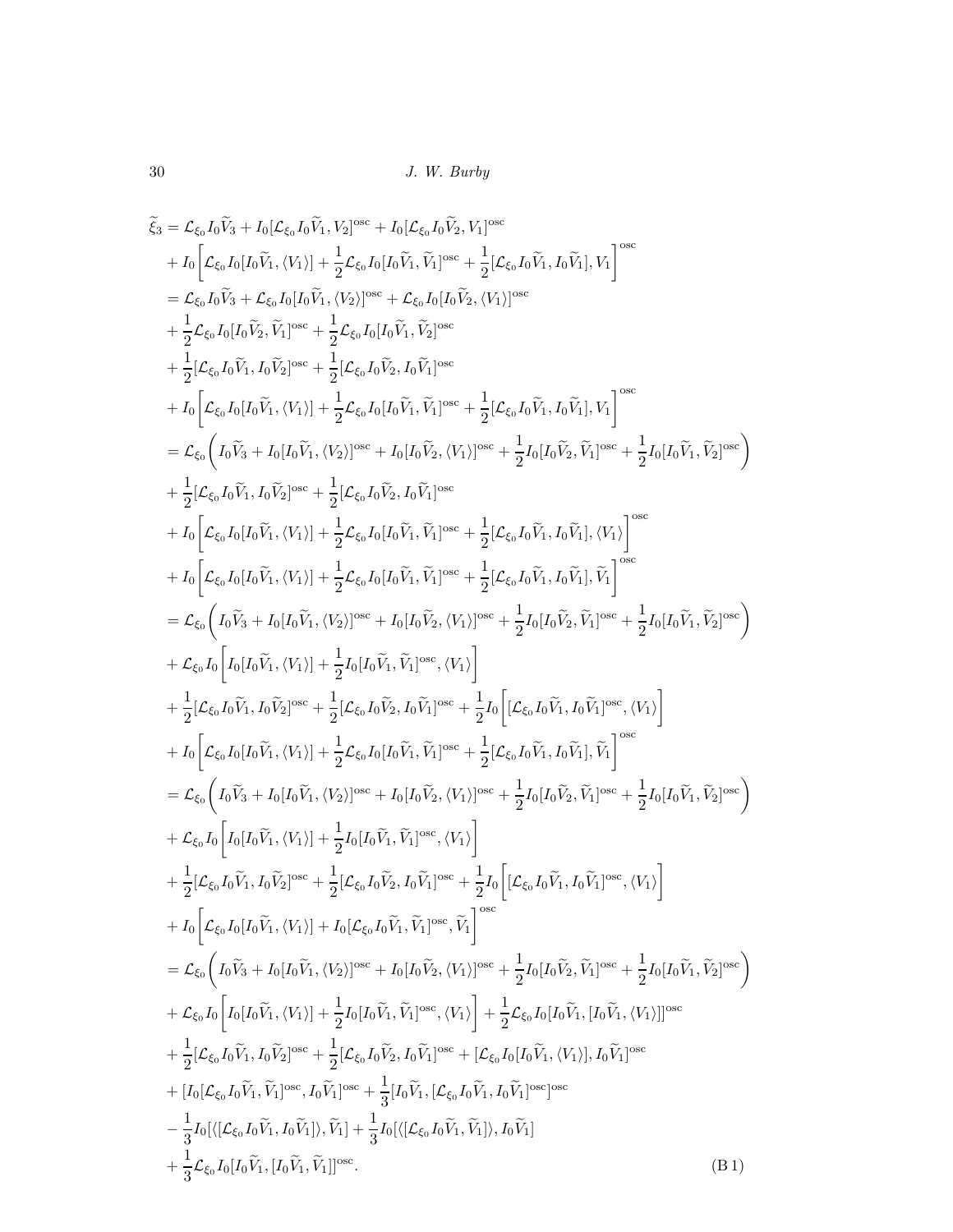where we have used the identities

$$
I_0[\mathcal{L}_{\xi_0}I_0\widetilde{V}_1, V_2]^{\text{osc}} + I_0[\mathcal{L}_{\xi_0}I_0\widetilde{V}_2, V_1]^{\text{osc}} = \mathcal{L}_{\xi_0}I_0[I_0\widetilde{V}_1, \langle V_2 \rangle]^{\text{osc}} + \mathcal{L}_{\xi_0}I_0[I_0\widetilde{V}_2, \langle V_1 \rangle]^{\text{osc}} + \frac{1}{2}\mathcal{L}_{\xi_0}I_0[I_0\widetilde{V}_2, \widetilde{V}_1]^{\text{osc}} + \frac{1}{2}\mathcal{L}_{\xi_0}I_0[I_0\widetilde{V}_1, \widetilde{V}_2]^{\text{osc}} + \frac{1}{2}[\mathcal{L}_{\xi_0}I_0\widetilde{V}_1, I_0\widetilde{V}_2]^{\text{osc}} + \frac{1}{2}[\mathcal{L}_{\xi_0}I_0\widetilde{V}_2, I_0\widetilde{V}_1]^{\text{osc}}, \quad (B 2)
$$

<span id="page-30-0"></span>
$$
\mathcal{L}_{\xi_0} I_0[I_0\widetilde{V}_1, \widetilde{V}_1]^{\text{osc}} = 2I_0[\mathcal{L}_{\xi_0} I_0\widetilde{V}_1, \widetilde{V}_1]^{\text{osc}} - [\mathcal{L}_{\xi_0} I_0\widetilde{V}_1, I_0\widetilde{V}_1]^{\text{osc}},
$$
(B 3)

$$
I_0[\mathcal{L}_{\xi_0}I_0[I_0\widetilde{V}_1,\langle V_1\rangle],\widetilde{V}_1]^{\text{osc}} = \frac{1}{2}\mathcal{L}_{\xi_0}I_0[I_0\widetilde{V}_1,[I_0\widetilde{V}_1,\langle V_1\rangle]]^{\text{osc}} + [\mathcal{L}_{\xi_0}I_0[I_0\widetilde{V}_1,\langle V_1\rangle],I_0\widetilde{V}_1]^{\text{osc}} - \frac{1}{2}I_0[[\mathcal{L}_{\xi_0}I_0\widetilde{V}_1,I_0\widetilde{V}_1]^{\text{osc}},\langle V_1\rangle],\tag{B4}
$$

and

$$
I_0[I_0[\mathcal{L}_{\xi_0}I_0\widetilde{V}_1, \widetilde{V}_1]^{\text{osc}}, \widetilde{V}_1]^{\text{osc}} = [I_0[\mathcal{L}_{\xi_0}I_0\widetilde{V}_1, \widetilde{V}_1]^{\text{osc}}, I_0\widetilde{V}_1]^{\text{osc}} + \frac{1}{3}[I_0\widetilde{V}_1, [\mathcal{L}_{\xi_0}I_0\widetilde{V}_1, I_0\widetilde{V}_1]^{\text{osc}}] = \frac{1}{3}I_0[\langle[\mathcal{L}_{\xi_0}I_0\widetilde{V}_1, I_0\widetilde{V}_1], \widetilde{V}_1] + \frac{1}{3}I_0[\langle[\mathcal{L}_{\xi_0}I_0\widetilde{V}_1, \widetilde{V}_1], I_0\widetilde{V}_1] + \frac{1}{3}\mathcal{L}_{\xi_0}I_0[I_0\widetilde{V}_1, [I_0\widetilde{V}_1, \widetilde{V}_1]]^{\text{osc}}.
$$
\n(B5)

Continuing to group similar terms together,

$$
\tilde{\xi}_{3} = \mathcal{L}_{\xi_{0}} \left( I_{0} \tilde{V}_{3} + I_{0} [I_{0} \tilde{V}_{1}, \langle V_{2} \rangle] ^{\text{osc}} + I_{0} [I_{0} \tilde{V}_{2}, \langle V_{1} \rangle] ^{\text{osc}} + \frac{1}{2} I_{0} [I_{0} \tilde{V}_{2}, \tilde{V}_{1} ] ^{\text{osc}} + \frac{1}{2} I_{0} [I_{0} \tilde{V}_{1}, \tilde{V}_{2} ] ^{\text{osc}} \right) \n+ \mathcal{L}_{\xi_{0}} I_{0} \left[ I_{0} [I_{0} \tilde{V}_{1}, \langle V_{1} \rangle] + \frac{1}{2} I_{0} [I_{0} \tilde{V}_{1}, \tilde{V}_{1} ] ^{\text{osc}}, \langle V_{1} \rangle \right] + \frac{1}{2} \mathcal{L}_{\xi_{0}} I_{0} [I_{0} \tilde{V}_{1}, [I_{0} \tilde{V}_{1}, \langle V_{1} \rangle] ] ^{\text{osc}} \n+ \frac{1}{2} [\mathcal{L}_{\xi_{0}} I_{0} \tilde{V}_{1}, I_{0} \tilde{V}_{2} ] ^{\text{osc}} + \frac{1}{2} [\mathcal{L}_{\xi_{0}} I_{0} \tilde{V}_{2}, I_{0} \tilde{V}_{1} ] ^{\text{osc}} + [\mathcal{L}_{\xi_{0}} I_{0} [I_{0} \tilde{V}_{1}, \langle V_{1} \rangle], I_{0} \tilde{V}_{1} ] ^{\text{osc}} \n+ [I_{0} [L_{\xi_{0}} I_{0} \tilde{V}_{1}, \tilde{V}_{1} ] ^{\text{osc}} + \frac{1}{3} [I_{0} \tilde{V}_{1}, [L_{\xi_{0}} I_{0} \tilde{V}_{1}, I_{0} \tilde{V}_{1} ] ) ^{\text{osc}} \n- \frac{1}{3} I_{0} [ \langle [L_{\xi_{0}} I_{0} \tilde{V}_{1}, I_{0} \tilde{V}_{1} ] \rangle, \tilde{V}_{1} ] + \frac{1}{3} I_{0} [ \langle [L_{\xi_{0}} I_{0} \tilde{V}_{1}, \tilde{V}_{1} ] \rangle, I_{0} \tilde{V}_{1} ]
$$
\n
$$
+ \frac{1}{3} \math
$$